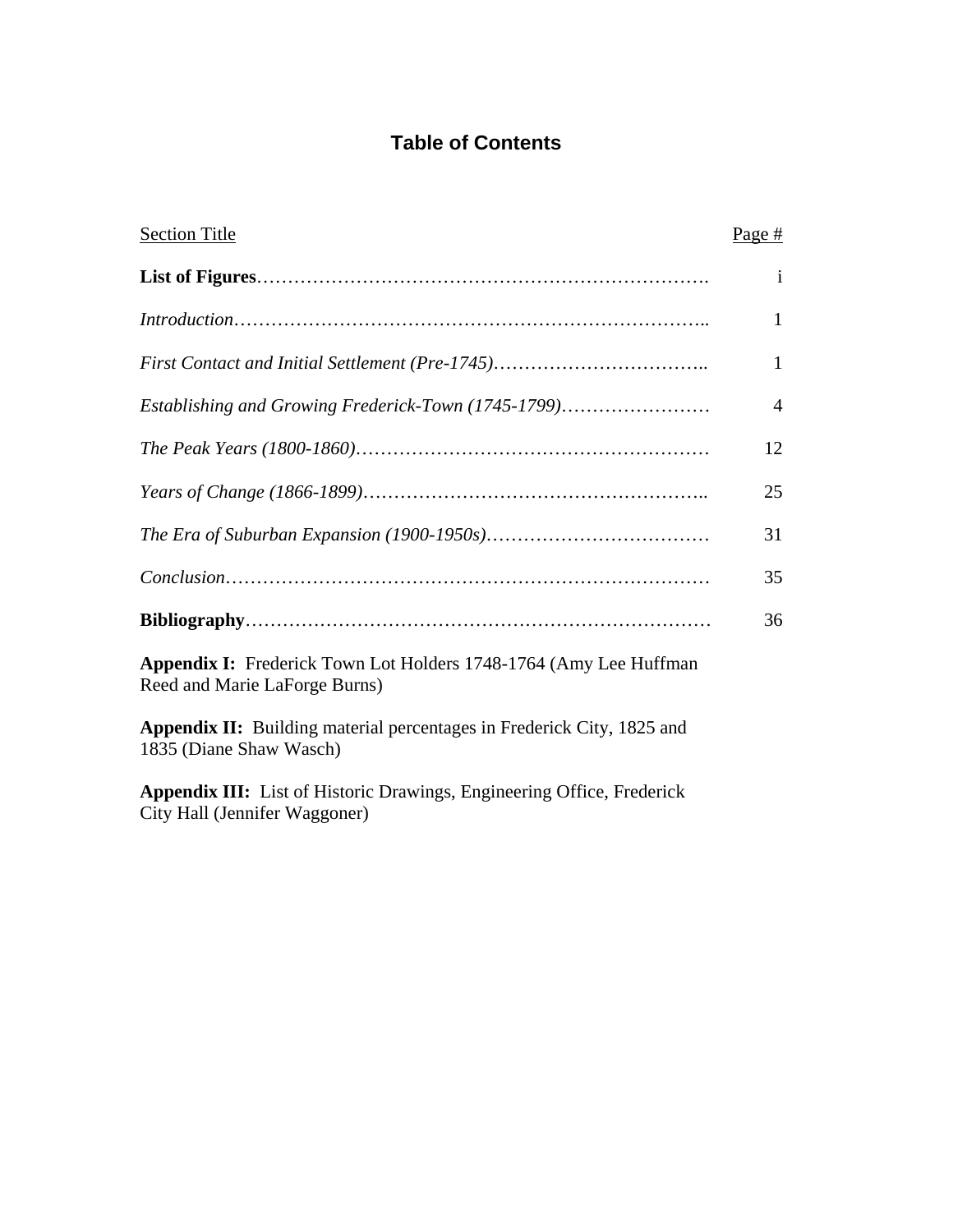# **List of Figures**

- Figure 1: Map of Pathways (Tracey and Dern)
- Figure 2: 1782, Samuel Duvall, Lots of Frederick Town
- Figure 3: Frederick County Courthouse (Sachse & Co.)
- Figure 4: Trinity Chapel (Sachse & Co.)
- Figure 5: Market House (Sachse & Co.)
- Figure 6: 1808, Charles Varle, Map of Frederick and Washington Counties
- Figure 7: 1808, Charles Varle, Frederick Town detail
- Figure 8: Presbyterian Church (Sachse & Co.)
- Figure 9: Jesuit Novitiate (Sachse & Co.)
- Figure 10: St. John's Roman Catholic Church (Sachse & Co.)
- Figure 11: 1821, Lawrence Brengle, A Plan of Frederick Town
- Figure 12: 1853, Henry H. Pittar, Map of Frederick City
- Figure 13: 1858, Isaac Bond, Frederick City detail
- Figure 14: 1854, Sachse & Co., View of Frederick, Maryland
- Figure 15: All Saints Episcopal Church (Sachse & Co.)
- Figure 16: Evangelical Lutheran Church (Sachse & Co.)
- Figure 17: Fire Halls (Sachse & Co.)
- Figure 18: Female Seminary (Sachse & Co.)
- Figure 19: C.E. Trail Mansion (Sachse & Co.)
- Figure 20: B&O Railroad Passenger Station (Sachse & Co.)
- Figure 21: Mt. Olivet Cemetery (Sachse & Co.)
- Figure 22: Mt. Olivet Cemetery plan (Wasch)
- Figure 23: Frederick Spires (C.F. Johnson)
- Figure 24: Presbyterian Church/Hospital interior (C.F. Johnson)
- Figure 25: 1873, Frederick City, 1st Ward (Titus Atlas)
- Figure 26: 1873, Frederick City,  $2<sup>nd</sup>$  and  $5<sup>th</sup>$  Wards (Titus Atlas)
- Figure 27: 1873, Frederick City,  $3<sup>rd</sup>$ ,  $4<sup>th</sup>$ ,  $9<sup>th</sup>$ , and  $10<sup>th</sup>$  Wards (Titus Atlas)
- Figure 28: 1873, Frederick City,  $6^{th}$ ,  $7^{th}$ , and  $8^{th}$  Wards (Titus Atlas)
- Figure 29: 1887, Sanborn Fire Insurance map, Carroll Street detail
- Figure 30: 1887, Sanborn Fire Insurance map, McMurray factory detail
- Figure 31: 1887, Sanborn Fire Insurance map, "Swell" Negro Residences
- Figure 32: 1887, Sanborn Fire Insurance map, E. Patrick/S. Market St. detail
- Figure 33: Union Knitting Mills (Williams, 1910)
- Figure 34: Ox Fibre Brush Company c.1892 (A Brush With History, 1959)
- Figure 35: 1870, Plat of Extended Taxable Limits of Frederick City
- Figure 36: 1873, Frederick District Map (Titus Atlas)
- Figure 37: 1897, Sanborn Fire Insurance map, Frederick City
- Figure 38: c.1900 Map of the North West Addition
- Figure 39: 1908, Topographical Map of Frederick City
- Figure 40: 1922, Sanborn Fire Insurance map, College Terrace detail
- Figure 41: Nicodemus Ice Cream Co. Development Plan
- Figure 42: 1956, Map of Frederick, Maryland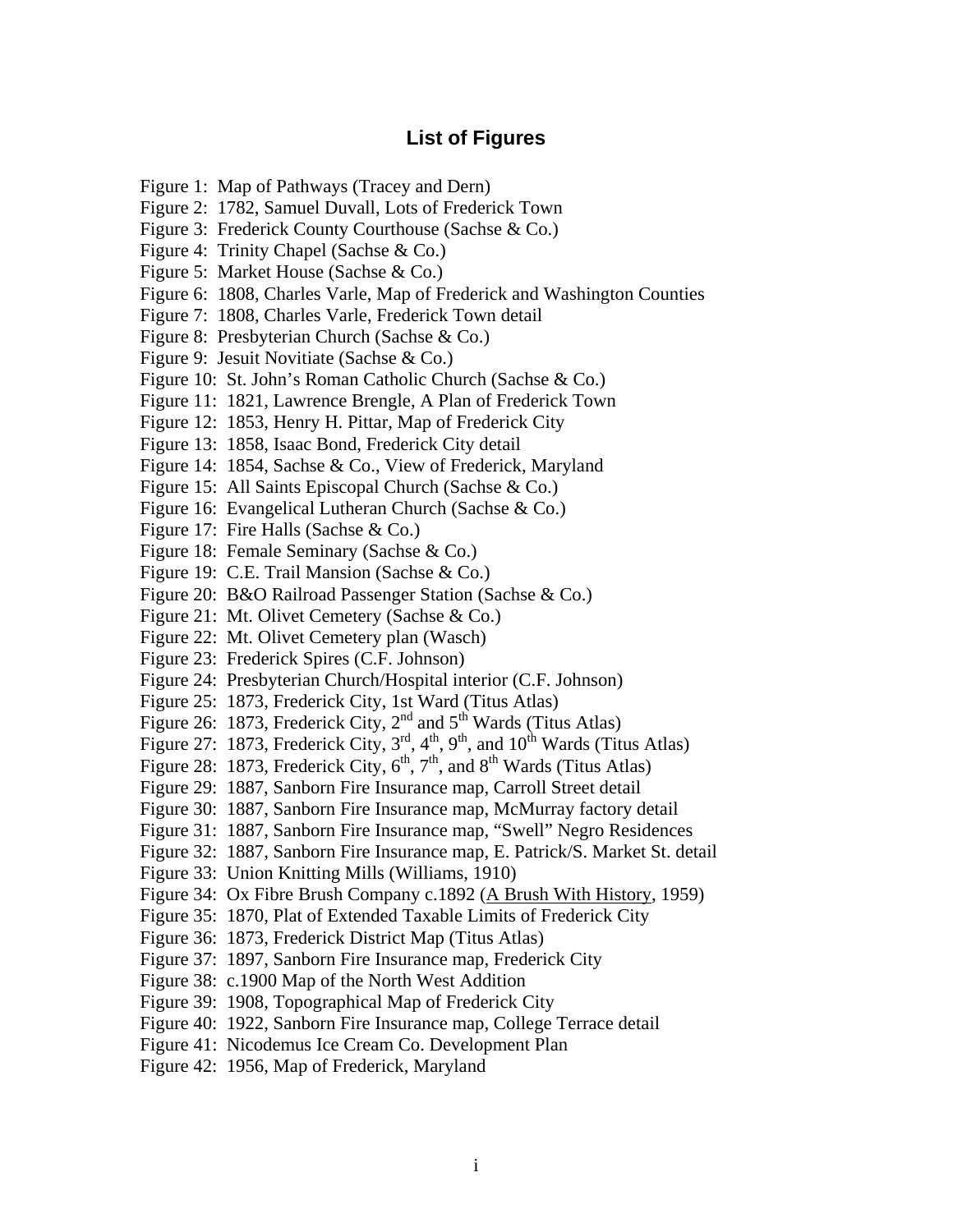#### *Introduction*

The City of Frederick today (2003) encompasses a wide range of property types associated with all phases of the region's, and the town's, history. Its boundaries now stretching as far east as the Monocacy River, west to the base of Braddock Mountain, north into rich valley farmland, and south bordering Interstate Route 70, the little market town platted on the classic urban grid in 1745 has engulfed prehistoric Native American riverside sites, eighteenth and nineteenth century farmsteads, fields, and meadows, and replaced them with geometric patterns of roads, houses, and commercial/industrial development. Despite this expansion, historic Frederick-Town retains its market town feel, still a destination in the center of the largest county in Maryland.

#### *First Contact and Initial Settlement (Pre-1745)*

The valley of the Monocacy River was actively utilized by Native Americans for thousands of years prior to the eighteenth century European migrations into "western" lands. Traversed by the Monocacy Path, an Indian path leading from today's York, Pennsylvania to the Cumberland Gap in Kentucky, the valley was busy with native hunters, gatherers, and eventually, permanent residents.<sup>[1](#page-2-0)</sup> Archaeological investigations in the Monocacy River region indicate that permanent and semi-permanent settlements began to appear during the Late Woodland period (AD 1000-1450).<sup>[2](#page-2-1)</sup> Eventually, the Native American settlements were driven out by the arrival of European emigrants from the north and east, often following the very paths established by the natives themselves.

The Monocacy River valley lands, later Frederick County, were in that part of Maryland often referred to in colonial period records as "the Barrens." The early landscape was not fully forested and contained areas of relatively open meadow and occasional rock outcrops. Although the natives knew better, these rocky, open areas were perceived as infertile and described as barrens. As a result of the concept that the backcountry was not fertile, settlement was not encouraged at first.

Frederick County, established as a political entity in 1748, was partitioned from Prince Georges County as settlement of western Maryland proceeded. Prior to Frederick County's 1748 establishment, activity began more than 20 years earlier in the 1720s when fur traders passed through and also inhabited the area. Although these men established some sort of initial habitations and shelters, they did not officially hold title to the land. They tended to range over a large area, trading with the Indians. At the same time, Germans and Dutch from Pennsylvania and places further north passed through Maryland's Piedmont and Great Valley sections enroute to settle lands in Virginia. John

<span id="page-2-0"></span><sup>&</sup>lt;sup>1</sup> Paul A. W. Wallace, *Indian Paths of Pennsylvania*, (Harrisburg, PA: The Pennsylvania Historical and Museum Commission, 1965), p. 105. 2

<span id="page-2-1"></span><sup>&</sup>lt;sup>2</sup> Maureen Kavanagh, "Archeological Resources of the Monocacy River Region," (Report prepared for: MHT, Frederick Co. Planning Commission, Carroll Co. Planning and Zoning, 1982), p. 79.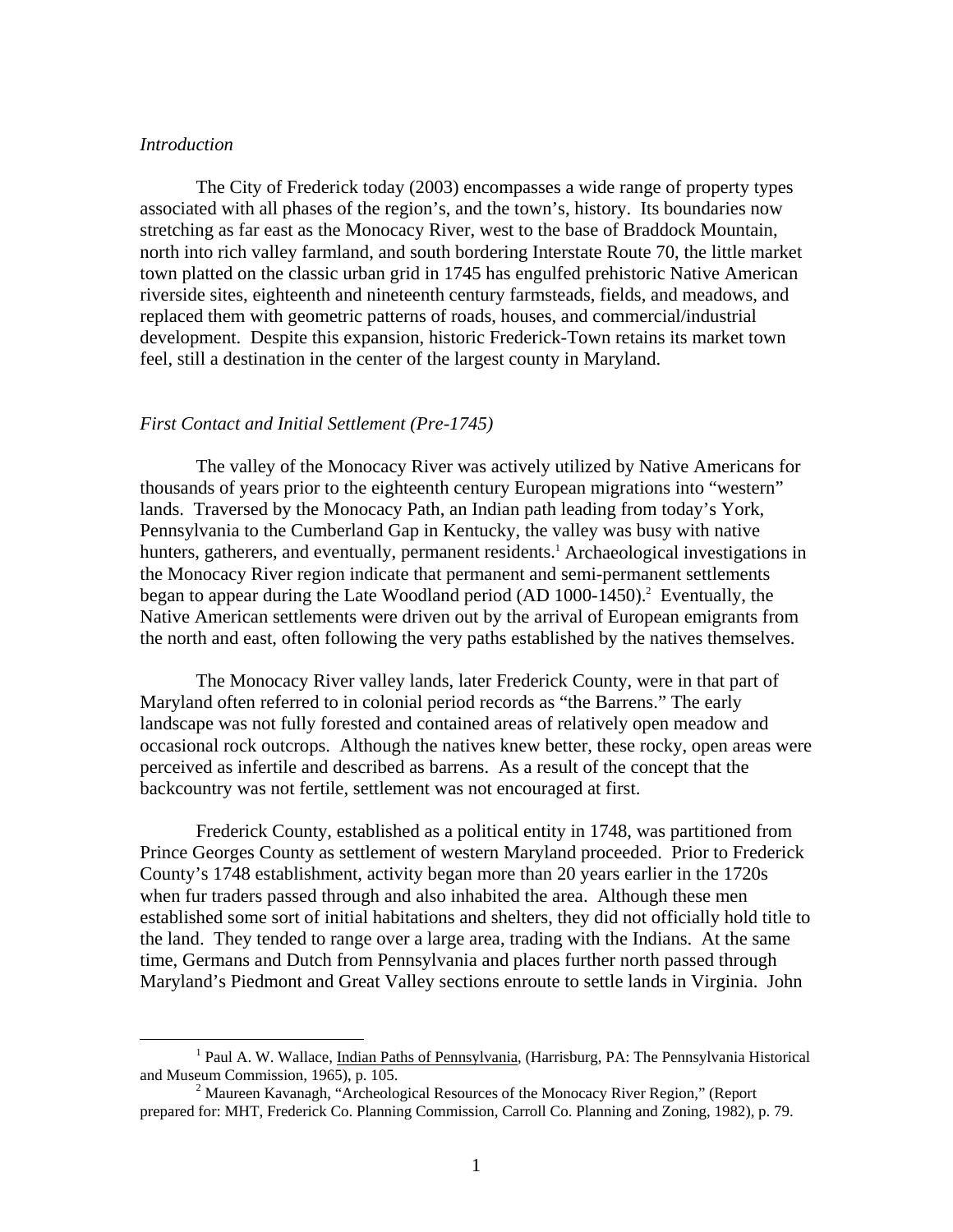van Metre was the first of these travelers to actually acquire title to land in present day FrederickCounty in 1725.<sup>3</sup>

In 1732 when Lord Baltimore made a visit to Maryland, (the first in 50 years), he established the use of paper currency to help the economy and instituted a system of quitrent collections. He appointed Daniel Dulaney to set up and administer the system paying him a substantial salary to do it. When in the same year, Lord Baltimore opened the backcountry for settlement, Dulaney and other merchant-planters invested in western land for future development.<sup>4</sup>

Daniel Dulaney (1683-1753) came to Maryland as an indentured servant in 1703 and went on to become one of its most wealthy and influential citizens. He served his indenture as a clerk in the law office of George Plater, who was for a time attorney general for the colony. Dulaney, after completing his term of work, set up his own law practice. In addition to his duties for Lord Baltimore, Dulaney handled much of Charles Carroll's legal business and tended his lucrative practice.<sup>5</sup> In 1744, Dulaney made a visit to the frontier and saw first-hand the migration route of Germans through the province. He then pursued land for speculation with a vengeance.

He went after his western enterprise with such ardor that his neighbors questioned his sanity. Already a large landholder, he patented 20,000 acres of western land within half a decade, choice tracts selected and surveyed by his versatile agent [Thomas] Cresap. Dulaney went on to contact Dutch shippers and encourage them to bring Palatine Germans to the infant port of Baltimore, where his younger son, Walter took them in hand. Then, to induce the immigrants to purchase from him, he sold farms on long-term mortgages and laid out a market town, Frederick, as a commercial center for the west on a large tract he owned. Thus, combining development with speculation, Dulaney enlarged a respectable fortune into an immense one.<sup>6</sup>

The notion that the land might not be fertile did not hold up to scrutiny, nor had wealthy planter-merchants from eastern Maryland been discouraged from purchasing large tracts as investments. Dulaney also wrote to Lord Baltimore, upon his return from a trip to the Frederick County frontier in 1744, "I have not been long returned from a journey into the back woods, as far as the Temporary Line between this province and Pennsylvania, where I had the pleasure of seeing a most delightful Country, a Country My Lord, the Equals (if it does not exceed) any in America for natural advantages, such as rich and fertile soil, well furnished with timber of all sorts, abounding with limestone, and stone fit for building, good slate and some Marble and to Crown all, very healthy."<sup>7</sup>

<span id="page-3-0"></span> <sup>3</sup> <sup>3</sup> Patent for "Meadow," map #556, Tracey collection, Carroll Co. Hist. Soc., Westminster, MD.

<span id="page-3-1"></span><sup>&</sup>lt;sup>4</sup> Many had, in fact, already acquired large tracts of western land beginning in the 1720s with an eye to future development.

 ${}^5$ Aubrey C. Land, "Provincial Maryland," in Richard Walsh and William Lloyd Fox, eds. Maryland, A History**,** (Baltimore, MD: Maryland Historical Society, 1974), p. 30. 6

<span id="page-3-3"></span><span id="page-3-2"></span><sup>&</sup>lt;sup>6</sup>Ibid. quoting Maryland Archives, 28:41.

<span id="page-3-4"></span> $7$ Ibid. p. 341-342.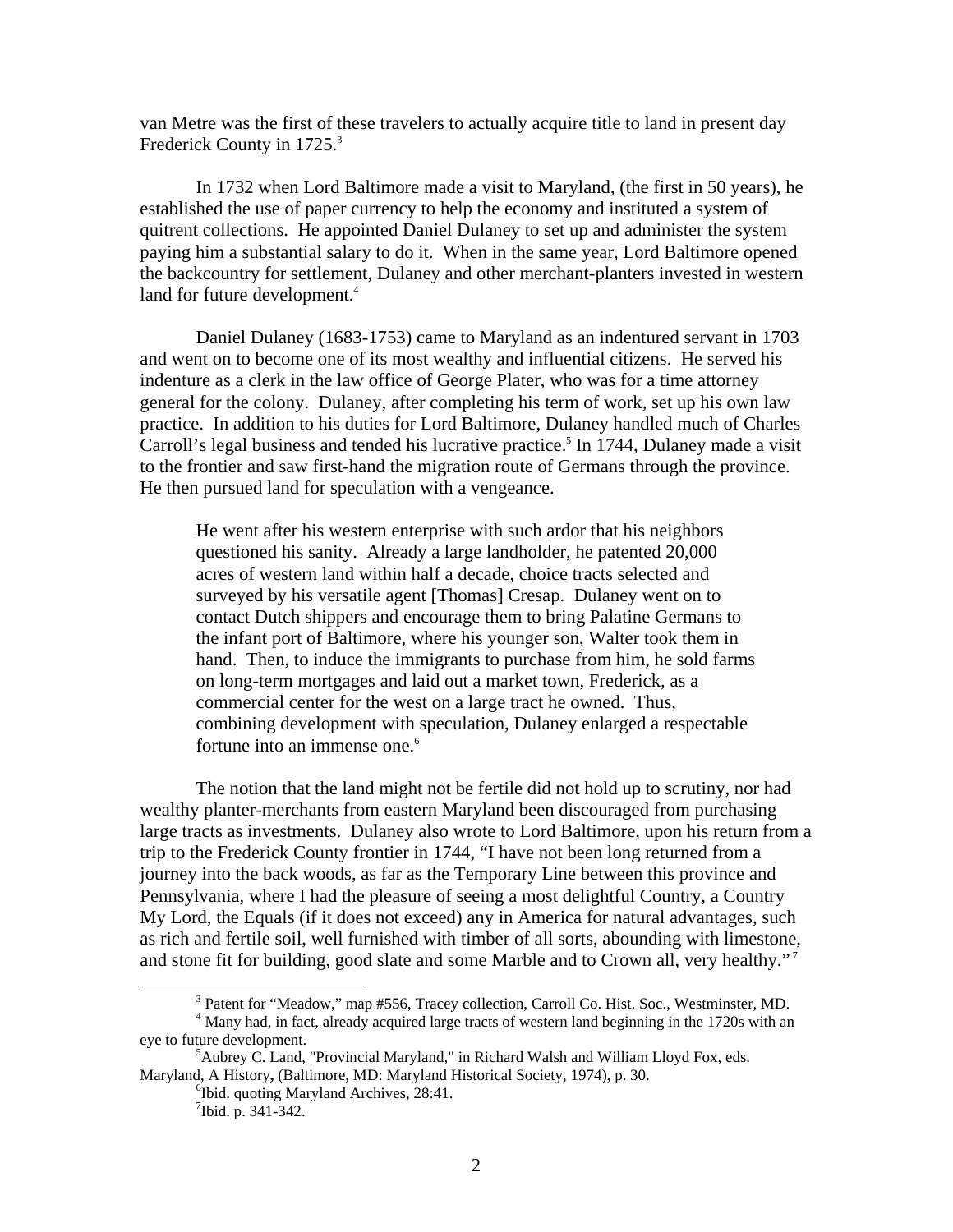In 1744, possibly as a result of his trip to the frontier, Daniel Dulaney bought *Taskers Chance* from the heirs of Benjamin Tasker. He advertised the land for sale to Palatine Germans from Pennsylvania. The period 1749-1754 saw the greatest immigration of Germans into Pennsylvania, averaging almost six thousand people per year. Some of those people moved through, into Maryland. Very soon, however, German migration also came directly through Annapolis and Alexandria. Annapolis records indicate that Thomas Schley landed 100 Palatinate families there in 1735, 150 passengers from Cowes were aboard the ship *Integrity* in 1752, 160 were aboard the *Barclay* and 300 on the *Friendship* in 1753, and 450 Palatinate passengers were again on the *Friendship* in 1755. [8](#page-4-0) 

Early agricultural development and settlement on the fertile lands of western Maryland was by no means solely the realm of German immigrant farmers. A number of British planters had also seen the potential of the land, although initially for the production of tobacco. In July of 1722, Philemon Lloyd noted that Charles Carroll the Settler had earlier purchased from the Indians, a "Lycence to take up his tract of land in ye Fork of the Patowmeck and Monockkesey." This transaction occurred before Charles the Settler's death in 1720.<sup>[9](#page-4-1)</sup> Charles Carroll the Settler was a land agent for Lord Baltimore and came to Maryland from Ireland in 1688. For his work for the Calverts, he was awarded the 10,000-acre tract, for which he apparently later purchased the "Lycence" from the Indians in order to claim the land. Upon Carroll's death, the manor, called *Carrollton* passed to his son, Charles Carroll of Annapolis, and subsequently was given to his son, Charles Carroll of Carrollton, signer of the Declaration of Independence. The manor was actually surveyed after the first Charles Carroll's death, in 1723, apparently as part of the settlement of his estate. *Carrollton Manor* originally produced tobacco but later switched to the lucrative production of grain and was said to have been more productive than the Carroll family plantation in Howard County known as *Doughoregan Manor*. [10](#page-4-2) In May 1724, Daniel Dulaney made a survey for Lord Baltimore (Charles Calvert, II) of a 10,000-acre tract called *Monocacy Manor*. *Monocacy Manor* followed the east side of the River in the vicinity of Glade Creek. Eventually, *Monocacy Manor* was divided into 85 smaller parcels, which were leased out. These farms also concentrated on the production of wheat and other grains.<sup>11</sup>

<span id="page-4-0"></span> $\frac{1}{8}$  $K$ enneth Short, "Historic Architectural resources of Carroll County," draft Multiple Property Documentation Form, citing Porter p. 338, 345-6, citing Philip E. Pendleton Oley Valley Heritage: The Colonial years 1700-1775, (Birdsboro, PA: the Pennsylvania German Society and the Oley Heritage Association, 1994) p. 15; and Dieter Cunz, The Maryland Germans: A History, (Princeton, NJ: Princeton University press, 1948), p. 918.

<span id="page-4-1"></span>Grace L. Tracey and John P. Dern, Pioneers of Old Monocacy, Baltimore: Genealogical Publishing Co., p. 13, citing Philemon Lloyd to Co-partners, July 28, 1722, Calvert Papers, MS 174, Document 1079, Maryland Historical Society. Carroll's land was eventually defined as "Carrollton" which was surveyed April 20, 1723.<br><sup>10</sup> Thomas O'Brien Hanley, Charles Carroll of Carrollton, (Washington, DC: Catholic University

<span id="page-4-2"></span>Press, 1970), p. 141; George Ely Russell, Moravian Families of Carroll's Manor, Frederick County, Maryland, (New Market, MD: Catoctin Press, 1996), p. 19.<br><sup>11</sup> Gregory A. Stiverson, <u>Poverty in a Land of Plenty: Tenancy in Eighteenth-Century Maryland,</u>

<span id="page-4-3"></span><sup>(</sup>Baltimore: The Johns Hopkins University Press) p. 91.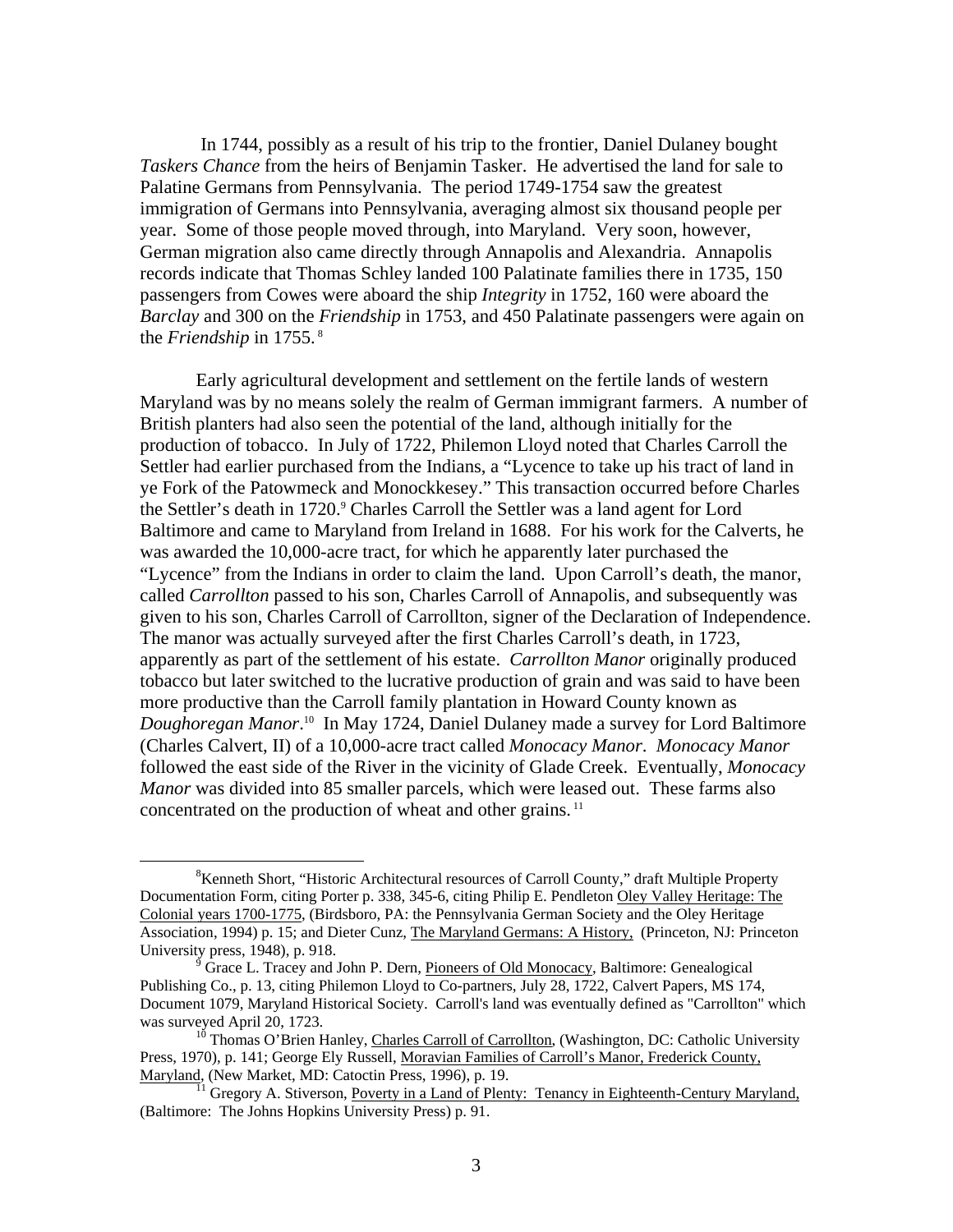On a much smaller scale, William Beatty and family were listed as taxables by 1733 in Monocosie Hundred on 1,000 acres of *Dulaney's Lott* purchased by Susannah Beatty from Daniel Dulaney.<sup>12</sup> By 1742, there were enough members of the Englandbased Anglican Church living in the region to justify the creation of a new western parish from Prince George's Parish, christened All Saints' Parish[.13](#page-5-1)

## *Establishing and Growing Frederick-Town (1745-1799)*

In 1745, Daniel Dulaney laid out the town of Frederick on part of *Taskers Chance*. The town was named for Frederick Calvert, Sixth (and last) Lord Baltimore. Daniel Dulaney's vision for Frederick-Town was clear, having encouraged the development of the surrounding area with productive grain farms, his new town would serve as a regional market town; a place to gather agricultural products for refinement, shipment or local sale, and where goods could be purchased by town residents and the surrounding community.<sup>14</sup> In 1746, Dulaney received permission from the Proprietary to hold a weekly market at Frederick-Town, and by 1747 he was placing advertisements in the Maryland Gazette for a fair "at Frederick-Town, near Monocacy," and a market "to be held there every Saturday."[15](#page-5-3) Placement of the town grid over part of Carroll Creek also ensured the necessary industrial development, particularly of flour and gristmills to process the grain for shipment to Baltimore. Jacob Bentz' mill, also known as Ramsburg's stone mill, Brunner's Mill, Zentz' Mill, or Old Town Mill, located on what is now Bentz Street at Baker Park, was established on the western edge of the town limits on Carroll's Creek by 1787.<sup>16</sup>

But a market town was not all that Daniel Dulaney, Senior (also known as the elder or the immigrant) had in mind. With the phenomenal growth of the western lands over just a few years, Frederick-Town was destined to serve as the county seat of the new Frederick County, created as a political entity in 1748, just three years after the establishment of Frederick-Town. As early as 1745, Daniel Dulaney was already lobbying for the creation of a new county, noting in a letter to then proprietary governor Samuel Ogle:

<span id="page-5-0"></span> $12$  Tracey and Dern, p. 368, List of Taxables, 1733. This property was subdivided among the children of Susannah Beatty in 1739 (Princes George's Co. deeds Y/148, Y/149, Y/150, and Y/242), it was centered on the acreage now part of the Glade Valley Farms on Liberty Road east of Frederick. 13 Ibid, p. 371, "Petitioners Seeking Creation of All Saints' Parish, 1742." (The Maryland

<span id="page-5-1"></span>Diocesan Archives, on deposit in the Maryland Historical Society). Although 23 of the 200 petitioners

<span id="page-5-2"></span>were, in fact, German Lutherans according to Tracey and Dern.<br><sup>14</sup> Diane Shaw Wasch, "City Building in Frederick, Maryland 1810-1860," (thesis, George Washington University, 1990), p. 4.

<span id="page-5-3"></span><sup>&</sup>lt;sup>15</sup> Wasch, p. 16; <u>Maryland Gazette</u>, Sept. 1, 1747, copy in files of The Great Frederick Fair administrative office, Frederick, MD.

<span id="page-5-4"></span> $16$  Timothy L. Cannon, Tom Gorsline, and Nancy F. Whitmore, Pictorial History of Frederick Maryland: The First 250 Years 1745-1995, (Frederick, MD: Key Publishing Group, 1995), p. 28; the mill is also referenced in the "Book of Field Notes," an original manuscript which includes notes from 1821 survey, an 1870 survey, and 1899 survey, Engineering Office, Frederick City Hall, Frederick, MD. Sanborn Maps show this mill's date as 1719 although that date seems unlikely, it is possible an early mill operated at this location as early as 1749.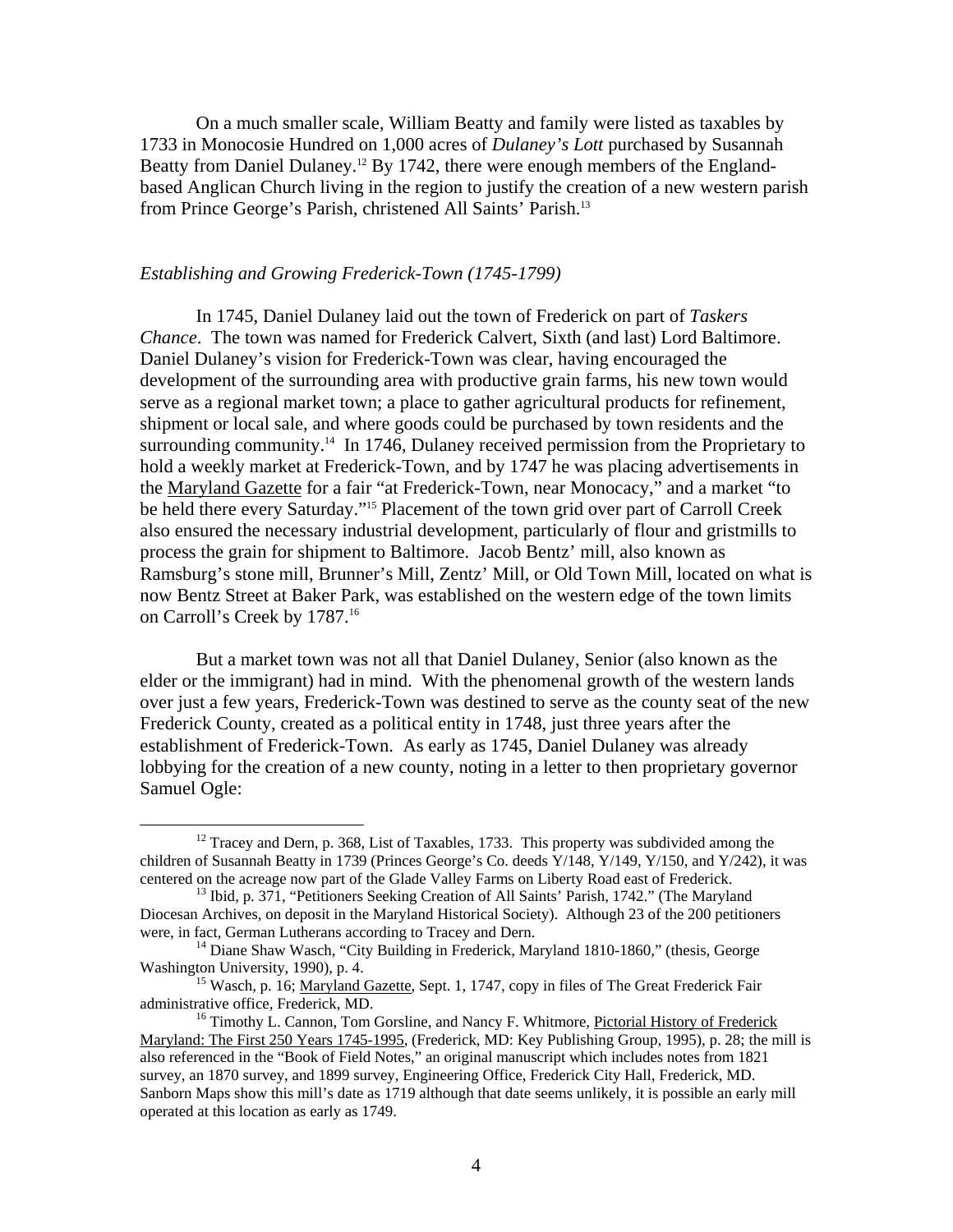One of the greatest inconveniences they [western settlers] labor under is the great distance they are from the Court house.<sup>[17](#page-6-0)</sup>

Dulaney's son, Daniel, Junior, a young, up-and-coming lawyer, would be the first of many sons of Annapolis who would use this regional center as their springboard to a political career in Maryland.[18](#page-6-1) Frederick-Town thus became (and remains) a market center as well as a political center, teaming with goods and services, and with visitors and residents requiring both.

Sited far from navigable water, the most common form of transportation in Maryland during the eighteenth century, Dulaney's choice of location for Frederick-Town was unusual. However, again it appears that Dulaney had a plan. Sited near a number of land routes, commonly known as the Monocacy Roads for their location in the Monocacy River valley, the pathways led east-west and north-south. A map of the possible routes of the various Monocacy Roads (Figure 1, Tracey & Dern map) shows that the location of Frederick-Town (on the west side of Monocacy River between Biggs and Hughes Fords) was surrounded by paths, all of them easily extended to bisect the fledgling town.[19 A](#page-6-2)lthough no original plat of Frederick-Town (1745) is known to exist, the 1782 plat (Figure 2, Duvall Plat) reveals the alignment of the main streets, Market and Patrick Streets, were probably influenced by the Manor Monocacy Road (northsouth) and the Annapolis Road (east-west). In 1755, the east-west route would be formally determined and improved for wagon travel by General Braddock's army as they made their way west to Fort Duquesne. And by 1782, "Pattricks Street" running east was known as the "Road to Baltimore" (Figure 2, Duvall Plat).

The conveyance of Frederick-Town lots appears to have begun fairly quickly, although it is difficult to discern in the official records. Daniel Dulaney did not record any deeds for lots in Frederick-Town in the Prince George's County land office prior to the establishment of Frederick County in 1748. Perhaps it was his intention to await establishment of the new county before proving his deeds. Early Frederick County land records indicate that Lots 7, 8, and 9 had been reserved for the "English Church," known as All Saints Church (and hence located on All Saints Street), the Anglican denomination officially supported by the colonial Maryland government and of which Daniel Dulaney was a member. Three acres, Lots 73-78, were also set aside for the Courthouse, and in

<span id="page-6-0"></span> $17$  Daniel Dulany to [Ogle], 8 April 1745, Dulany Papers, MS 1265, box 2, MdHS, as cited in James Douglas Rice, Crime and Punishment in Frederick County and Maryland, 1748-1837: A Study in Culture, Society, and Law, Ph.D. dissertation, University of Maryland, College Park, 1994, p. 35.<br><sup>18</sup> Millard Milburn Rice, This Was the Life: Excerpts from the Judgement Records of Frederick

<span id="page-6-1"></span>County, Maryland 1748-1765, (Baltimore, MD: Genealogical Publications Co., 1984), p. 1, March Court 1748, Henry Darnall, Daniel Dulany, Jr., William Cummings, Stephen Bordley, Edward Dorsey, and Richard Chase all "qualified" as attorneys in Frederick County. Later Frederick lawyers of note include Arthur Shaff, Roger Brooke Taney, and Francis Scott Key.<br><sup>19</sup> Tracey and Dern, p. 51, "Probable Routes of Early Monocacy Roads," is based on references in

<span id="page-6-2"></span>early records, patents, and deeds. Tracey and Dern cite a 1725 Act of the Maryland Assembly, which described the "backwoods" of Maryland: "northwestward of Monocacy River from the mouth thereof, up the same River to the fording place where the Conestoga Path crosses the same, near one Albine's plantation…" (pp. 50-52).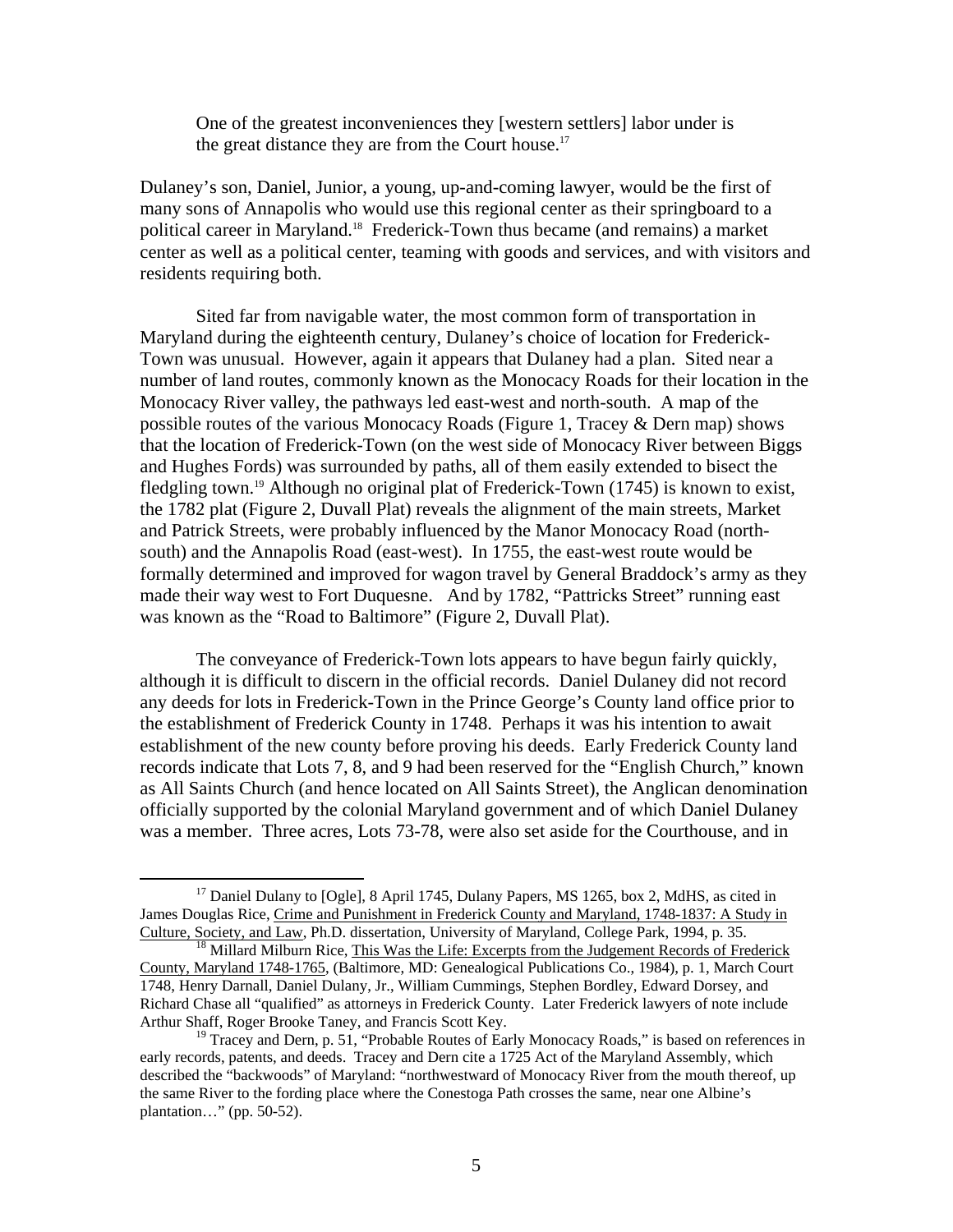1752, the trustees of the Lutheran Church were given Lot 89 by Dulaney.<sup>20</sup> Research by Dr. Grace Tracey and John Dern of the quitrent records associated with Dulaney's deeds reveals that, in fact, a number of lots had been "rented" several years prior to conveyance of the deed[.21 F](#page-7-1)irst among these was Thomas Schley, whose quitrents on four lots began in 1746, although he did not obtain title until 1753. One hundred years later, Frederick resident Jacob Engelbrecht noted in his diary:

The oldest house in Frederick - this venerable house at N.E. corner of the Alley (Mrs. Stein's Alley) in Patrick Street is now being torn down to be replaced by a brick house by Mr. Willaim Neidhardt (Baker) who now owns it. The old house was built by John Thomas Schley in 1745 or 46 and was always considered the oldest house in our town - the gable end of the house fronted on Patrick Street. Mrs. Catharine Bier, Mr. J.T. Schley's daughter, who died in Baltimore May 26, 1843 - aged 95 years was born in the house, and was always considered the first person born in Frederick after it was laid out as a town.

Wednesday August 17, 1853 8 o'clock AM[22](#page-7-2)

The land area on which Frederick-Town was sited was highly suitable for town building. Jonas Green, in advertising the newly platted town noted on a 1748 broadside:

The place is very Rich and Fertile…In a circle of three or four Miles round the Place, there are Stone for Walls, Lime Stone, Slate and Timber, sufficient to build a large City. $23$ 

Building probably began primarily with log construction; Jacob Engelbrecht noted that the old Schley house was replaced with a brick house, indicating the earlier house was likely of log or timber frame construction. Indeed, a number of houses on the more northern Fourth, Fifth, and Sixth Streets, were described throughout the diary as constructed of log, generally described by Engelbrecht at the time of their fiery demise.<sup>24</sup> Among the earliest descriptions of Frederick-Town was that of English traveler William Eddes in 1772. Eddes, with a hint of Anglican arrogance, described Frederick thus:

This place exceeds Annapolis in size, and in the number of inhabitants. It contains one large and convenient church for the members of the established religion; and several chapels for the accommodation of the

<sup>&</sup>lt;sup>20</sup> Frederick County Land Records, Deed Book B, page 267 (Courthouse and jail), Deed Book B,

<span id="page-7-2"></span><span id="page-7-1"></span><span id="page-7-0"></span>

page 570 (Lutheran Church)<br><sup>21</sup> Tracey and Dern, p. 265.<br><sup>22</sup> Jacob Engelbrecht, <u>The Diary of Jacob Engelbrecht</u>, CD-ROM version, Historical Society of<br>Frederick County, Inc., 2001, p. 744 (print version, Vol. 2, p. 593).

<span id="page-7-4"></span><span id="page-7-3"></span>

<sup>&</sup>lt;sup>23</sup> Rice, p. 31<br><sup>24</sup> Statistical analysis of building materials listed in the 1825 and 1835 Frederick tax assessments was done by Diane Shaw Wasch (see tables attached in Appendix I), in 1825, 28.5% of Frederick buildings were constructed of log and 50.5% were brick; Wasch, p. 146 and 153.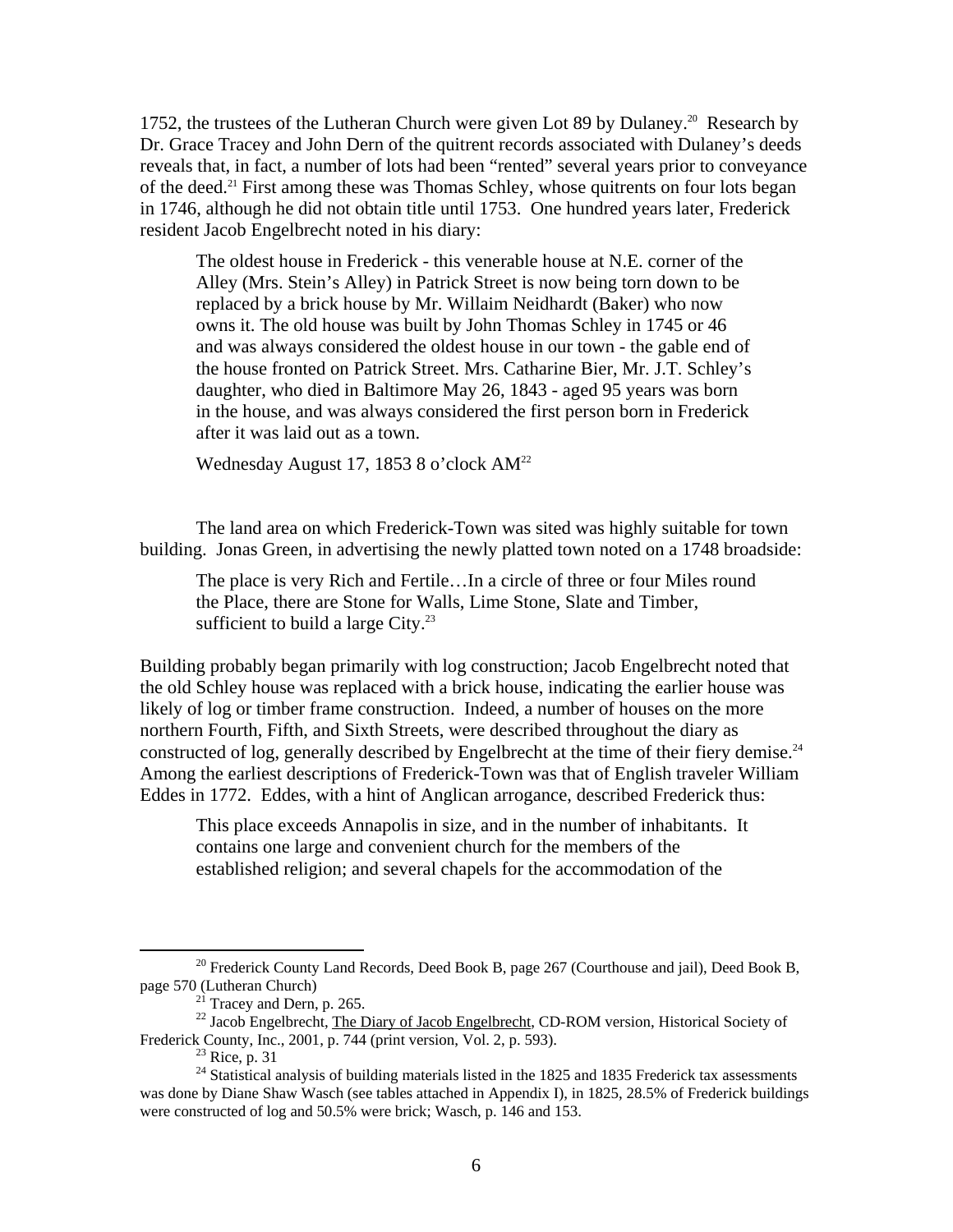German and other dissenters. The buildings, though mostly of wood, have a neat and regular appearance.<sup>[25](#page-8-0)</sup>

But certainly there were a number of buildings constructed of stone and brick as well. Contemporary descriptions include one given by John F.D. Smyth in 1775, a Tory prisoner held in the home of Charles Beatty on Market Street. Smyth described Frederick as "built of brick and stone, there being very few timber houses in it."[26 A](#page-8-1)nd in 1789, Jedidiah Morse described the town with approximately 300 houses, "mostly brick and stone." $27$ 

It is most likely that a traveler's impression of Frederick depended upon what part of town he passed through. The first courthouse in Frederick-Town, located on the Courthouse Square between Court Street and Record Street, was reportedly constructed of timber in 1752 and replaced with an elegant Georgian styled brick building in 1785 (Figure 3, Sachse print)[.28 O](#page-8-3)n East Church Street, the stone German Reformed Trinity Chapel replaced an earlier chapel building in 1767 (Figure 4, Sachse print). The brick Market House was constructed in 1769 on Market Street at Market Square (Figure 5, Sachse print). Although many of the earlier dwelling houses and commercial buildings are now gone, a number of late eighteenth century buildings remain, primarily on Market and Patrick Streets. Built almost exclusively of brick and stone, some are embedded within later additions and façades.

Throughout the second half of the eighteenth century, Frederick-Town continued to grow in size and importance, both as a market town and as a political center, fueled by the production of wheat on the surrounding farms. In 1775, Tory prisoner John Smyth noted:

…The land around Frederick Town is heavy, strong, and rich, well situated for wheat, with which it abounds…Frederick Town is not so large as Alexandria, but more considerable than Williamsburg, or Annapolis, and contains upwards of  $2,000$  inhabitants.<sup>[29](#page-8-4)</sup>

As the importance of Maryland's port city of Baltimore grew exponentially, largely the result of growing demand for the agricultural products of the rich west-central farmland, so too did Frederick grow as the regional gathering point for those products. The difficulties of travel helped to promote this development of regional commerce and

<span id="page-8-0"></span><sup>&</sup>lt;sup>25</sup> William Eddes, Letters From America, 1772, as cited in Amy Lee Huffman Reed and Marie LaForge Burns, In and Out of Frederick Town: Colonial Occupations, (Frederick, MD: self-published,

<sup>1985),</sup> p. 78.  $26$  John F.D. Smyth, <u>Tour in the U.S. of A.</u>, (London: G. Robinson, 1784), Vol. 2, p. 256, as cited

<span id="page-8-2"></span><span id="page-8-1"></span>in Wasch, p. 31.<br><sup>27</sup> Jedidiah Morse, <u>The American Geography</u>, (Elizabethtown, NJ: Shepard Kollock, 1789; reprint<br>NY: Arno Press, 1970, p. 354), as cited in Wasch, p. 31.

<span id="page-8-3"></span><sup>&</sup>lt;sup>28</sup> Cannon, Gorsline, and Whitmore, p. 15; Note: the 1854 Sachse & Co. "View of Frederick, Maryland" includes a sketch of the Frederick Courthouse with the date 1752, however, the building appears to be the later brick Courthouse built in 1785. The brick Courthouse now standing was constructed in 1862. 29 Wasch, p. 33.

<span id="page-8-4"></span>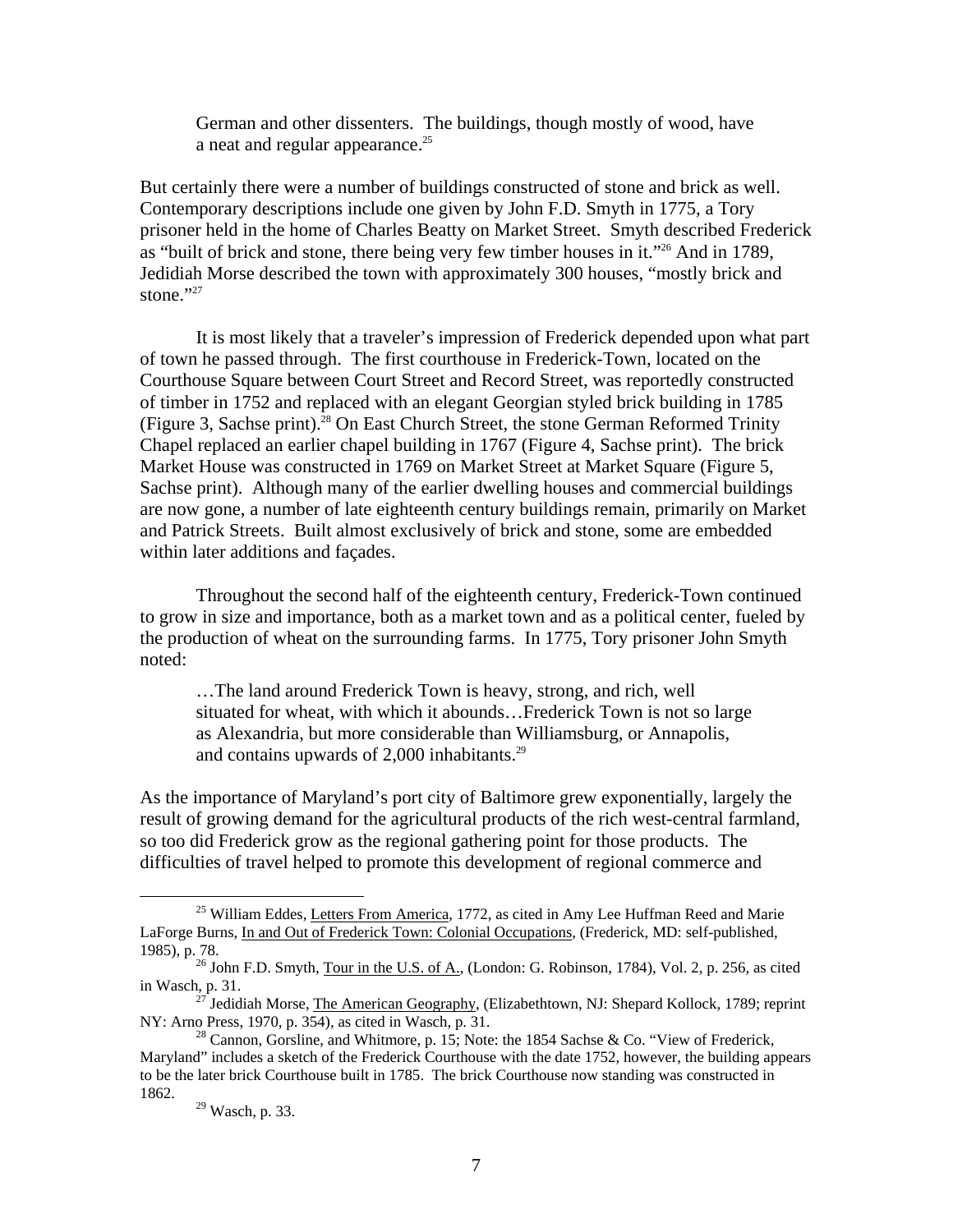manufacturing. The processing of grain into flour or whiskey is an example of local industry flourishing because transportation to distant processing facilities was difficult and expensive. Transporting bulky whole grains was more expensive than shipping grain already processed into flour, meal or whiskey. Frederick County, the heart of the mid-Atlantic wheat belt, had more processing facilities than Baltimore City and Baltimore County. Refined products from the region were brought to Frederick for shipment by wagon to the port of Baltimore from whence they were shipped to New England, the West Indies, and Europe (via England).

As colonial relations with England began to disintegrate over British trade policies and taxation in the 1760s, Frederick residents demonstrated their frontier independence. Spurred by the writings of Daniel Dulaney, the younger, in opposition to the Stamp Act of 1765, the Frederick County court instructed local business to continue without the required taxation stamps.<sup>30</sup> In 1776, "native son" Charles Carroll of Carrollton was one of the signers of the Declaration of Independence, and Thomas Johnson, also closely tied to the western county, became the first governor of the new free State of Maryland. Firmly, though not unanimously, within the revolutionary ranks by 1777, Frederick became home to the substantial stone barracks constructed to house American troops. These later became known as the Hessian Barracks after the quarters were used to house Hessian mercenary prisoners of war in 1781.<sup>[31](#page-9-1)</sup>

Following the conclusion of the Revolutionary War, "Tory" lands were confiscated by the State of Maryland and the quitrent system was abolished. Both impacted Frederick's founding family, the Dulaneys. Although Daniel Dulaney, Jr. (the younger) remained neutral during the war and therefore not labeled a Tory and did not lose land, his son Daniel, by then owner of the Frederick-Town quitrents, was a Tory. In 1782, Frederick-Town was resurveyed and platted as confiscated property and the Dulaney family lost its claim. The earliest known extant plat of Frederick's grid, the 1782 map shows the original 144 lots laid out by Daniel Dulaney, Sr., with additional lots surveyed by Daniel, Jr. and several additions by adjoining landowners (Figure 2, Duvall Plat). Surveyor Samuel Duvall described the plat:

All the streets laid off in this Town are 60 feet wide except Pence [Bentz] and North [Seventh] Streets, which are only 33 feet—

The Lotts from Patricks Street to the Creek are 355 feet in Lenth [sic] – there being a deduction of 30 feet in Front for Street way, and Eight feet for Watter [sic] way—

The Lotts from Patricks Street to Church Street are 363 feet in Lenth and 62 feet in Breadth—

All the rest of Lotts in Frederick Town are 393 feet long and 62 feet wide – Except some on the west side which Lays Irrigular, from the situation of the Land Those Lotts have the Lenth of 393 feet and the width in front marked on the Platt in Each of them—

<span id="page-9-1"></span><span id="page-9-0"></span>

 $30$  Walsh and Fox, p. 66.<br> $31$  Cannon, Gorsline, and Whitmore, p. 21.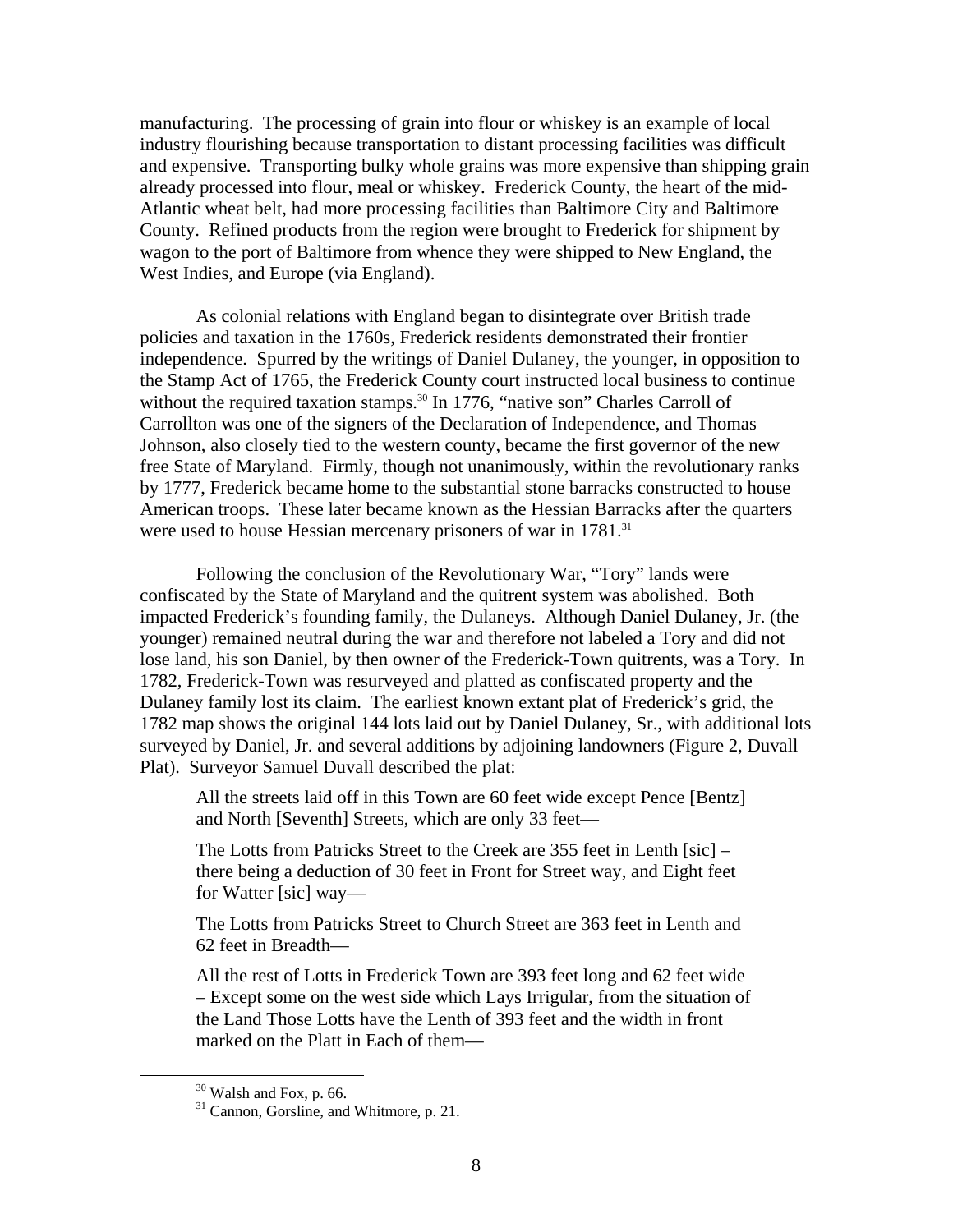The Course of the Streets from East to West are S.85º E— Market Street, and the Alleys from North to South are 56° W— Each Alley is 16 feet wide— The Lotts from No. 1 to 340 appear to have been Originally laid out as

Frederick Town, and thought for the most part to be on Taskers Chance, but now part of the Lots No. 217, 218, parts of 261, 2, 3, &, 4, Lays in the Lands of Jacob Bentz, occasioned I presume by the Variation of the Compass – from No 341 to 351 are Lots added to the Town – by

S. Duvall.<sup>32</sup>

By 1790, Frederick-Town had taken on the appearance and feel of a small city, active with trade, industry, and politics. Town lots had been acquired and subdivided by blacksmiths, tanners, tailors, and merchants. Numerous taverns and inns dotted the city; there were saddlers, hatters, millers and gunsmiths; shoemakers and cordwainers; butchers and grocers; court clerks, physicians, carpenters and weavers, brick makers, masons, and schoolmasters.<sup>33</sup> Although said to be dominated by German immigrants and descendents,<sup>34</sup> Frederick-Town was remarkably diverse, with cultural division lines blurring as immigrant groups assimilated. Among the earliest settlers in Frederick were, of course, the Germans and the English; initially the town had one Anglican church and two German churches, the Lutheran and the German Reformed. But another group, generally overlooked, was also located in Frederick at its initial settlement, the French.

French Huguenots had arrived in Maryland around the middle of the seventeenth century seeking freedom to practice their protestant religion.<sup>35</sup> After settling in southern Maryland, a number of these French descended families migrated northwest to Frederick, among them the Duval's (Duvall), DeButts', Delaughter, and Delaplaine. In the 1790s they were joined by French refugees from St. Domingue, primarily Catholic, fleeing the slave rebellion there. A newspaper advertisement of 1824 announced:

<span id="page-10-0"></span> $32$  Text written on the 1876 certified copy of the 1782 plat surveyed by Samuel Duvall, "Lots in Frederick Town." Engineering Office, Frederick City Hall, Frederick, MD. Note: An original 1787 plat by Lawrence Brengle, nearly identical to the 1782 plat, is also located in the Engineering Office at Frederick City Hall but is in extremely fragile condition and so was not copied for this context.<br><sup>33</sup> Amy Lee Huffman Reed and Marie LaForge Burns, In and Out of Frederick Town: Colonial

<span id="page-10-1"></span>Occupations, (Frederick, MD: self-published, 1985), pp. 34-43. Another description of Frederick resident's occupations in the 1790s can be found in Thomas Scharf, History of Western Maryland, (Philadelphia: Louis H. Evarts, 1882), pp. 492-493.

<span id="page-10-2"></span><sup>&</sup>lt;sup>34</sup> Two journals written by German soldiers in Frederick during the Revolutionary War note the heavy German presence in the town. Du Roi, the Elder, Lt.  $1<sup>st</sup>$  Div. of Brunswick forces described Frederick in 1778 as "a beautiful little town inhabited by Germans." Stephan Popp, of the Bayreuth Regiment held prisoner in the stone barracks at Frederick in 1783 noted, "…a great number of the inhabitants were Germans…" Both journals were cited in Ernest Thomas Schwartz, Jr., "Maryland in the Eyes of German Travelers from 1776 to 1864," (thesis, University of Maryland, 1959, in the Maryland

<span id="page-10-3"></span><sup>&</sup>lt;sup>35</sup> Gregory A. Wood, The French Presence in Maryland 1524-1800, (Baltimore, MD: Gateway Press, Inc., 1978), p. 21.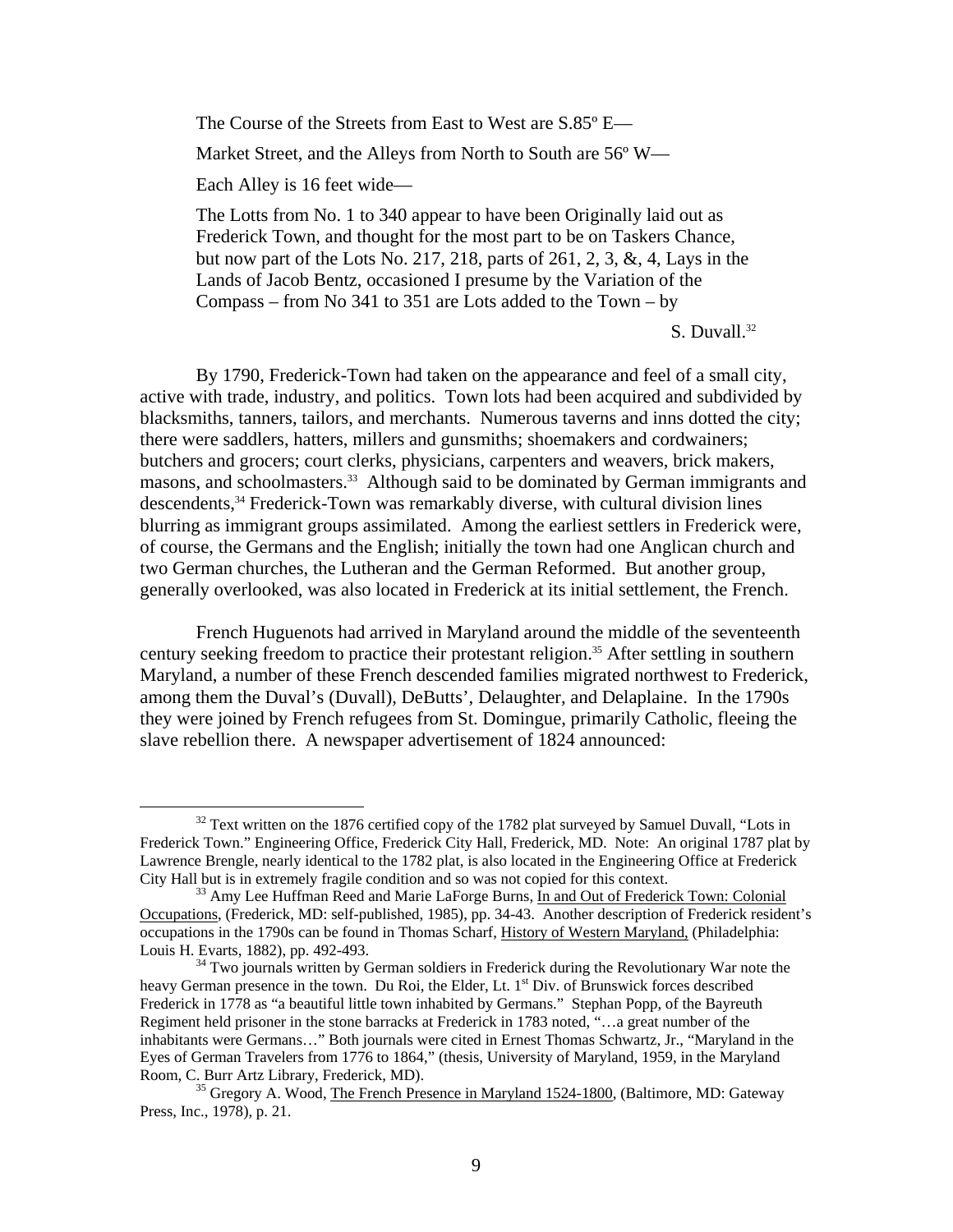All those citizens residing in the part of Frederick City called Paris, favorable to erecting an Arch at the corner of Gay and Market Streets in honor of General Lafayette, are requested to meet at the tavern of M.E. Bartgis this evening at 7 o'clock, for the purpose of erecting of said Arch. (signed) A citizen of Paris. $36$ 

Jacob Engelbrecht noted in his diary on December 30, 1824 that one of the two triumphal arches raised for Lafayette's visit was located on the corner of Fifth and Market Streets, indicating the probable location of "Paris;" and two years later, in 1826, Engelbrecht noted a circus performing "East 4<sup>th</sup> street outside St. Domingo."<sup>37</sup> The 1790 U.S. Population Census of Frederick County indicated approximately 265 residents of French descent (judged by last names), a small but significant percentage.<sup>[38](#page-11-2)</sup>

African-Americans, both slave and free, were also present in Frederick County in significant numbers by 1790, representing nearly 13% of the total population of the county.[39 A](#page-11-3)lthough during this period, only a few slave owners in mid Maryland had more than 20 or so slaves, records suggest that German farmers, long believed to have been opposed to slavery often owned slaves for domestic and farm labor.

Estimates vary as to the relative percentages the various ethnic groups represented in Frederick County and Frederick-Town by 1790. A literal reading of the 1790 U.S. Population Census using names of Heads of Household to judge ethnicity, estimated that approximately 73% of county residents were of English descent and 20% of German.<sup>40</sup> However, anglicized names are likely to have skewed that percentage spread to some degree. Study of Frederick County voting rolls and court records has led some researchers to estimate as much as 60-70% of Frederick County residents in 1790 to be of German descent.<sup>41</sup> It is likely that the actual number lies somewhere in between at approximately 40-50% German, with the remaining percentages representing English, Scotch/Irish (generally combined), Welsh, French, etc. African-Americans were, at the time, listed within a separate group of "Other Free" and "Slave." According to Thomas Scharf, historian writing in the 1880s, the total number of inhabitants in Frederick-Town in 1797 was 2,606, of whom 306 were "colored.["42](#page-11-6)

The dominant ethnic groups of Frederick County significantly influenced the vernacular style of building construction found throughout the county and Frederick-Town. Quoting several nineteenth century Frederick residents, architectural historian Diane Shaw Wasch defined the German influence on the architecture of the region:

<sup>&</sup>lt;sup>36</sup> Political Intelligencer, December 4, 1824, as cited in Dorothy Mackay Quynn, "Lafayette's Visit In Frederick, 1824," reprinted from Maryland Historical Magazine, XLIX, No. 4, Dec., 1954, p. 291,

<span id="page-11-2"></span><span id="page-11-1"></span>

<span id="page-11-0"></span><sup>&</sup>lt;sup>37</sup> Engelbrecht, CD-ROM, p. 188 and p. 252.<br><sup>38</sup> A Century of Population Growth, (Baltimore, MD: Genealogical Publishing Co., 1970), p. 272.

<span id="page-11-3"></span><sup>&</sup>lt;sup>39</sup> Ibid, p. 203. Of the 3,854 blacks in the county, 3,641 were enslaved and 213 were free.<br><sup>40</sup> Ibid, p. 272.<br><sup>41</sup> Rice, p. 28, citing Elizabeth Kessel, "Germans in the Making of Frederick County."<br><sup>42</sup> Ibid. p. 492

<span id="page-11-5"></span><span id="page-11-4"></span>

<span id="page-11-6"></span>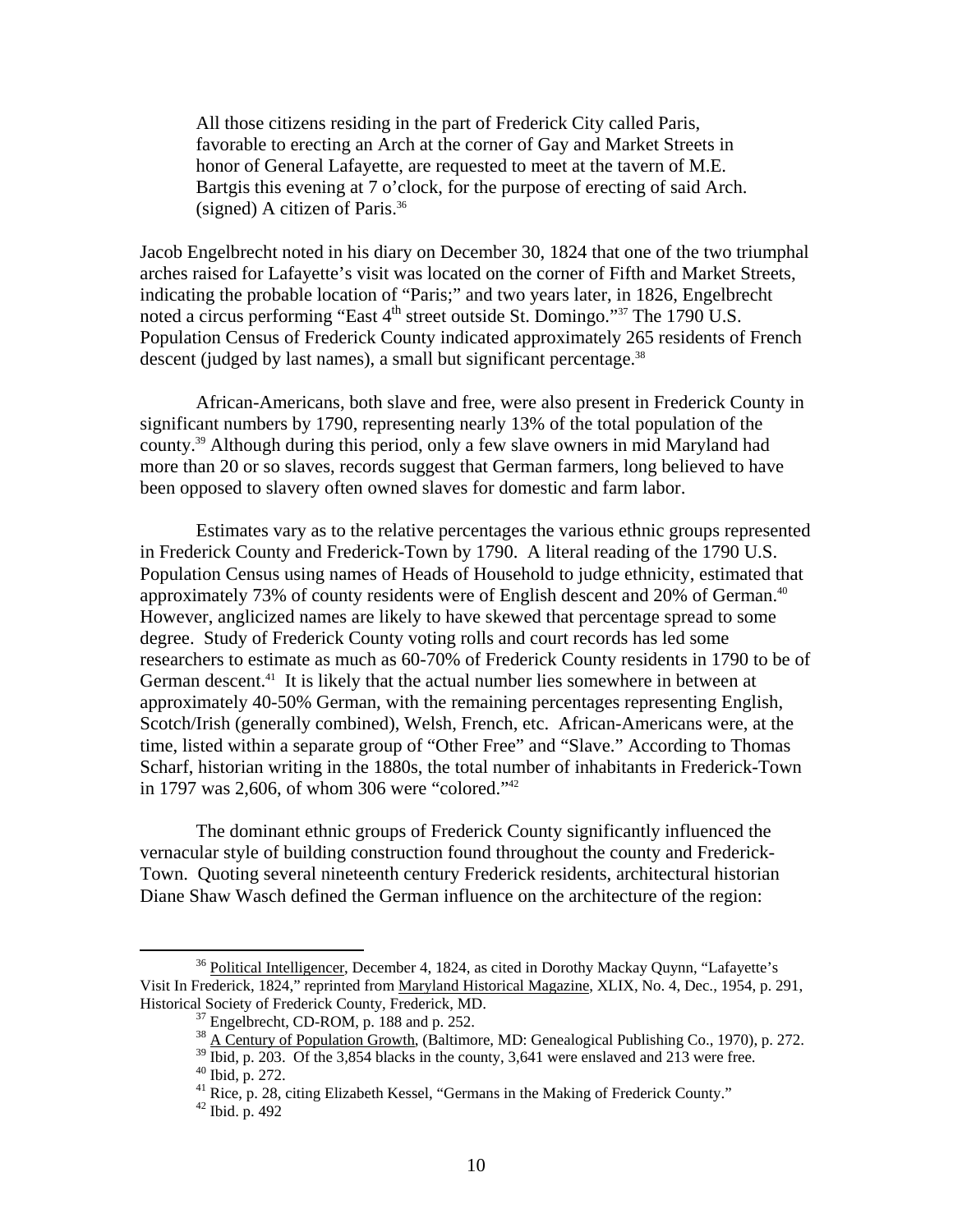Much of Frederick's early nineteenth-century cityscape consisted of eighteenth-century buildings, constructed by the first generation settlers. Both British and German settlers built houses in Frederick, yet the German influence most caught the imagination of subsequent generations, perhaps because it became antiquated as assimilation occurred. In 1876, Dr. Lewis Steiner explained,

"Frederick was laid out by an English gentleman, but its lots and the rich farms immediately surrounding were soon taken up by a host of German immigrants…the style of houses and barns introduced was that of Germany rather than that of English origin…these immigrants brought with them their mother tongue and a familiar form of worship and architecture."

Log houses of one-to one-and-one-half-stories with two to three rooms arranged around a massive central chimney characterized German folk housing. The three rooms consisted of the kitchen or Kuche, bed chamber or Kammer, and parlor or Stube.

Frederick's early settlers built this form of the German folk house, recalled a nineteenth-century resident:

"Frederick presents…the characteristic appearance of a German Provincial town. Though its antiquated dwellings, with their cumbrous chimneys, which seemed as if they were the original buildings and the houses constructed around them, the generous fireplaces, narrow, crooked stairways, hipped roofs, peaked gables and chinked wall, the diminutive-paned windows of various shapes and sizes, the transversely-bisected doors and clumsy wooded 'balcons' have given way to the march of progress and been superseded by more modern, though possibly less comfortable structures, a few of the ancient landmarks remain."

Catherine Susannah Markell went on to describe one particular log house, but with a sense of nostalgia that marked it as a vanishing type.<sup>[43](#page-12-0)</sup>

Indeed, Frederick-Town's appearance would begin to change with the close of the eighteenth century, as prosperity, acculturation, and the popular, national architectural styles would begin to influence construction over traditional techniques. William Eddes, a visitor to Frederick-Town in 1772, had a clear vision of what the town was well on its way to becoming into the nineteenth century, noting, "From an humble beginning has Frederick Town arisen to its present flourishing state."<sup>[44](#page-12-1)</sup>

<sup>&</sup>lt;sup>43</sup> Wasch, p. 126, citing Lewis H. Steiner, The Creation of Frederick: An 1876 Centennial Address, (pamphlet in Maryland Historical Society, Baltimore, MD); and Catherine Susannah (Thomas) Markell, Short Stories of Life in Frederick in 1830, (manuscript, n.d.), p. 14.<br><sup>44</sup> Eddes, Letters From America, as cited in Reed and Burns, p. 78.

<span id="page-12-1"></span><span id="page-12-0"></span>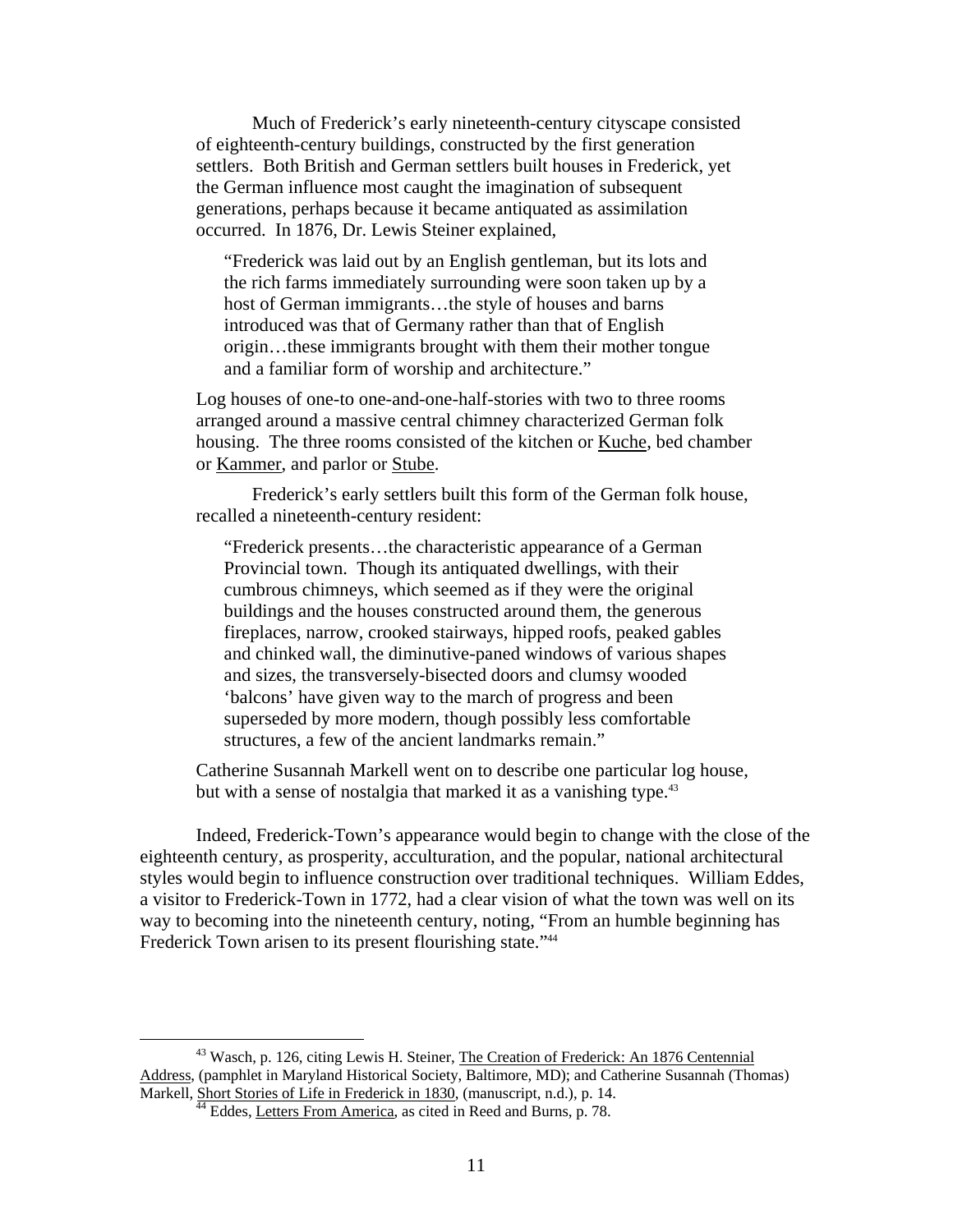<span id="page-13-1"></span>*The Peak Years (1800-1860)* 

French traveler, Duc de La Rochefoucald Liancourt, viewed Frederick as he passed through in 1800:

[Fredericktown] carries on a considerable trade with the backcountry, which it supplies with merchandize drawn from Baltimore, and transmits to the latter place in return the produce of the back country which is rich, fruitful, and thickly settled; in general, industry is beyond comparison more active there than in Virginia.<sup>45</sup>

Frederick and the surrounding region had prospered during and after the Revolutionary War through the demands of feeding the Continental army and higher prices for grain overseas due to the French Revolution and crop failures in Europe.

The potential of the western lands of Maryland and beyond did not go unnoticed by the young United States government. George Washington had attempted to develop the upper Potomac River as a transportation route from the western territories through the 1790s. Although the Potomac Navigation Company was never successful, it served to inspire later transportation systems. Merchants and farmers in the Frederick area maintained a dream of navigating the Monocacy River well into the nineteenth century.

In 1806 the Thomas Jefferson administration began the construction of a federal highway that would lead to the newly acquired Louisiana Purchase lands comprising most of the central portion of the United States. The "National Road" began in Cumberland, Maryland and led to Wheeling in Virginia (West Virginia) and later on to Terre Haute, Indiana. The main wagon road from Baltimore to Cumberland, a collection of privately owned and operated turnpike segments, was eventually upgraded and consolidated to become part of the National Road.

Frederick-Town's location and importance as a regional center assured its place along the "National Road." Actually a section of the Frederick and Baltimore Turnpike, a privately financed toll road, part of the series of routes connecting to the National Road at Cumberland, the road passed through the center of Frederick-Town along Patrick Street. Chartered in 1805, the Frederick and Baltimore Turnpike was completed by 1808 (Figures 6 & 7, Varle Map 1808). Joseph Scott, a surveyor for the National Road project correctly assessed the future impact of the road improvement in 1807:

It [Fredericktown] is a flourishing place, and carries on a brisk trade with the western country; and when the great western turnpike, which is to pass through it, into Pennsylvania, and the state of Ohio, is completed, it will add greatly to the trade, wealth, and prosperity of the place. Fredericktown will then become the great thoroughfare, between Baltimore and Philadelphia to the western country.[46](#page-13-1)

 <sup>45</sup> Francois A. F. Duc de La Rochefoucald Liancourt, Travels Through the United States of North America, (Vol. 2, p. 245), as cited in Wasch, p. 19.<br><sup>46</sup> Joseph Scott, <u>A Geographical Description of the States of Maryland and Delaware</u>,

<span id="page-13-0"></span>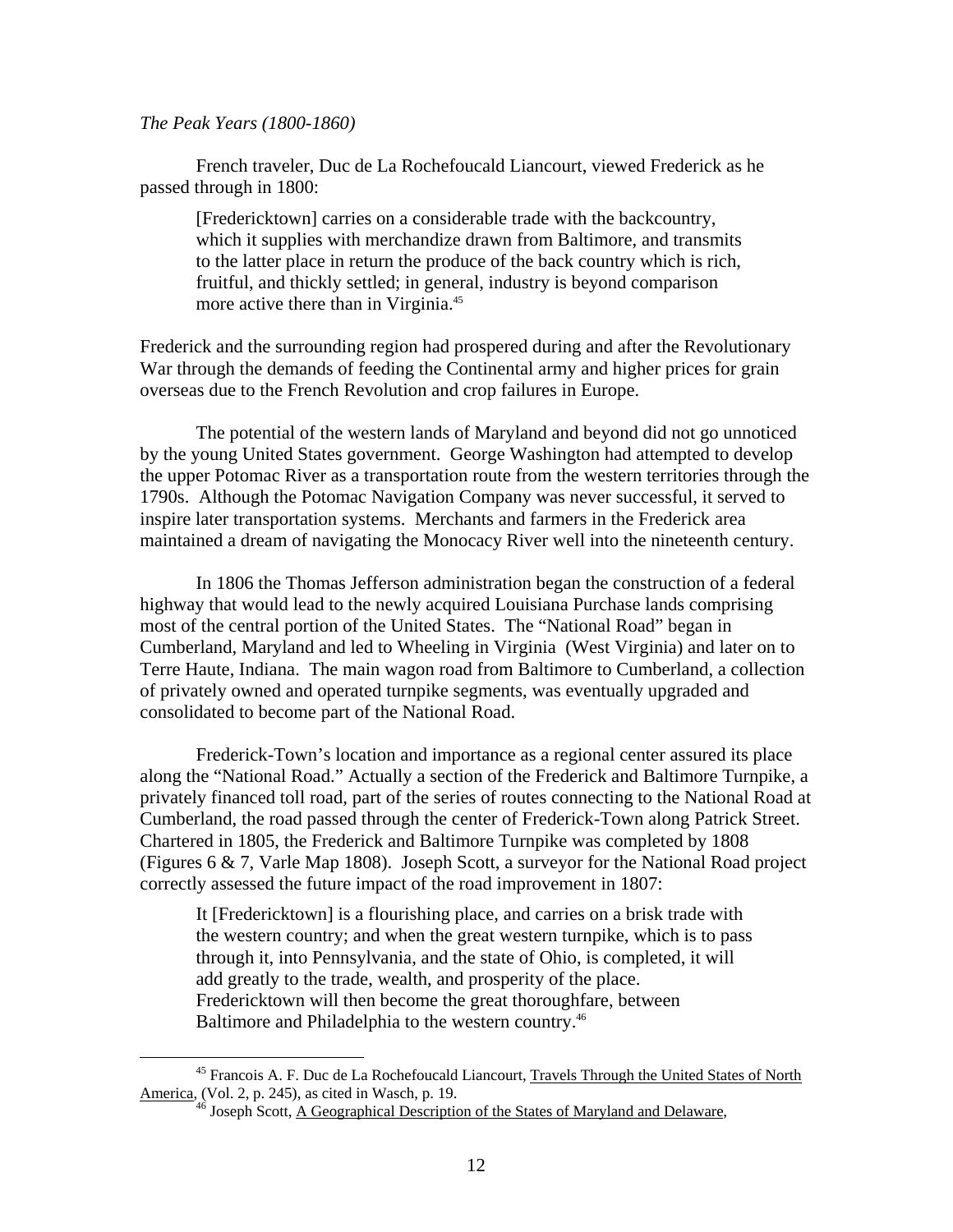The National Road became one of the most heavily traveled east-west routes in America with traffic passing all hours of the day and night. Stage coaches, freight wagons, herds of swine, geese and cattle headed to market, plus individual traffic passed along the pike. Taverns, inns and hotels were an important part of the travel-generated economy. Also important were blacksmith shops, wagon shops, and leather and harness shops.

Indeed, Frederick-Town, already known for its inns and taverns, developed a number of hotel establishments that would define the character of Patrick Street for decades. Mrs. Kimball's tavern, located on the corner of Patrick and Court (Public) Street had probably been in operation for decades when Anne Royall visited in 1828, calling it "the oldest and best stand in Maryland…."[47 T](#page-14-0)hat same year, Joseph Talbott, already established as a Frederick innkeeper, purchased Mrs. Kimball's tavern, changing the name to Talbott's Hotel. The hotel was best known as the City Hotel, under which name it continued to operate as late as the 1897 Sanborn Insurance Co. map and was eventually replaced by the Francis Scott Key Hotel in the twentieth century. Jacob Engelbrecht remarked regularly on the passage of turnpike travelers who stopped in Frederick's taverns, noting in 1823:

Just now six four wheeled vehicles passed & stopped at Joseph Talbott's Tavern – all I reckon from the Springs [Berkeley Springs, Virginia] – fine times for tavern keepers.<sup>[48](#page-14-1)</sup>

In May of 1825, Engelbrecht "counted the taverns in Fredericktown Maryland and they amounted to 19 in number," nine were on Patrick Street alone, the others mainly on Market Street, a section of the Georgetown turnpike.<sup>[49](#page-14-2)</sup>

The prosperity of Frederick during the first half of the nineteenth century, invigorated by road improvements and intensified agricultural production, manifested itself in a number of ways. Frederick "town" began taking on the appearance of a true urban center. Notes Diane Shaw Wasch in her discussion of Frederick as an urban environment:

Fredericktown was legally declared a city at its incorporation in 1817. The actual process of urbanization, however, was much more drawn out. Several decades passed before residents dropped the name Fredericktown and called their home a city. Yet even before Frederick's incorporation, its residents were dividing and classifying distinct neighborhoods within the town, one clear stage in the urbanization process[.50](#page-14-3)

 <sup>(</sup>Philadelphia, PA: Kimber, Conrad, 1807, pp. 135-136), as cited in Wasch, pp. 15-16. The insertion [Fredericktown] is as Wasch spelled it. The names Frederick-Town, Frederick Town, and occasionally Fredericktown have been used interchangeably historically.<br><sup>47</sup> As cited in Wasch, p. 100.<br><sup>48</sup> Engelbrecht, CD-Rom, p. 143; also cited in Wasch, p. 95.<br><sup>49</sup> Engelbrecht, CD-ROM, p. 205.<br><sup>50</sup> Wasch, p. 40.

<span id="page-14-0"></span>

<span id="page-14-1"></span>

<span id="page-14-2"></span>

<span id="page-14-3"></span>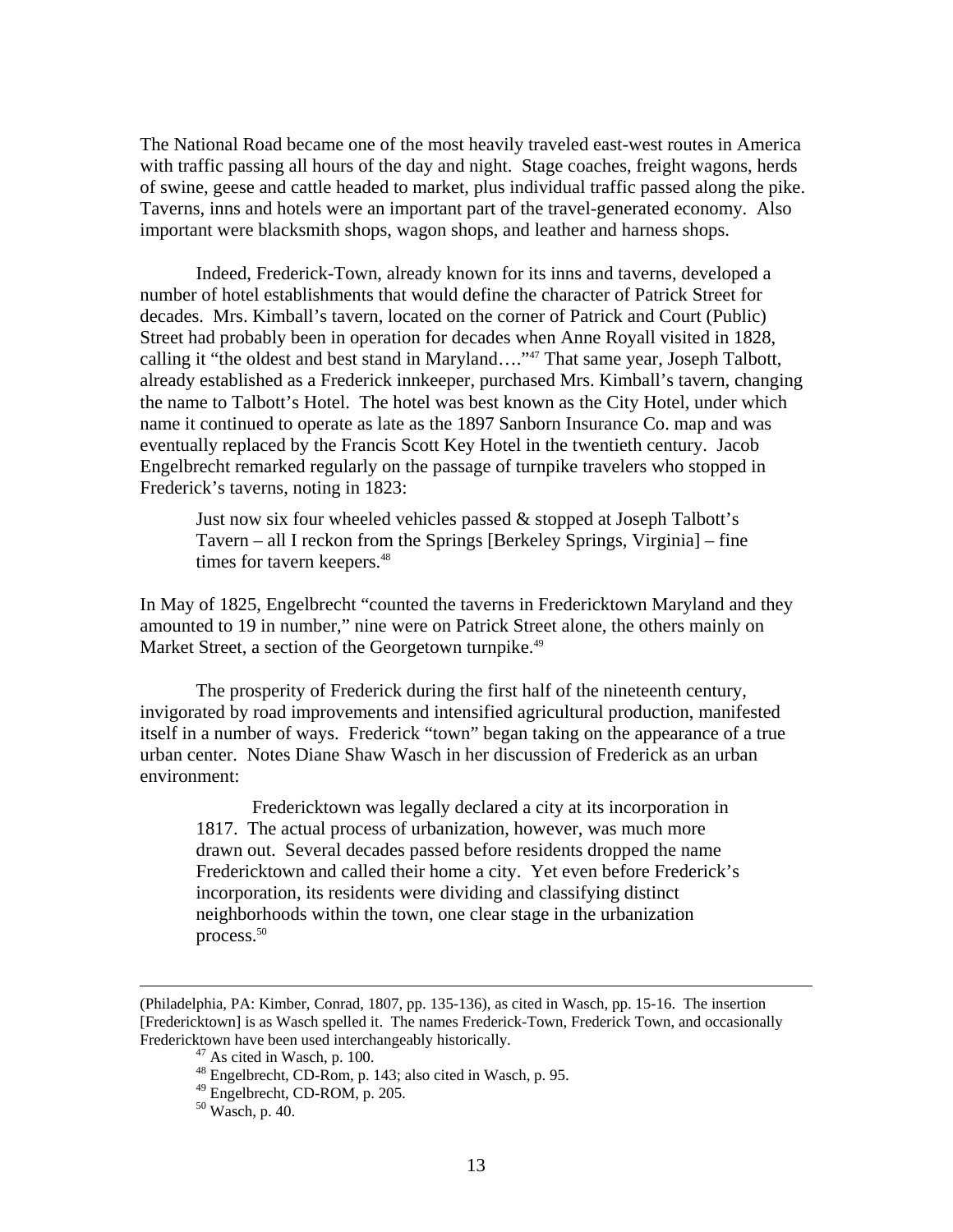<span id="page-15-6"></span>Important changes identified by Wasch include the gentrification of the Courthouse Square neighborhood, beginning with the removal of the jail to South (Jail) Street (within the Bentztown addition) in 1815. The Courthouse Square itself was enclosed in 1818 with an elaborate iron fence by Col. John McPherson, an immensely wealthy neighbor. Frederick resident, Catherine Susannah Markell, described the fence: "A low, granitecoped, brick wall, surmounted by stout, square wrought-iron railings, each one spear-tipped and firmly cemented in its stone socket, enclosed the pretty green yard."<sup>[51](#page-15-0)</sup> McPherson and a number of other families of Frederick's social elite constructed highstyled houses on the surrounding streets, further raising the neighborhood standard.<sup>52</sup> At the same time the Episcopal (formerly Anglican) and Presbyterian churches, whose congregations primarily included the town's elite, also moved to the Court Square neighborhood; All Saints Church was constructed on Court (Public) Street in 1813 and the Presbyterian Church was built on West Second Street in 1825 (Figure 8, Sachse, Presb. Church). Similarly, East Church and East Second Streets developed with highstyled houses around the Jesuit Novitiate (1834, Figure 9, Sachse, Novitiate), Visitation Academy (1826, 1848), and St. John's Catholic Church (1837, Figure 10, Sachse, St.  $John's$ ).  $53$ 

The removal of the jail to South (Jail) Street and the move of the Episcopal Church from All Saints Street marked a general acknowledgement within Frederick that the south side of Carroll Creek was a marginal area, more suitable for industry, convicts, and the poor. Several tanneries and mills were already located on the banks of Carroll Creek, on South Street the jail, referred to by Jacob Engelbrecht as "Limbo," and on All Saints Street, where a number of houses were occupied by Frederick's growing freeblack population. The Asbury Methodist Episcopal Church was constructed on All Saints Street in 1818.<sup>54</sup> Ironically, the nearby jail served as Frederick's point of sale for slaves, since the African-American population remained predominantly enslaved over free. Engelbrecht reported the 1820 census figures for Frederick-Town in his diary, noting 437 slaves and 264 "free colored persons.["55](#page-15-4) Market and Patrick Streets, extending from the town "square" at their intersection, intensified as the commercial district.<sup>56</sup> Consequently, the northeast end of town, like the southeast section, was marginalized by its location apart from the bustling town center; again, the small log houses were generally occupied by free-blacks and poor whites.<sup>57</sup>

<span id="page-15-1"></span><span id="page-15-0"></span>

 $51$  As cited in Wasch, p. 49.<br> $52$  In addition to the McPherson house on Council Street facing Court Square and the house adjoining (1817), the Tyler house on Record Street (1815), the Potts house on the corner of Church and Court (Public) Street (1818), and the John Tyler house (the Spite House) on Church Street. See Wasch, pp. 141-142.

<sup>53</sup> Building construction histories were researched by Terry Reimer, One Vast Hospital: The Civil War Hospital Sites in Frederick, Maryland after Antietam, (Frederick, MD: The National Museum of Civil War Medicine, 2001).<br><sup>54</sup> Scharf, p. 524.<br><sup>55</sup> Engelbrecht, CD-ROM, p. 19; the total population of Frederick-Town was 3,637 in 1820.<br><sup>56</sup> The intersection of Market and Patrick Streets was not a true "town square," general

<span id="page-15-3"></span><span id="page-15-2"></span>

<span id="page-15-5"></span><span id="page-15-4"></span>

location of the county Courthouse, as is found in Emmitsburg, Sharpsburg, and Hagerstown in Maryland, and many towns in nearby south-central Pennsylvania. Frederick's "square corner," as it became known, was a center of commerce rather than county or city public services and had no setbacks.<br><sup>57</sup> Engelbrecht mentions a number of houses occupied by blacks on the alleys between Fourth and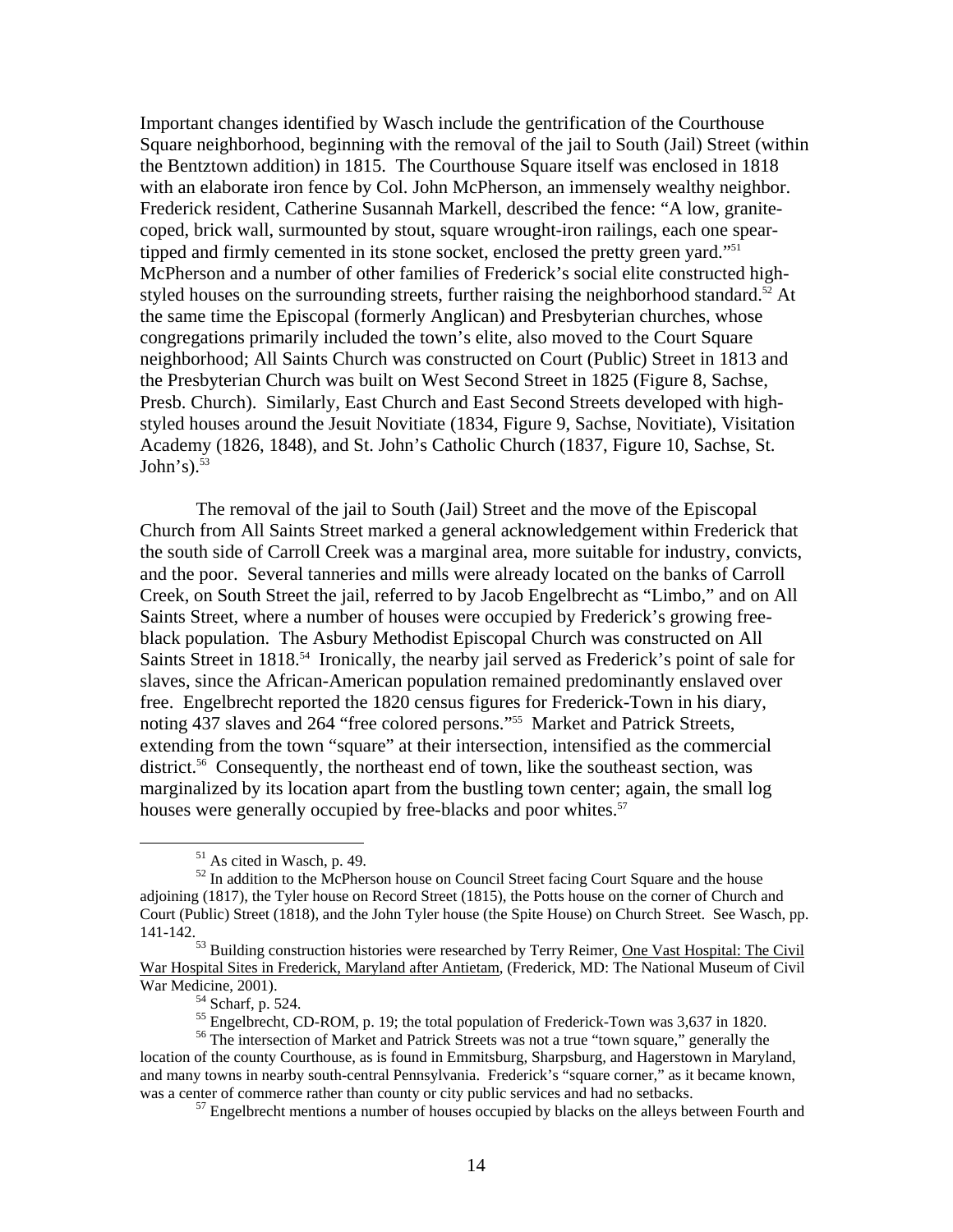Frederick's incorporation in 1817, by an act of the Maryland General Assembly, marked the beginning of regular boundary expansions to include additions and subdivisions.<sup>58</sup> The survey of Frederick's corporate boundaries, begun in 1817 by Lawrence Brengle and completed in 1820 by Thomas Woodward, described a significantly enlarged city from its eighteenth century beginnings (Figure 11, 1821 Brengle map). The corporate boundaries, as described by Brengle in his 1817 field notes, reached as far east as the Monocacy River, south to Locust Level (Hughes' house), west to Prospect Hall (McPherson's) and Schifferstadt (Myers' stone house), and as far north as Rose Hill Manor (Graham's garden):

Beginning for the bounds of the Corporation at the 44 Mile Stone, on the turnpike road, leading from Frederick Town to the City of Baltimore, and running thence the following courses Vis. S 51 degrees, W 360 perches, …[near] the SW corner of John Hughes' two story brick dwelling house and including the same – Thence N 79 degrees, W 574 perches, …[near] the SE corner of Col. John McPherson's (formerly George Schnertzell's) two story brick house, and including the same – Thence N 29 degrees, E 492  $\frac{1}{2}$  perches, ... [near] the NW corner of Christopher Myers' Stone dwelling house, and including the same – Thence…to the NE corner of said house, and including the same – Thence N 51 ¾ degrees, E 461 perches, ending in Major John Graham's garden, and a little N of his brick dwelling house, and including the same – Thence S 64 ¼ degrees, E 488 perches, ending in the mouth of Carrol's [sic] Creek, where it empties into Monocasy [sic] River – Thence S 27 degrees, 5 minutes W, 439 perches, to the beginning at the 44 Mile Stone aforesaid[.59](#page-16-1)

It would be many years before development would fill in the 1817 corporate boundaries. Nineteenth century historian Thomas Scharf noted that the corporation's taxable boundaries in 1817 were much smaller, but still included a number of significant additions to the original town plat:

…for taxable purposes the boundaries were made, to wit: All the lots originally laid out as Frederick Town, with all additions thereto, including Bentz Town, and Jacob and Michael Buckey's dwelling-house and tanyard, and Jacob Buckey's factory, at the east end of the town, and Stephen Steiner's dwelling and tavern-stand on the west end, and George Lease's on the north end of said town; also Ramsburg's mill, also the English

Sixth Streets and near Love Lane (East Street). The Quinn African Methodist Episcopal Church was constructed on E. Third St. in 1829; Cannon, Gorsline, and Whitmore, p. 44. This was also the location of "Paris" or "San Domingo," previously noted, where French refugees, probably predominantly Catholic, apparently clustered.<br><sup>58</sup> Scharf, p. 485.

<span id="page-16-1"></span><span id="page-16-0"></span>

<sup>&</sup>lt;sup>59</sup> "Book of Field Notes," original manuscript, Engineering Office, Frederick City Hall, Frederick, MD.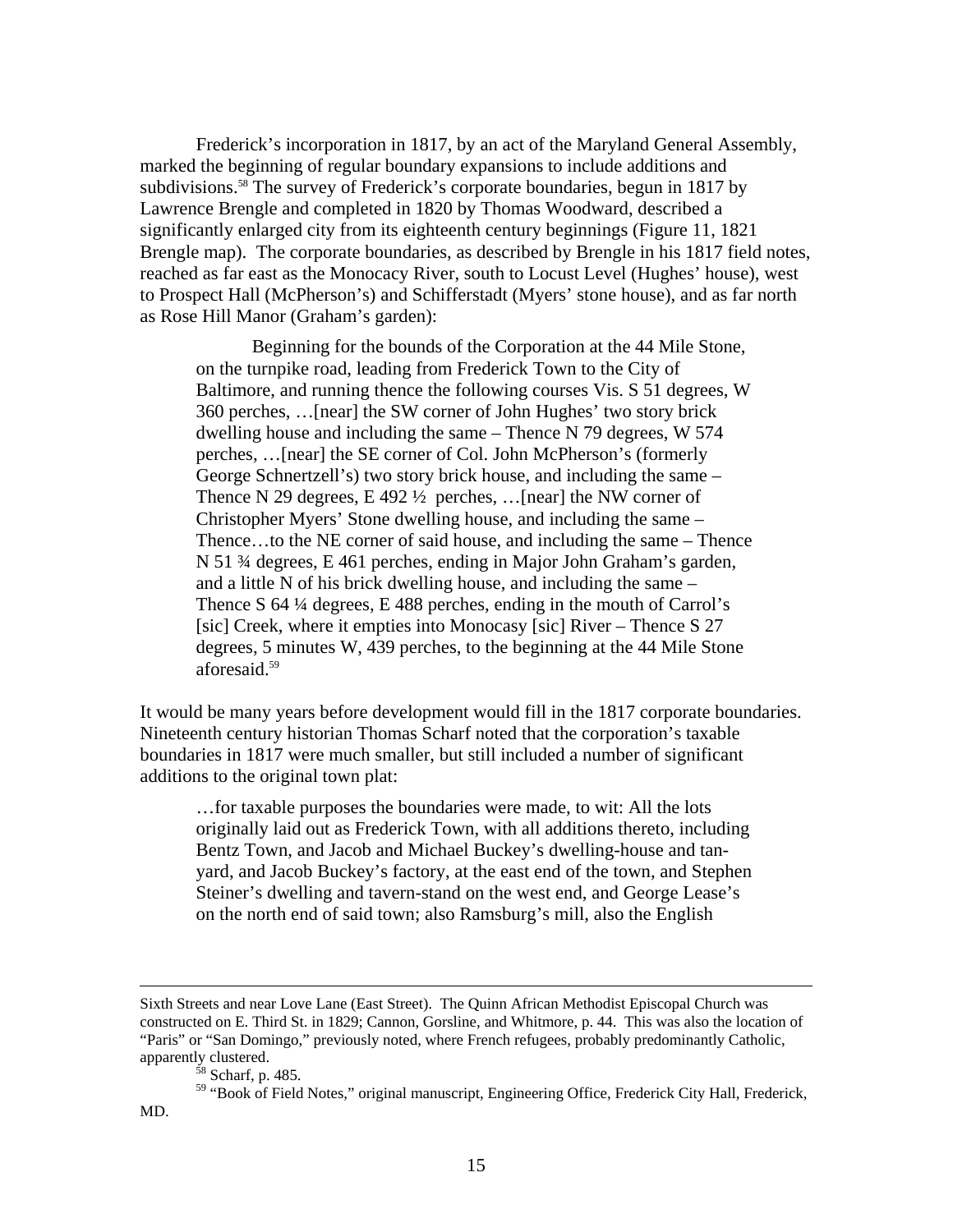Presbyterian church, and the lots fronting on the west side of Bentz Street, from Ramsburg's mill to the aforesaid church, both inclusive.<sup>[60](#page-17-0)</sup>

The 1821 "Plan of Frederick Town," resulting from the surveys of Lawrence Brengle in 1817 and Thomas Woodward in 1820, outlined three "additions" outside of the old town grid (Figure 11, 1821 Plan). All lying west of Bentz Street, the angled street apparently defined the first and second lines of a parcel owned by Jacob Bentz called Long Acre.<sup>61</sup> On the southeast corner of Frederick were the two additions known as Bentztown and Battletown, which, by the time of their addition to the town in 1817, had already begun development with houses and businesses. Among the houses standing in 1820 was Roger Brooke Taney's house, referred to as "R. B. Taney's (formerly Mrs Lucketts)," whose log stable served as a surveying point. Another house, which served as the westernmost survey point, was "Col. Stephen Steiner's old log dwelling house."<sup>62</sup> Steiner had by then constructed his Federal-styled brick house on the corner of Patrick Street and the Harpers Ferry Road, now known as the "Steiner House." On the north side of West Patrick Street was a series of "18 Lots, 260 feet in length by 42 feet in breadth." It is not entirely clear from the documents or local histories exactly what area comprised Bentztown and what was Battletown. However, this 1833 entry by Lewis Ramsburgh in Jacob Engelbrecht's diary appears to indicate that the eighteen-lot parcel on the north side of Patrick Street might, in fact, be Battletown:

The addition to town commonly called Battletown containing 18 houses is not in the above enumeration, but properly should be, as by an act of the last legislature it is embraced in the corporation.<sup>63</sup>

Engelbrecht, who lived and worked in Bentztown, described the morphology of Battletown in 1825:

Battletown – (The addition to Fredericktown, West end of Patrick Street) laid out by Colonel Stephen Steiner & Mr. Stephen Ramsburg derives its name from a small encounter between Colonel Steiner & Stephen Klein the first resident of the addition. The people first called it "Stephensburg" from the three Stephen's who were first concerned. After that they called it Ratsville from I suppose, a number of rats that were seen there; but it now appears to be firmly fixed to "Battletown." I merely mention this for the information of posterity, to know from what it derived its name.<sup>[64](#page-17-4)</sup>

Bentztown represented a large enough neighborhood to justify its own market house, which commenced business in October 1823 with "one butcher (Mr. Leak) & two or three country people.["65](#page-17-5) The third addition to Frederick-Town was located on the west side of Bentz Street opposite the western terminus of Second, Third, and Fourth Streets.

<span id="page-17-1"></span><span id="page-17-0"></span>

 $^{60}$  Scharf, p.485.<br><sup>61</sup> As cited in various descriptions of the blocks in "Book of Field Notes," from the 1817 Brengle survey and the 1820 Woodward survey.<br><sup>62</sup> Ibid. <sup>63</sup> Engelbrecht, CD-ROM, p. 446. Entry was signed, Lewis Ramsburgh, Friday August 23, 1833.<br><sup>64</sup> Engelbrecht, CD-ROM, p. 208. <sup>65</sup> Ibid, p. 148.

<span id="page-17-2"></span>

<span id="page-17-3"></span>

<span id="page-17-4"></span>

<span id="page-17-5"></span>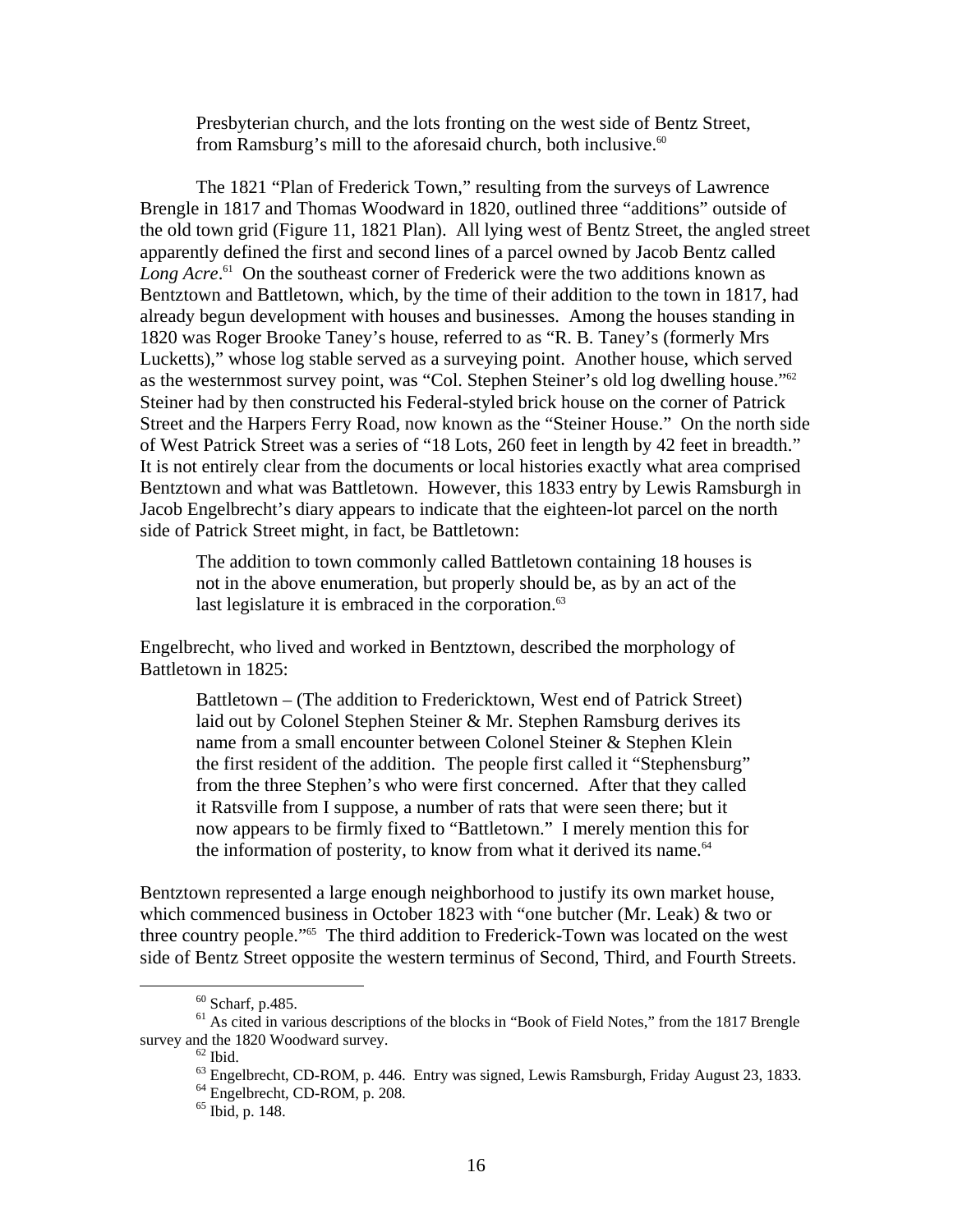It was, in fact, the location of the first "English" Presbyterian Church and the German Reformed cemetery (described as the "German Presbyterian burying ground"). The addition was divided into eight lots.

Banking institutions, a sure sign of wealth and development, began appearing in Frederick in the first decades of the nineteenth century. In 1808, the Farmer's Bank of Annapolis opened a branch in Frederick on Market Street, in the heart of the commercial district (Figure 7, Varle Map, Frederick Detail). It was followed in 1817 by a branch of the Westminster Bank (which became the Farmers and Mechanics Bank of Frederick County in 1827), and by the Frederick County Bank in 1818. Banks were an important source of cash (specie) for land purchases, building construction, and municipal improvements. The Frederick County Bank reportedly contributed to the repair of the Frederick Hose Company fire engine, held "water stock" in 1825, and they were subscribers to the Frederick and Harpers Ferry Turnpike.<sup>66</sup> The banks' contribution to transportation developments was perhaps their most significant. All banks were required by the Maryland General Assembly to help finance the various local turnpike projects (when private enterprise failed to produce the necessary improvements). The banks were also involved in bringing the Chesapeake & Ohio Canal through Frederick County, unfortunately, far to the south of the town of Frederick. And in 1832, after the Baltimore & Ohio Railroad too had bypassed Frederick to the south, the Frederick County Bank held a "subscription to help bring the B&O Railroad into Market Street."<sup>[67](#page-18-1)</sup>

The B&O Railroad had a significant impact on Frederick; however, it required a great deal of work on the part of Frederick's prominent citizens to ensure a direct connection to the railroad. The lay of the land determined the railroad's route from Baltimore, crossing the Monocacy River just two miles south of Frederick before turning west toward Point of Rocks on the Potomac River to avoid crossing the Catoctin Mountain range. After failing to secure a direct connection to the C&O Canal via the Monocacy River, Frederick merchants and farmers were deeply disappointed in being bypassed by the railroad as well. Determined to rectify the situation, an arrangement with the railroad company for a spur line north into town was made. In an 1831 stockholders report, B&O Railroad president noted:

The municipal authorities of that city [Frederick] with a liberality not less honorable to themselves than gratifying to this Board, generously offered to convey to this Company, free of cost, six acres of land, immediately adjoining to that city for a Depot; several of the citizens of Frederick also offered to obtain, without any charge to this Company, the right of way for the lateral road leading from the main stem to this Depot.<sup>68</sup>

The presence of the railroad in the southwest (Cannon Hill) section of Frederick further defined this area as an industrial center (Figure 12, 1853 Pittar map). Primarily associated with the principal agricultural products of Frederick County and the region, industry in

<span id="page-18-0"></span>

<span id="page-18-2"></span><span id="page-18-1"></span>

<sup>&</sup>lt;sup>66</sup> Douglas, pp. 138-146.<br><sup>67</sup> Ibid, p. 148.<br><sup>68</sup> "Fifth Annual Report of the President and Directors to the Stockholders of the B&O Railroad Co.," Baltimore, 1831, as cited in Douglas, p. 126.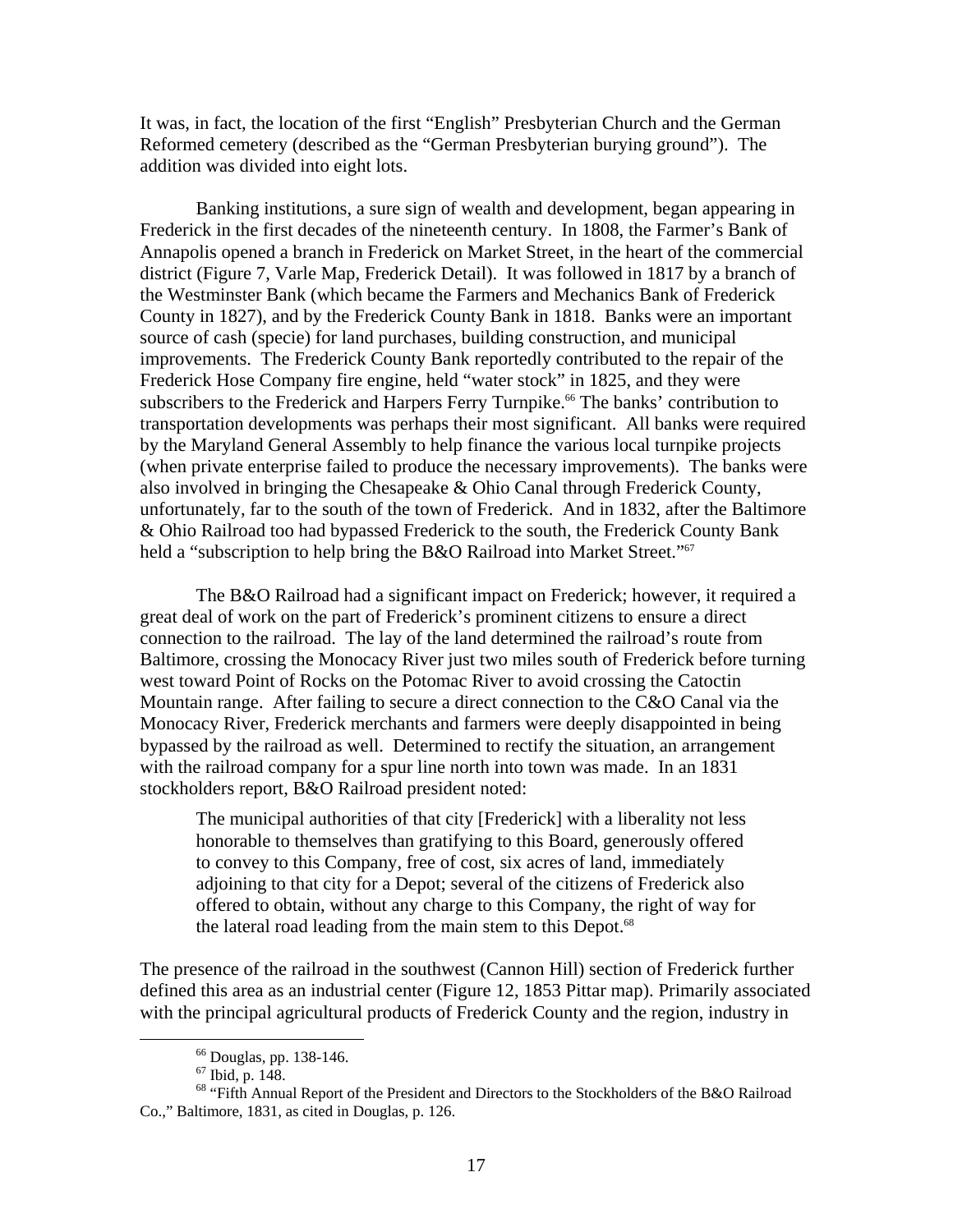Frederick was still dominated by tanning, milling, and distilling. A stone building, which stood between the railroad depot and Carroll Creek on Carroll Street, reportedly operated "as a whiskey rectifying house" in the  $1850s$ .<sup>69</sup> In 1853, Frederick newspaper The Examiner reported "eight tanneries, which compose the largest and most valuable manufacturing interest of this City…."[70 I](#page-19-1)saac Bond's 1858 Map of Frederick City (Figure 13, 1858 Bond map) shows three foundries on the outskirts of the city, Brunner's old mill to the west on Bentz Street and the Isabella Gas Works on East Patrick Street near East Street (Love Lane). Frederick also numbered three brickyards, a lucrative business as brick building construction far outnumbered log, stone, or frame by  $1835$ .<sup>[71](#page-19-2)</sup>

Much of the brick construction that occurred during the first half of the nineteenth century in Frederick was in the form of brick shop-residences. Described by Wasch, "the combination shop-house consisted of commercial space on the first floor and domestic space on the second. In Frederick, the shop-house form was also achieved by using the front room for commercial space and the back rooms for residential living."[72](#page-19-3) 

On the 27th of June I find by my records that I counted the houses in Fredericktown, Maryland. The number then were six hundred & fortyseven. These were the dwelling houses & shops fronting on the streets. This fact can be relied on.

Jacob Engelbrecht Thursday August 22, 1833 10 o'clock AM[73](#page-19-4)

Not only were commercial stores and workshops housed in this way, but also the early banks were located in residential buildings. This combination building was ubiquitous in Frederick (Figure 14, Sachse birdseye N/S) and remains so today in much of the central historic district (2003).

Largely a result of the vastly improved transportation networks connecting Frederick to urban and overseas markets, the last decades leading up to America's Civil War were marked by expansion of commercial activity. The established artisan trades such as weavers, tailors, carpenters, and shoemakers continued to serve the town and county populous. Some artisan occupations were beginning to grow in economic importance, particularly the furniture makers, of which there were at least fourteen in Frederick.<sup>74</sup> Perhaps the most intensive commerce came in the form of dry goods stores and grocers. The 1859 Business Mirror listed 23 Dry Goods merchants and 32 Grocers in Frederick.<sup>75</sup> Offering a wide variety of the necessities of urban and rural life, these

<span id="page-19-0"></span><sup>&</sup>lt;sup>69</sup> Cannon, Gorsline, and Whitmore, p. 162. This later became the Gambrill/Mountain City Mill.<br><sup>70</sup> The Examiner, Sept. 14, 1853, as cited in Douglas, p. 175.<br><sup>71</sup> Wasch, pp. 145-146. Based on the 1835 tax assessment, Wa

<span id="page-19-2"></span><span id="page-19-1"></span>

<span id="page-19-3"></span>

<span id="page-19-6"></span><span id="page-19-5"></span><span id="page-19-4"></span>

Frederick City were of brick construction.<br>
<sup>72</sup> Ibid, p. 108.<br>
<sup>73</sup> Engelbrecht, CD-ROM, p. 446.<br>
<sup>74</sup> Gregory R. Weidman, <u>Furniture in Maryland 1740-1940</u>, (Baltimore, MD: Maryland Historical Society, 1984), p. 83.

<sup>&</sup>lt;sup>75</sup> Williams' Frederick Directory City Guide, and Business Mirror, Vol. 1, 1859-'60, (reprint, Silver Spring, MD: Family Line Publications, 1985), pp. 45-46. Fourteen of those listed themselves as dealers in both Dry Goods and Groceries.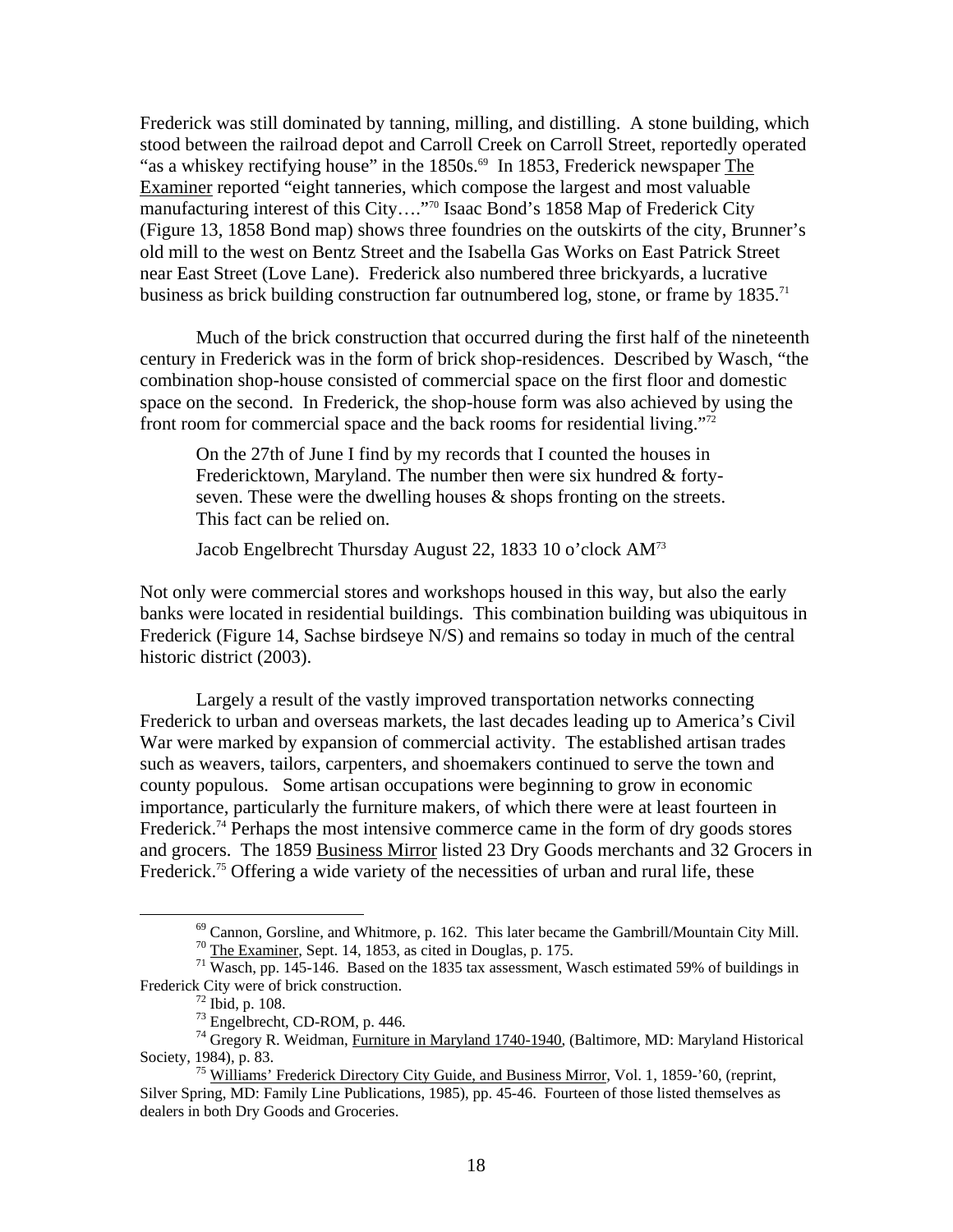merchants connected Frederick residents with the latest popular styles from the cities of Baltimore, Annapolis, Philadelphia, and Boston.

Although most of the physical representation of stylistic fads from the 1840s and 1850s was ephemeral, Frederick retains a distinctive collection of architectural landmarks from this period. During these two decades, churches and other public buildings, houses and commercial buildings were built or altered in the latest popular styles. Notes architectural historian Diane Shaw Wasch, "Frederick crossed the urban threshold by looking beyond its city limits for architectural and landscape ideas and design expertise."<sup>76</sup> It was during this period, notes Wasch, that eight churches in Frederick were built or remodeled, mostly in the Ecclesiastical Gothic style (Figures 15 and 16, Sachse, All Saints and Lutheran). The Episcopal congregation contracted plans for their church design from the preeminent architectural firm in New York City, Richard Upjohn & Co.<sup>[77](#page-20-1)</sup> With their soaring Gothic spires, these churches inspired the famous Whittier line "the clustered spires of Frederick stand, green walled by the hills of Maryland." Fire Halls too, each with a bell tower, were constructed during this period (Figure 17, Sachse, Fire Halls). Although fire companies had existed in Frederick since the beginning of the nineteenth century, explains Wasch, "the fire house became a much more complex institution that offered company social halls, public auditoriums, and commercial rental space along side the engine house."<sup>78</sup>

Like the fire houses, Frederick's public and private schools had also been in existence for many decades. The Frederick Academy (for boys) was located on Counsel Street in 1796, and the St. John's Literary Institute on East Second Street in 1828.<sup>79</sup> An Act of the Maryland Assembly in 1838 entitled public (free) for all white children in Frederick County. The resulting need to provide separate buildings for boys and girls may have resulted in the curious location of two school buildings directly across from each other on North Market Street (Figure 12, Pittar map), both constructed around 1840. And although not labeled as such on the 1854 Pittar Map, the Jail Street Public School (South Street) was built in 1839. In 1843, upper class girls were provided with a highstyled Greek Revival school building on East Church Street, the Frederick Female Seminary (Figure 18, Sachse, Fem. Sem.), its west wing added in 1857.<sup>[80](#page-20-4)</sup>

Frederick's streetscape was also updated during this period with a number of distinctive Italianate houses and public buildings, of particular note, the Charles E. Trail mansion (1854, Figure 19, Sachse, Trail mansion), the B&O Railroad Passenger Depot (1854, Figure 20, Sachse, B&O depot), and Kemp Hall (1860). Many commercial and/or residential buildings were "modernized" with Italianate-inspired bracketed cornices. At the same time, a similar romantic vision expressed in landscaped parks and cemeteries was sweeping the nation and found its way into Frederick as well. To this end the Mount

<span id="page-20-0"></span>

<span id="page-20-1"></span>

<span id="page-20-2"></span>

<span id="page-20-4"></span><span id="page-20-3"></span>

<sup>&</sup>lt;sup>76</sup> Wasch, p. 173.<br>
<sup>77</sup> Helfenstein, p. 79.<br>
<sup>78</sup> Wasch, p. 209.<br>
<sup>79</sup> Scharf, p. 495 and p. 521.<br>
<sup>80</sup> School building construction dates from Terry Reimer, <u>One Vast Hospital</u>, (Frederick, MD: The National Museum of Civil War Medicine, 2001), pp. 88, 89, 42, and 70.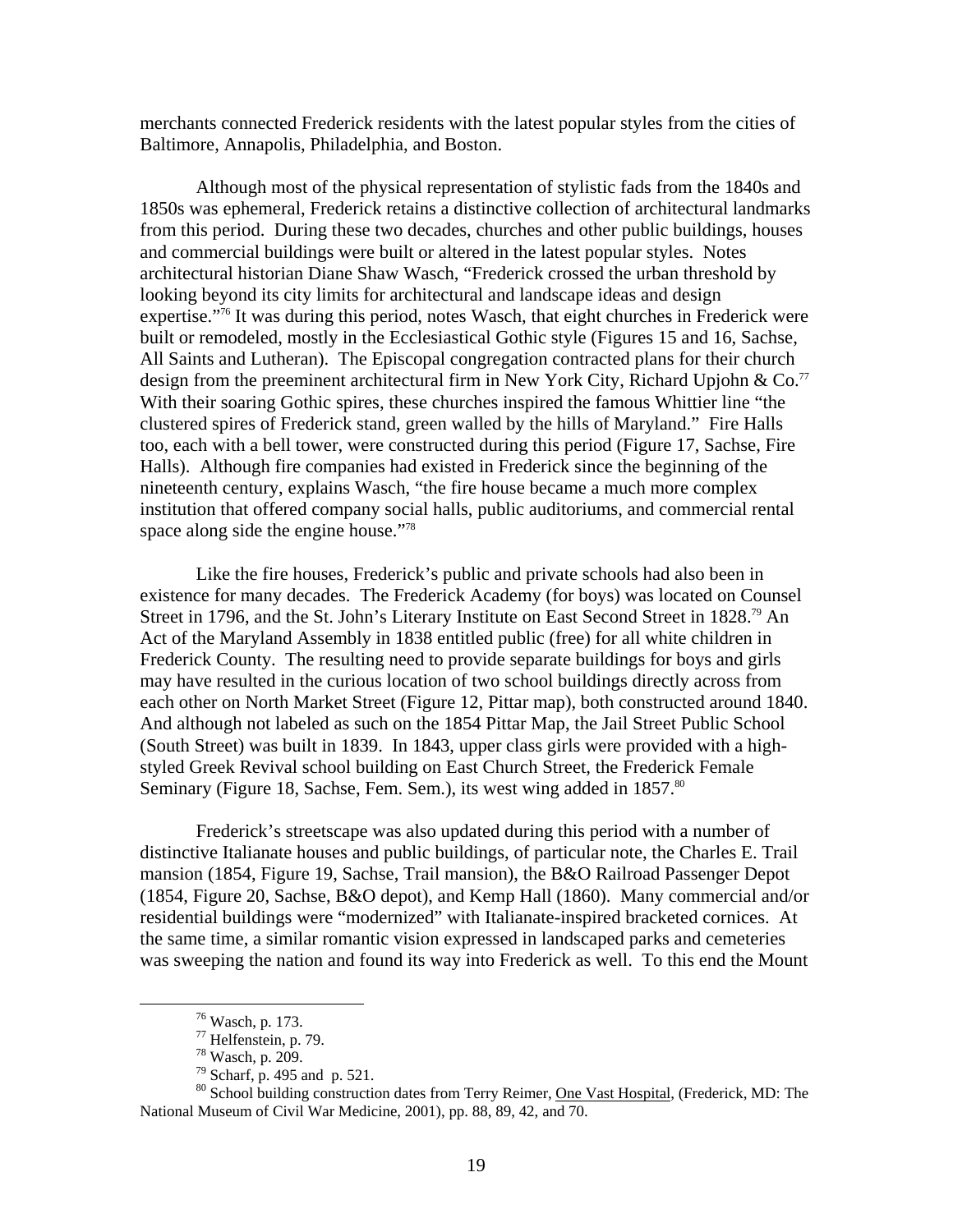Olivet Cemetery, with its Italianate gatehouse and decidedly off-the-grid curving plan, was established on the south end of town in 1853 (Figure 21 and 22, Sachse, Mt. Olivet, and Wasch plat).

As the first half of the nineteenth century drew to a close, a period of intensification as well as expansion in Frederick, the troubles to come in the 1860s were only a whisper. Entertainment and pride in the county and city's many achievements were manifested in the development of the Agricultural Club of Frederick County and its annual "Exhibitions" on the grounds of the old Hessian Barracks, beginning in 1853.<sup>81</sup> Across South Market Street, Jacob Markell platted twenty-one lots for "Markell's Addition to Frederick-town" in  $1856$ .<sup>82</sup> But soon, economic growth and entertainments would take a back seat to political tension and division.

#### *The Civil War (1861-1865)*

The sectional division of the United States between North and South in 1861 significantly interrupted Frederick's long period of growth and prosperity. Although a myriad of social and economic reasons led the country to divide, the issue of slavery was seen by many as the pivotal point of dispute between the states. By 1861, discussions, arguments, and heated debates disintegrated into civil war.

The war between North and South was particularly challenging for Frederick and its residents. With Pennsylvania immediately to the north and Virginia just south of the Potomac River, the town, and the western Maryland region in general, was "placed between the upper and nether millstone."<sup>83</sup> Riots in Baltimore over the movement of federal troops on the B&O Railroad through Baltimore to Washington, as well as strong southern sentiments among many of the political elite from the southern and eastern counties, created fear on the Union side that Maryland would secede along with its southern neighbor Virginia. Early in April federal troops arrived in Annapolis, securing the railroad there and within days moved into Baltimore as well.<sup>84</sup> On April 24, 1861, just days after the attack on Fort Sumter, Governor Thomas Hicks called a special session of the Maryland Legislature to meet in the more Union-friendly city of Frederick, far from the Federal troops in Annapolis, "to deliberate and consider of the condition of the State, and take such measures as in their wisdom they may deem fit to maintain peace, order, and security within our limits."<sup>85</sup> Frederick diarist, Jacob Engelbrecht, noted on April 27 that the Legislature, "will meet this morning in the new halls of the Reformed

<span id="page-21-0"></span><sup>&</sup>lt;sup>81</sup> The Great Frederick Fair history files, Frederick Fair administrative office, Frederick, MD. The Agricultural Club of Frederick County later the joined with the Frederick County Agricultural Society which had been in existence, and holding "cattle shows," since 1821.

 $^{82}$  Frederick Co. Land Record ES 10, page 139, in Map Cabinet drawer 4, Maryland Room, C.

Burr Artz Library, Frederick, MD.<br><sup>83</sup> The Citizen, July, 1864, microfilm copy, Maryland Room, C. Burr Artz Library, Frederick, MD.<br><sup>84</sup> Walsh and Fox, p. 345.<br><sup>85</sup> As cited in Scharf, p. 202; see also Walsh and Fox, p. 35

<span id="page-21-3"></span><span id="page-21-2"></span><span id="page-21-1"></span>

<span id="page-21-4"></span>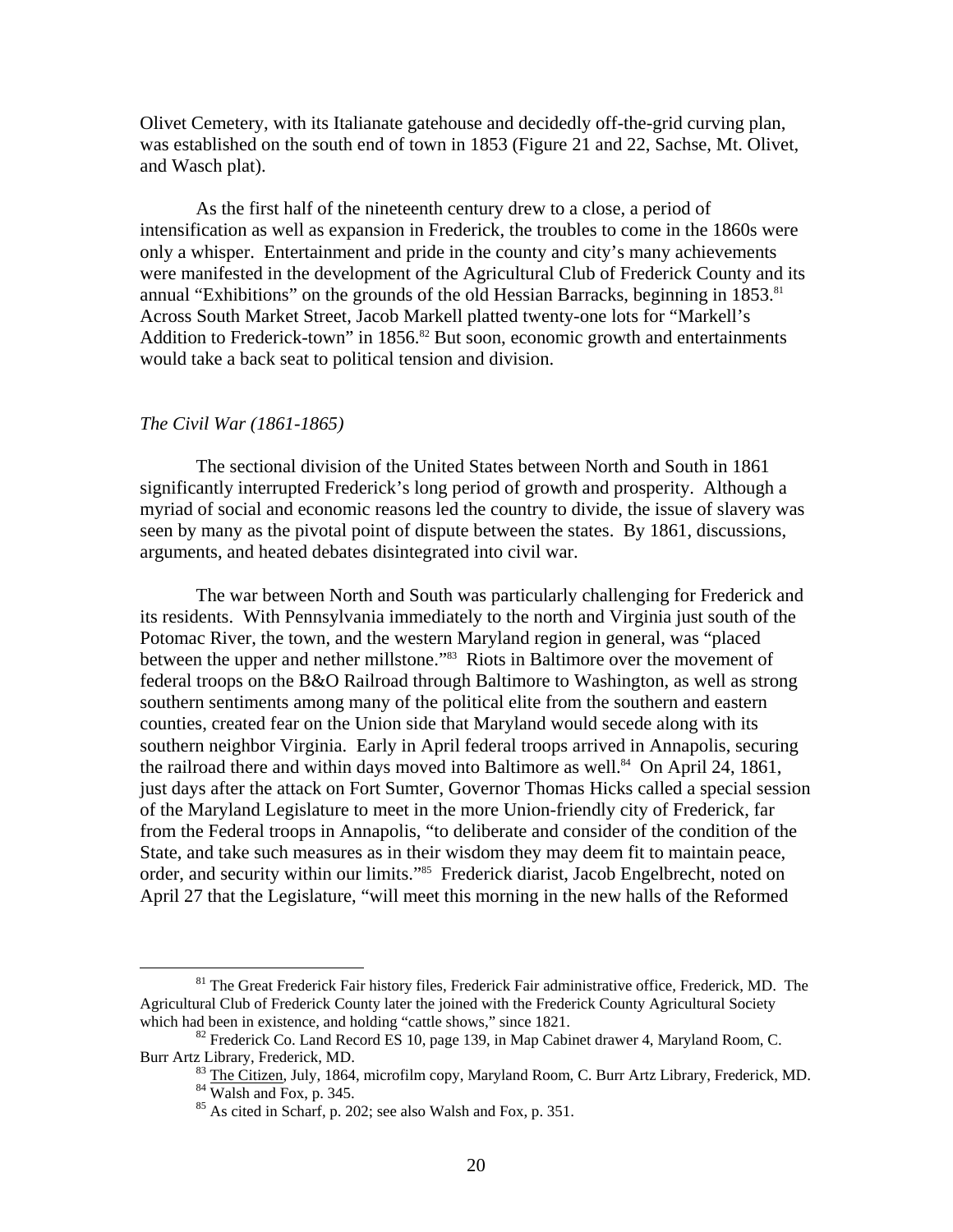parsonage property corner Market & Church Street [Kemp Hall]. The 3d story for the House of Delegates.["86](#page-22-0)

Debate continued in Frederick through the summer of 1861 as the country prepared for civil war. In August, Engelbrecht described the almost immediate effect of war on his town and beloved state:

… "Maryland is in the Union still" and I do hope will remain. Notwithstanding our democratic legislature (who were elected two years ago, without regard to Union or secession) are doing their best to pass a secession law. They are now in session in our city. I do hope & am certain old Maryland will remain firm to the Constitution & the Union. In our town, every thing is knocked into pie. Mechanics have no work. Stores, do hardly any thing except groceries which people must have. No building going on. In the brick yards the weeds are growing up on their drying beds. The whole yard looks as if they had been idle for years. Our monied men have their money vested principally in Southern States stock, which is worth now 45 or 50 cents in the dollars for which they paid from 85 to 95 which of course makes a general depression in money matters and also a general depression of business. The banks are doing nothing. Money is very scarce. No property is sold or bought. None will sell because the prices would be so very  $low...^{87}$ 

In September 1861, as the Maryland Legislature prepared to reconvene in Frederick, orders were given by the federal government to arrest those members advocating rebellion. Few appeared; among those who did not was Frederick City native son, former Governor Enoch Lewis Lowe, who in July had "gone to Dixie Land," and sold his house on the corner of Second Street and Middle Alley.<sup>88</sup>

Jacob Engelbrecht, whose pro-Union stance was clearly revealed in his diary entries, proudly announced the formation of the Brengle Home Guards of Frederick City on April 24, 1861. Listing the name of every man serving under Major Richard Potts, the company included 272 local residents. Although Frederick was predominantly pro-Union, another native son, Bradley T. Johnson, gathered a company of "Secession Soldiers" in May 1861, numbering 26 men.<sup>89</sup> Frederick would in fact lose a significant number of its male population to the war, on both sides. $90$ 

<span id="page-22-0"></span><sup>%</sup> Engelbrecht, CD-ROM, p. 897.<br> $^{87}$  Engelbrecht, CD-ROM, p. 910.<br> $^{88}$  Ibid.

<span id="page-22-1"></span>

<span id="page-22-2"></span>

<span id="page-22-4"></span><span id="page-22-3"></span><sup>89</sup> Ibid, p. 899.

<sup>&</sup>lt;sup>90</sup> Frederick, like much of central and western Maryland was deeply divided over the issues surrounding the Civil War. While decidedly in favor of preserving the Union, many residents were slave owners, or sympathetic to the slave holding community and their right to retain their "property." The division of thought is clearly evident in editorials of the two competing newspapers of Frederick, the Democratic The Citizen and Republican The Examiner. See Barbara Jeanne Fields, Slavery and Freedom on the Middle Ground, Maryland During the Nineteenth Century, (New Haven, CT: Yale University Press, 1985), for a complete discussion of these issues.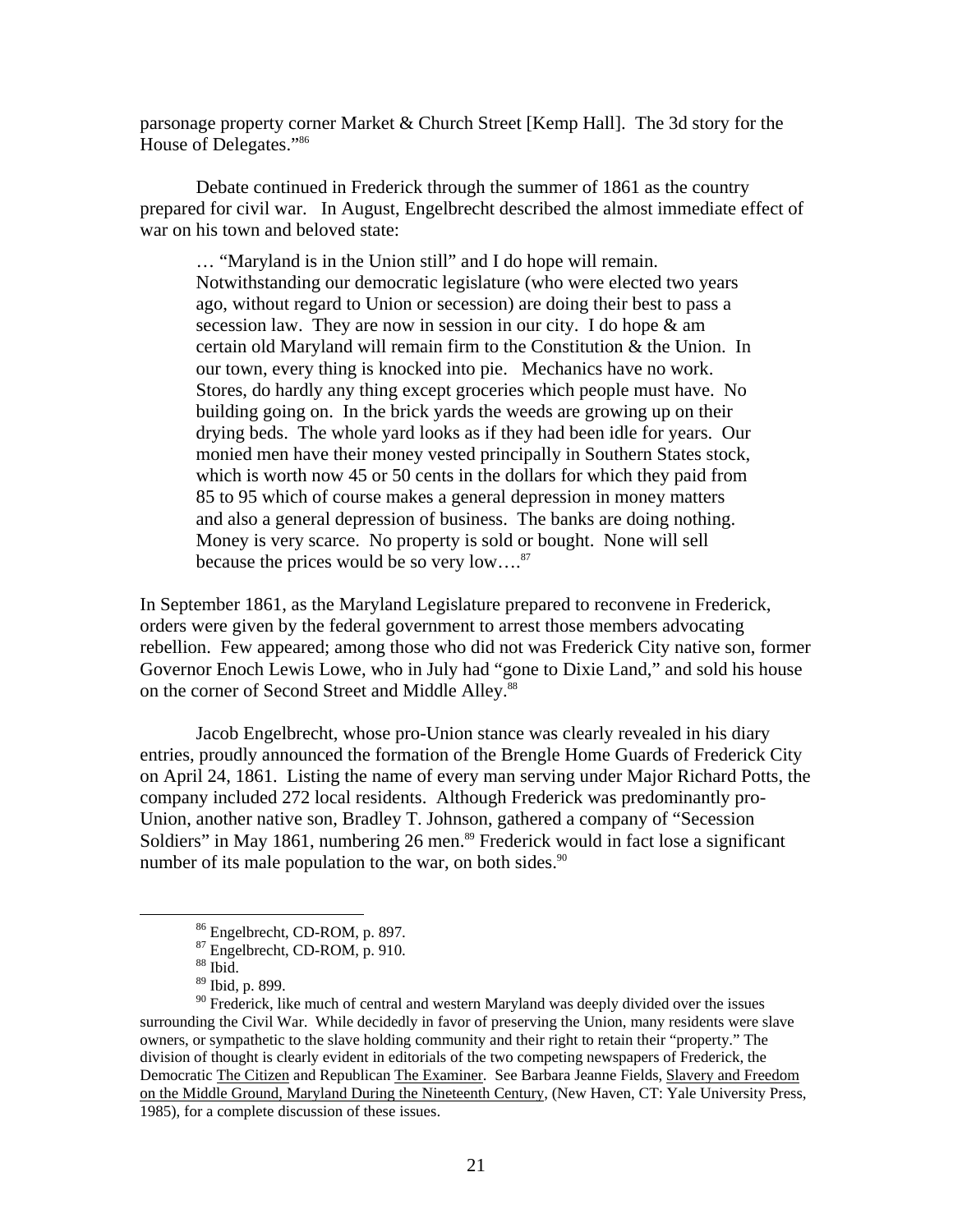For those who stayed in Frederick throughout the Civil War, perhaps the greatest impact would be the establishment of Frederick City as a military hospital site.<sup>91</sup> In November 1861, U.S. Army Surgeon Charles C. Keeney described the benefits of Frederick for use as a hospital:

The town of Frederick contains between 7,000 and 8,000 inhabitants. There are in the city many fine buildings suitable for hospital purposes, and if occupied for these purposes would obviate the necessity of sending the sick and wounded to Baltimore and Washington, although if necessary they could be easily conveyed to the above cities in a few hours by railway. As above seen, these grounds present superior advantages over all others. First, in a sanitary point of view, their locality would present a smaller sick report; would add more to the comforts of the sick, as all bad cases could be treated in the city of Frederick, and, if need be, could easily be conveyed to Baltimore or Washington by railway; and all supplies can be easily, quickly, and at all times procured from the cities of Baltimore and Washington. $92$ 

The convenient railroad facilities served well for storage and shipment of supplies, and where entertainments and exhibitions had occurred during the previous decade, the Hessian Barracks and surrounding grounds served as the site of United States General Hospital #1.

In September 1862, residents of Frederick experienced their first occupation by the Confederate army in the course of General Robert E. Lee's Maryland Campaign. Engelbrecht noted the occasion:

Is it possible? -- The good old City of Frederick is in possession of the Confederate Army under General R. E. Lee; but the city I believe under General Thomas J. Jackson (better known as Stonewall Jackson). The different divisions are encamped 2 or 3 miles around the city and number about 80 thousand. There are many of our old townsmen with them viz Colonel Bradley T. Johnson, George K. Shellman, Taylor Griffin, Reverend Brigadier General William N. Pendleton, William Pope of John,  $&$  (Colonel) Henry Hagan.<sup>93</sup>

The army continued west toward South Mountain followed by Union General George McClellan's Army of the Potomac. Watching them pass outside his window along the National Pike (Patrick Street), Jacob Engelbrecht estimated 70,000 Confederates marching through Frederick for 17 hours, and 150 to 200 thousand Union soldiers noting, "if they were strung out, wagons cannons  $\&$  all it would make one continued string of at least fifty miles if not more."[94 F](#page-23-3)irst clashing at three gaps on South Mountain on

<span id="page-23-0"></span><sup>&</sup>lt;sup>91</sup> See Terry Reimer, One Vast Hospital, (Frederick, MD: The National Museum of Civil War Medicine, 2001) for a full discussion of Frederick City as a hospital site throughout the Civil War.

 $92$  Letter from Keeney to Charles S. Tripler, Medical Director, Army of the Potomac, November 18, 1861, as cited in Reimer, p. 12.

<span id="page-23-2"></span><span id="page-23-1"></span> $^{93}$  Engelbrecht, CD-ROM, p. 948.<br><sup>94</sup> Ibid, p. 948 and p. 951.

<span id="page-23-3"></span>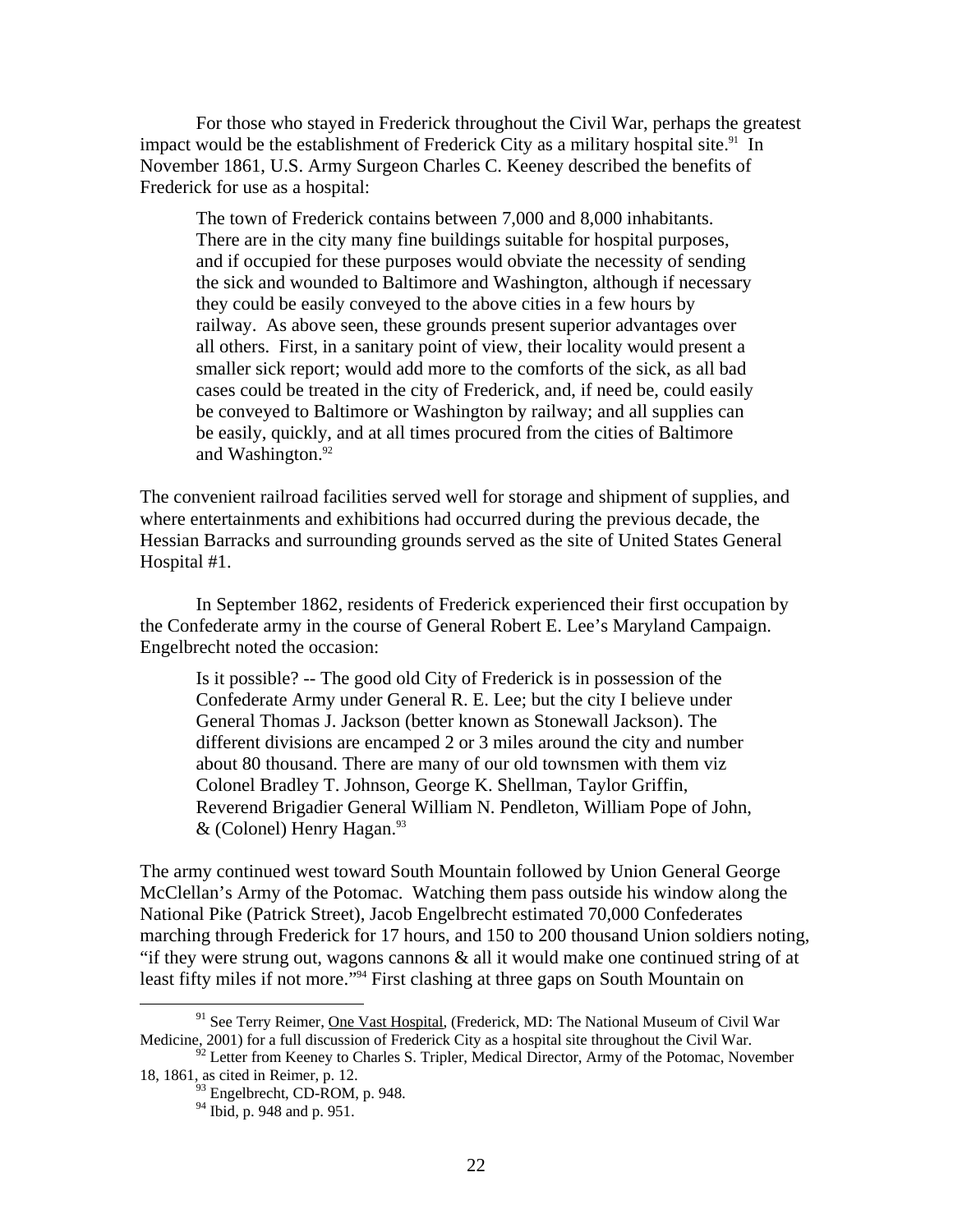September  $14<sup>th</sup>$ , the two armies faced again three days later at Sharpsburg, known as the Battle of Antietam. Described as the bloodiest single day battle of the Civil War, the wounded were transported to the Frederick hospitals that had been set up in expectation of the battle's bloody aftermath. Historian Terry Reimer relates the considerable preparation and large number of buildings involved:

Jonathon Letterman, Medical Director of the Army of the Potomac, arrived in Frederick on September 13 in order to set up additional hospital sites to treat the wounded from "anticipated battles." Showing astonishing foresight, he predicted the need for many other buildings besides the ones available at the Barracks hospital. He asked that all churches except one Protestant church and one Catholic church be taken over for hospital use. Floors were laid over the pews to protect them, and stoves for cooking were installed in the buildings….

Seven General Hospitals were organized, comprising a total of 27 buildings plus two hospital camps. The official U.S. Government breakdown of hospital sites in Frederick city was as follows: General Hospital #1 was the Barracks Hospital; General Hospital #2 consisted of the Jail Street School, the U.S. Hotel, and the City Hotel; General Hospital #3 encompassed Coppersmith Hall, the Old and New German Reformed Churches, the Old and New Protestant Episcopal Churches, the Methodist Protestant Church, the Presbyterian Church, and Frederick Academy (Bonsall's Academy); General Hospital #4 consisted of the Lutheran Church, the Methodist Episcopal Church, and Winchester Seminary; General Hospital #5 was located in the Roman Catholic Novitiate and Visitation Academy; General Hospital #6 was in the Asbury Church, Junior Fire Hall, and Primary Schools No. 71 and 72; and General Hospital #7 consisted of the Val Birely Tannery and the Bowling Saloon/Buddy Hotel. Rental for these hospital buildings was \$2 a day. In addition to these seven official General Hospitals, at least four other buildings were used as hospital sites, probably associated with one of the established hospitals. These buildings, the Quinn Chapel, the John Miller house, the William Kolb house and the Wilson house were mentioned by a local man, Jacob Engelbrecht…. Officers were almost always transferred to private houses for care, including some Confederate officers.<sup>95</sup>

The numbers of wounded soldiers in Frederick was staggering, noted Engelbrecht, "If you take a walk through the town any handsome day you might meet 80 or 100 wounded Soldiers…I Should Suppose that we have had altogether 6 or 8 thousand wounded Soldiers in our town...."<sup>96</sup> Wounded continued arriving in Frederick throughout the fall and winter months. Among those wounded soldiers who arrived late in September was Charles F. Johnson, of the New York Hawkins Zouaves, whose published Civil War journal, The Long Roll, included detailed sketches and articulate commentary (Figure 23, Johnson spire view). On September  $30<sup>th</sup>$  Johnson wrote, "It was after nine

<span id="page-24-1"></span><span id="page-24-0"></span>

<sup>&</sup>lt;sup>95</sup> Reimer, pp. 14-15.<br><sup>96</sup> Engelbrecht, CD-ROM, p. 957; entry fully cited in Reimer, p. 18.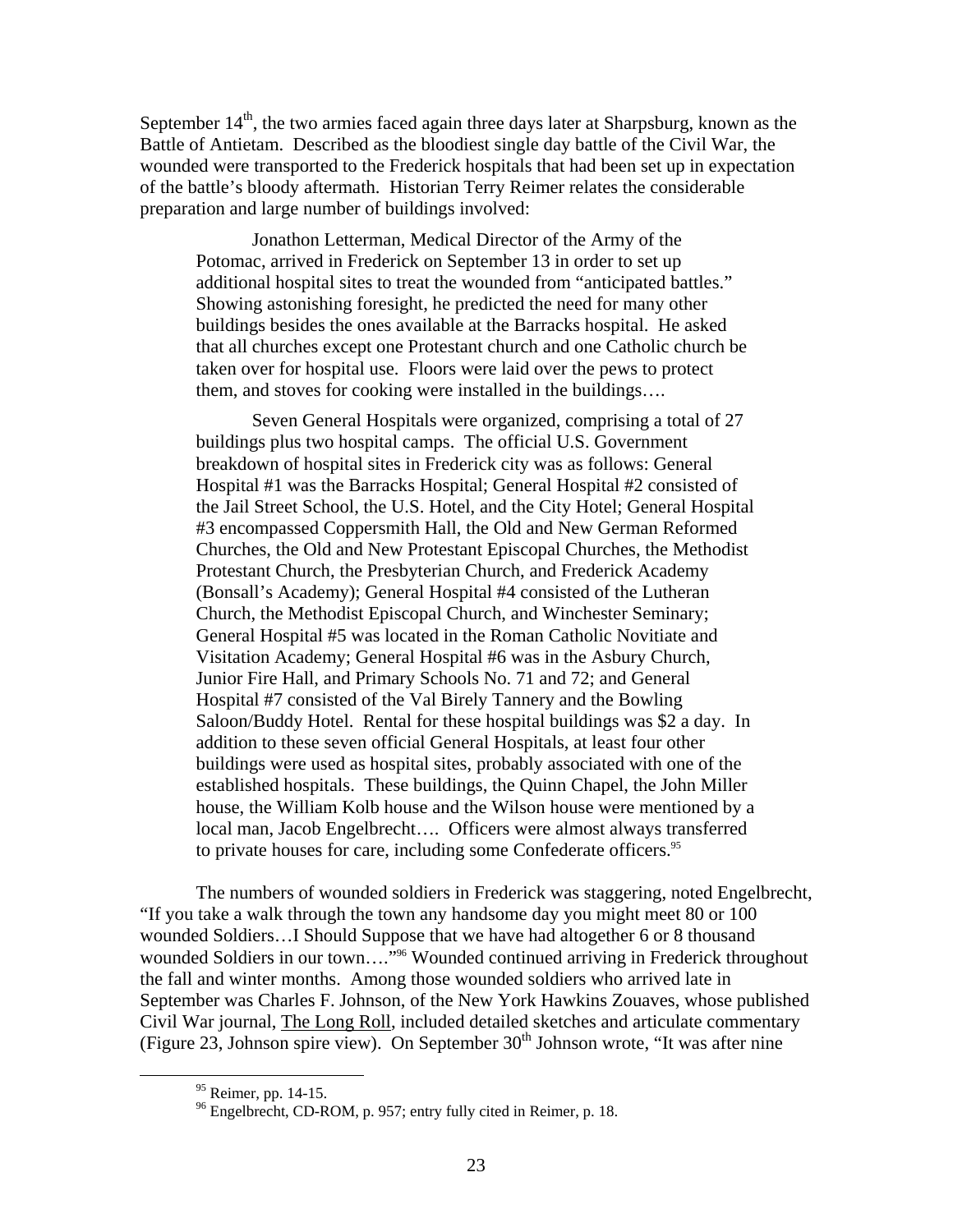o'clock last night before we entered the city [Frederick], and after the longest half hour I have ever experienced, we were put into a hospital, formerly a Presbyterian church."<sup>[97](#page-25-0)</sup> Johnson described the "kind attention" he received in his church/hospital, and included a sketch of the church interior (Figure 24, Presb. Church). Two months later, on November  $30<sup>th</sup>$ , Johnson's entry began, "My nice time in that darling little city of Frederick is over."[98](#page-25-1) 

Wounded soldiers were transferred from Frederick hospitals to Baltimore, Washington, and Philadelphia as their convalescence progressed, and all but the Barracks hospital (General Hospital #1) were closed by March 1863. Not all of the wounded recovered and left Frederick, however. Those who died were interred in Mount Olivet Cemetery, across South Market Street from the Barracks hospital. Although relatives eventually claimed most of the dead, a number of Confederate gravesites remain along the western fence line of the cemetery.<sup>[99](#page-25-2)</sup>

Union army activity continued in Frederick city throughout the Civil War at General Hospital #1 and at the warehouses where Quartermaster supplies were stored and distributed along the B&O Railroad. Confederate army action, however, would not return to Frederick until July 1864 as General Jubal Early attempted to threaten Washington, D.C. and ultimately free the prisoners at the Point Lookout prison camp in southern Maryland. Early used this trip through Maryland to restock his bedraggled army, and also attempted to gain Union cash or stores through the ransoming of several cities, including Frederick.

## Frederick Town, MD. July 9, 1864

By order of the Lt. Genl Com'd'g we require of the Mayor and town authorities of Frederick City Two Hundred thousand Dollars (\$200,000.00) in current money for the use of this Army. This contribution may be supplied by furnishing the Medical Dept. with Fifty thousand Dollars (\$50,000.00) in stores at current prices; the Commissary Dept. with the stores to the same amount; the Ordinance Dept. with the same; and the Quarter Master's Dept. with a like amount.<sup>[100](#page-25-3)</sup>

Not having access to the requested (Union) stores, the town authorities chose to pay the full "contribution" amount. Throughout the day of July  $9<sup>th</sup>$ , while the banking institutions of Frederick scrambled to advance the \$200,000, the Battle of Monocacy was underway just three miles to the south of town on the Georgetown Turnpike. At a hearing before a Senate subcommittee in 1972, Frederick city was still trying to obtain some restitution for

 $97$  Charles F. Johnson, The Long Roll, (originally published, 1911; reprint, Shepherdstown, WV: Carabelle Books, 1986), p. 202.

<span id="page-25-1"></span><span id="page-25-0"></span>

<span id="page-25-3"></span><span id="page-25-2"></span>

<sup>&</sup>lt;sup>99</sup> Reimer, pp. 18-19. 100 As cited in "Hearing before a subcommittee of the Committee on the Judiciary United States Senate," 92<sup>nd</sup> Congress, 2<sup>nd</sup> Session on S. 1842, August 2, 1972 (Washington, D.C.: U.S. Gov. Printing Office, 1972), pp. 16-17.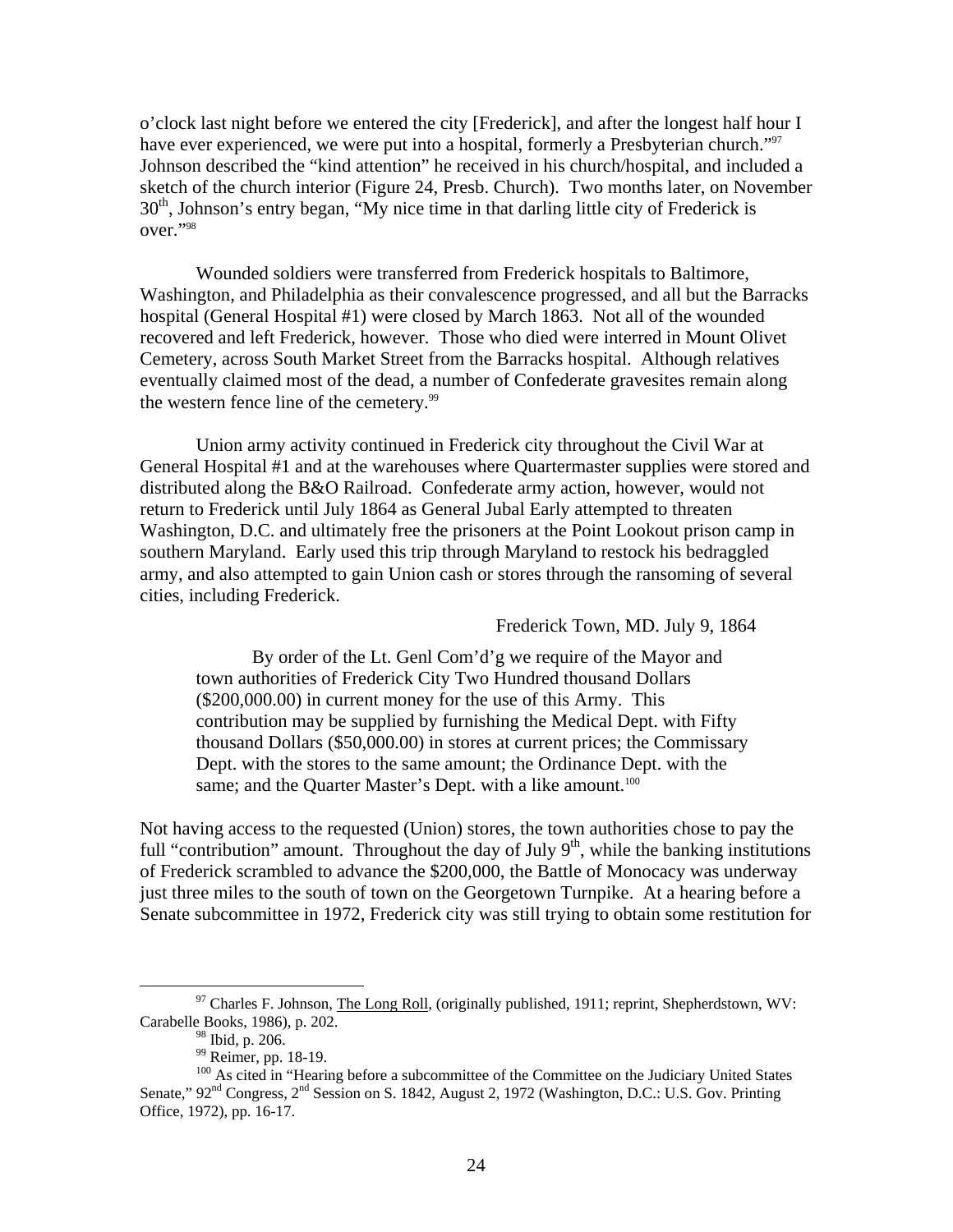the cash paid out by the local banks to General Early in 1864.<sup>101</sup> Following Early's raid through Maryland, the Confederate army never again entered into Union territory.

The Civil War disrupted the lives of Frederick citizens. Battles, encampments, and hospital sites damaged city buildings as well as a number of nearby farms; commerce and agriculture were interrupted. However, none felt the effects of change due to the war more than Frederick's African-American population, both slave and free. Although President Lincoln issued the Emancipation Proclamation in January 1863, freeing the slaves in the rebellion states, Maryland's enslaved population was not freed until the adoption of a new state constitution in 1864. The now free black population would find themselves more and more segregated from white society as the nineteenth century progressed.

By April 1865, the Civil War was over, General Hospital #1 in Frederick was closed in September. The Barracks grounds returned to the prior owner, the Frederick County Agricultural Society, in 1866. The lumber from the dismantled hospital buildings passed to the Society in lieu of cash for their damage claims for "horse rings and stalls" demolished by the army. [102 T](#page-26-1)he Agricultural Society, unable to hold any "exhibitions" for the duration of the war, was perhaps reluctant to now reuse the hospital grounds for such entertainment, and sold the land to the State of Maryland in 1867. That same year, the Society purchased a 30-acre lot on East Patrick Street from General Shriver for \$4,500.<sup>103</sup> After a hiatus of seven years, the Frederick Fair reopened in October 1868 marking a new era of development in Frederick city.

## *Years of Change (1866-1899)*

For Frederick city and the surrounding region, the economic, social, and political zenith had been in the 1763-1860 period. The area was certainly still prosperous, still continued to grow, but the regional focus had shifted to industrial development in Baltimore, Hagerstown and Cumberland. This was largely due to the multiple railroads directly serving these cities in the late nineteenth and early twentieth centuries. The superior transportation routes led to growth of heavy industries and consequently population growth. Frederick's rail connections were branch or spur lines, which provided access to city markets for lighter agricultural or industrial products but were less useful for heavy industries. While Frederick grew, it did not experience the accelerated growth that the three larger cities did[.104](#page-26-3)

Throughout the second half of the nineteenth century, competition from Mid-Western grain resulted in Maryland sharing a smaller percentage of the whole amount of

<span id="page-26-0"></span>

<span id="page-26-3"></span><span id="page-26-2"></span><span id="page-26-1"></span>

<sup>&</sup>lt;sup>102</sup> Reimer, p. 36.<br><sup>102</sup> Reimer, p. 36. 103 The Great Frederick Fair history files, Administrative Office, Frederick Fair Grounds, Frederick, MD.<br><sup>104</sup> Information on regional agricultural history from Paula S. Reed & Assoc., "Mid Maryland

Agricultural Context Report," Chapter 6, (Frederick, MD: Catoctin Center for Regional Studies, 2003).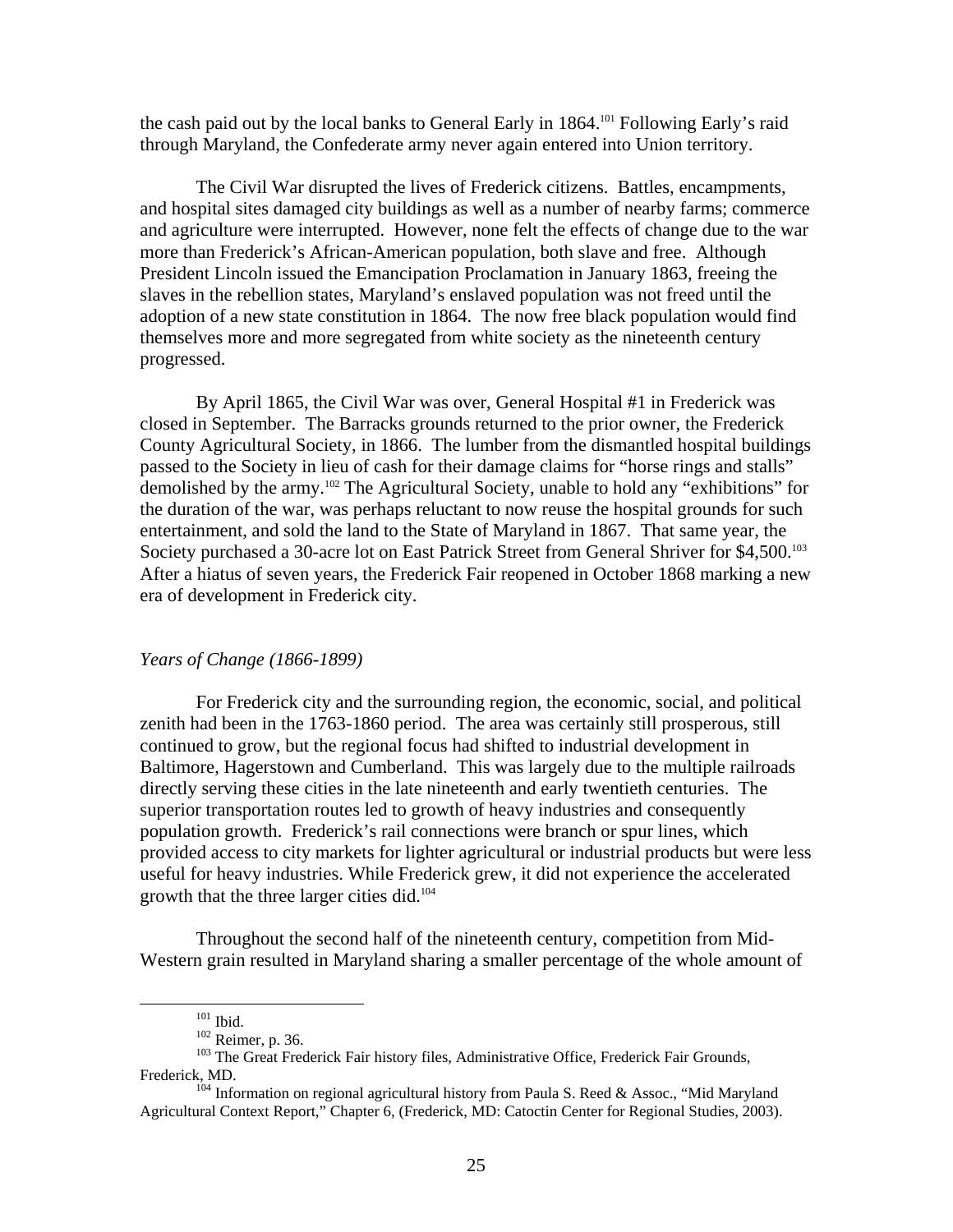grain produced in the U.S. Frederick County maintained its agricultural base, however, and continued among the highest producers in the state of corn and wheat. But a gradual shift in production was beginning. The value of livestock in Frederick County in the 1860 Agricultural Census showed the county leading the state.[105](#page-27-0) The high value of livestock suggests the prominence of dairy beginning to emerge in the county, which had the necessary access to city markets via the B&O Railroad, the Western Maryland Railroad (1869), and the Frederick & Pennsylvania Line (1872), which connected with the Pennsylvania Railroad in Littlestown, PA.[106.](#page-27-1) 

Frederick city's industry remained based primarily in agricultural-related products. Milling continued at Brunner's City Mill on Bentz Street and at Kemp's Steam Flouring Mills on Carroll Street, but technological improvements in flour milling were becoming expensive (Figures 25-28, 1873 Atlas maps). In 1878, James Gambrill, who owned Araby Mills south of Frederick, expanded and bought the steam-powered mill on South Carroll Street in Frederick (Figure 29, Sanborn detail of Carroll St.). He installed roller mills there in 1882.<sup>107</sup> This purchase allowed Gambrill to increase production to 45,000 barrels of flour per year. "Best Araby" and "Unsurpassed" were popular brand names produced by Gambrill.<sup>108</sup> Across Carroll Street, Tyson's Phosphate Factory had been manufacturing agricultural fertilizer since 1867 and DeLashmutt & Son since 1878; the Ramsburg Fertilizing Company factory, located on East South Street, had also been in operation since 1867 (Figure 27, Atlas map,  $10^{th}$  ward).<sup>109</sup> Tanneries still dominated the Carroll Creek landscape along with Gideon Bantz' substantial brewery operation on Brewer's Alley (Ice Street).

Perhaps the most significant industrial development in Frederick during this period began in 1869, when Baltimore native Louis McMurray expanded his vegetable canning industry to the corner of Bentz and South Streets (Figure 28, Atlas Ward 8). The canning of vegetables, fruits, and oysters was a relatively new technology, which catered to the emerging large industrial city markets rather than the traditional local farmer's markets of fresh produce. McMurray's radical plan and inspired development was described just a few years later by Thomas Scharf in his 1882 History of Western Maryland:

He [McMurray] contracted with the farmers of the vicinity at high prices to raise several hundred acres of corn, and one hundred acres of tomatoes and peas were planted out. One of the farmers of the region

<sup>&</sup>lt;sup>105</sup> Livestock in Frederick Co. was valued at \$1,534,048, with Baltimore and Washington Counties close behind; Census Data for the Year 1860, Inter-University Consortium for Political and Social Research, Study 00003: Historical Demographic, Economic, and Social Data, US, 1790-1970. Ann Arbor:

<span id="page-27-3"></span><span id="page-27-2"></span><span id="page-27-1"></span><span id="page-27-0"></span>

<sup>&</sup>lt;sup>106</sup> Williams, p.402.<br><sup>107</sup> John W. McGrain, "'Good Bye Old Burr': The Roller Mill Revolution in Maryland, 1882, "<br>Maryland Historical Magazine, Vol. 77, No.2 Summer, 1982, p. 158.

<sup>&</sup>lt;sup>108</sup> Thomas J Scharf, <u>History of Western Maryland,</u> CD-ROM, Vol. I, (Bowie, MD: Heritage Books, Inc., 2002) p. 598.

<span id="page-27-4"></span><sup>&</sup>lt;sup>109</sup> Charles W. Miller, "General Directory of Frederick City," (Frederick, MD: W. T. Delaplaine & Co., 1886), p. 5; 1887 Sanborn Fire Insurance Co. map, Frederick City, microfilm collection, Maryland Room, C. Burr Artz Library, Frederick, MD.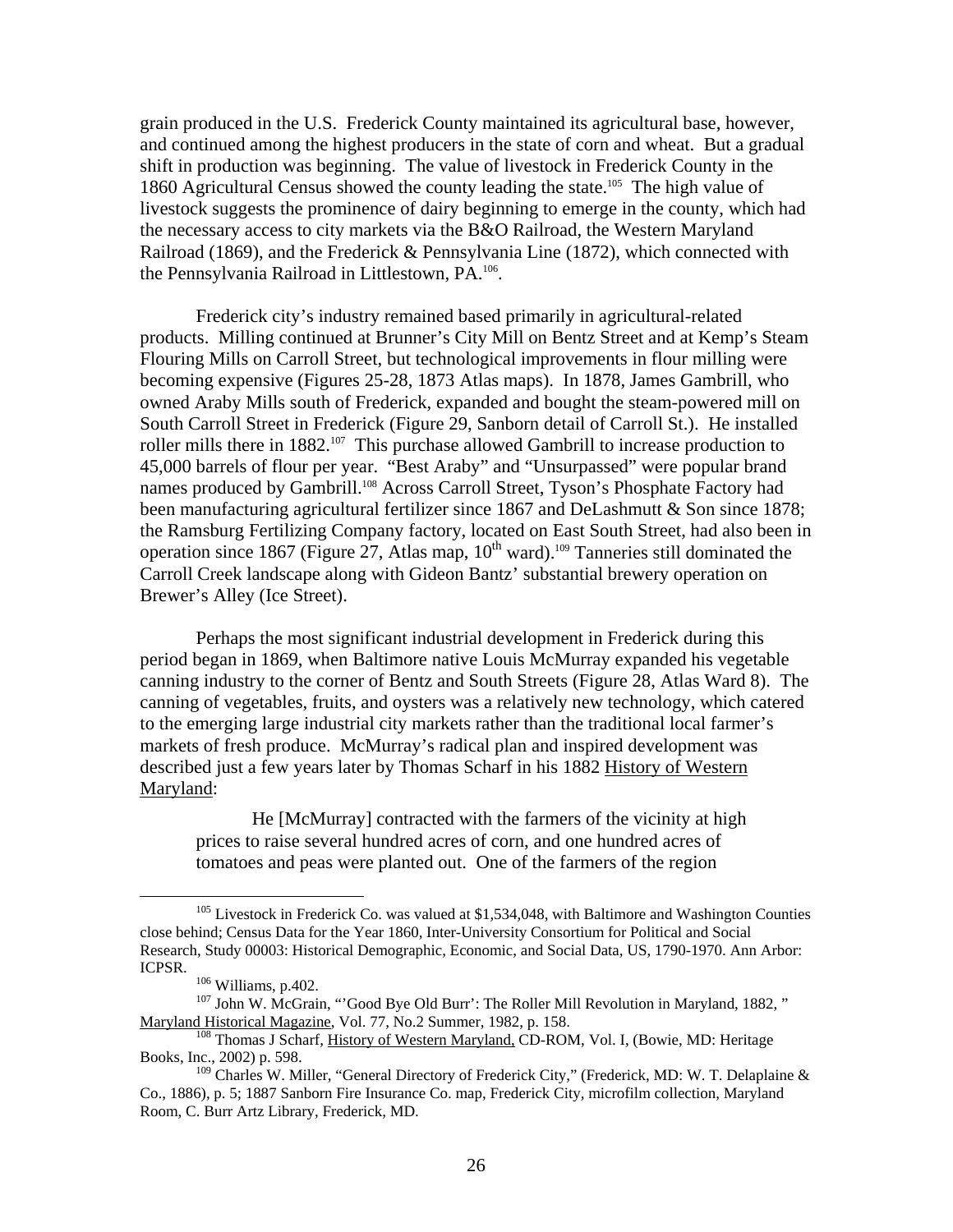called on Mr. McMurray and said, "Mr. McMurray, don't you think you are doing very wrong? No sane man would plant that much corn and tomatoes; they would not be used in Frederick in all your life." Mr. McMurray replied that it would be all right. Twenty-five practical tinners from Baltimore were sent to Frederick, and commenced making cans; but the farmers who had agreed to raise corn for him by the acre thought it was a wild-goose speculation, and gave very little attention to the cornfields and cultivation, consequently the crops were poor, and there was very little corn to pack. This was the cause of a very heavy loss the first year. But this did not deter Mr. McMurray, as he knew sugar-corn could be raised successfully in Maryland. He accordingly consulted Thomas H. Smith, his foreman, and they concluded that they must commence farming the lands themselves to make a success. The first years or so Mr. McMurray rented the land, and afterwards commenced purchasing farms as they were offered for sale….In 1870, the second year of Mr. McMurray's Frederick enterprise, the men who did the scaling up of the cans, and who had contracted with him to the end of the packing season, business becoming a little slack for a few days, became restless and wanted to return to Baltimore. Mr. McMurray immediately set to work and invented and obtained a patent for a machine for sealing up the cans by unskilled labor. This enabled a boy of sixteen years of age to seal up twice as many cans as could be formerly done with the old capping-iron and skilled labor. This is the principle used in nearly all the factories in the United States. Mr. McMurray also invented a stove for heating the irons which are used. He also obtained several other patents for soldering devices, which he uses in his factories. With the help of his invention, thirty unskilled boys, who have never capped a can before, can cap up one hundred thousand cans a day....Mr. McMurray has purchased one thousand acres of land of Miss Emily Harper, being part of "Carrollton Manor," and now owns two thousand five hundred acres of land in Frederick County, which is regularly cultivated in connection with his canning business….When in full operation last season from eighty to one hundred thousand cans were packed each day, and eleven hundred and fifty hands employed in the various departments of the Frederick business.<sup>110</sup>

By 1887, McMurray's Mountain City Sugar Corn Canning Establishment included 21 buildings and structures (Figure 30, 1887 Sanborn detail). Located in the section of Frederick that had already been relegated to the town's working poor, McMurray had a ready supply of employees, including many African-Americans (Figure 31, 1892, Sanborn, "Swell" Negro tenements). Suspicion of the new industry gave way to a relative flood of similar packing companies in Frederick and throughout the county in the 1890s. In 1891, the Frederick City Packing Co. was in operation on East South Street beyond Carroll Street, and by 1904, had been joined by the Monocacy Valley Canning

<span id="page-28-0"></span> <sup>110</sup> Scharf, p. 492 ½.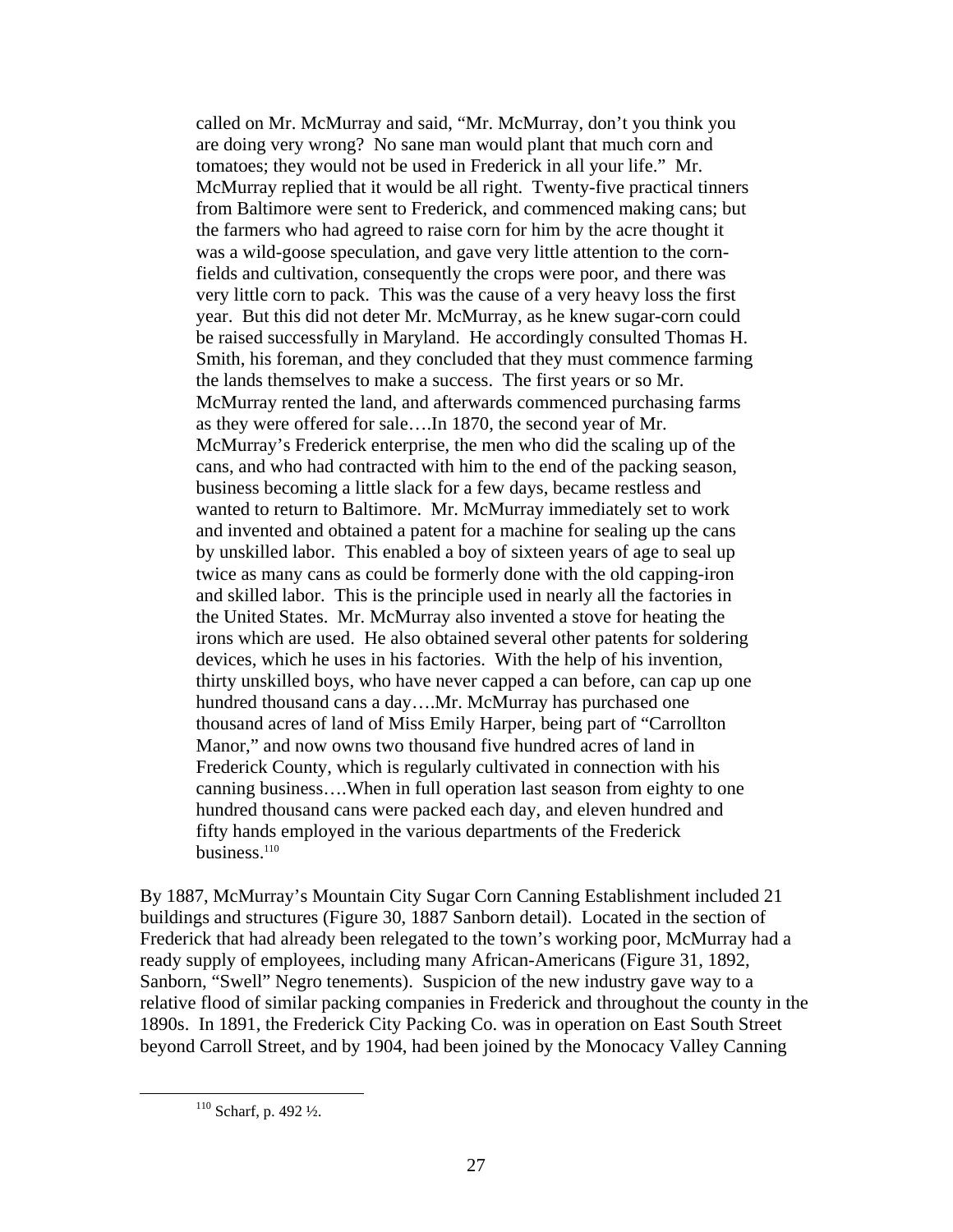Co. and the Colt & Dixon Packing Co.[111 S](#page-29-0)imilar factories were established in Adamstown, Buckeystown, Walkersville, and eventually in Middletown. Small farmers in southern Frederick County, many of them former slaves, also happily supplied these companies with corn, tomatoes, and peas.<sup>[112](#page-29-1)</sup>

Non-agricultural related industry began to have an impact on the Frederick economy in the 1880s. Like many mid-sized cities located in agricultural counties, industry and the employment it created was seen as key to their economic survival. In a perhaps overly gracious description, contemporary local historian T. J. C. Williams wrote of the 1887 establishment of the Frederick Seamless Hosiery Co.:

Five gentlemen, Messrs. David Lowenstein, M.E. Getzendanner, Jno. Baumgardner, Geo. H. Zimmerman and Thos. H. Haller – ever alert to advance the interest of Frederick as well as being deeply concerned in the betterment of the condition of its girls, influenced almost entirely by motives of philanthropy, secured a charter and founded the Frederick Seamless Hosiery Co. with a capitalization of \$5,000.<sup>[113](#page-29-2)</sup>

Originally located in the back building of a Wholesale Grocer on the south side of East Patrick Street (Figure 32, Sanborn map, E. Pat. St. detail), the company merged with Union Manufacturing Company in 1889 and "two, up-to-date modern mills and a wellappointed dye house" were constructed immediately on the banks of Carroll Creek on the east side of town (Figure 33, Union Mills).<sup>114</sup> By 1886, the Frederick City Manufacturing Company was producing American Standard Ink in its building on the corner of East Patrick and East Streets.<sup>115</sup> In 1891, two important industrial pursuits began, the Palmetto Brush Company, better known as the Ox Fibre Brush Company, and the Montrose Iron Works (Frederick Iron and Steel) on East Street, which still continues in operation today (2003). The history of the nationally known Ox Fibre Brush Company was described in the 1988 National Register district nomination for Frederick:

The Ox Fibre Brush Company began in modest quarters on South Street in 1890. John K. Robinson and McClintock Young worked together to establish the brush company. Robinson financed the venture while Young, a Frederick native, perfected the machinery design and operation. McClintock Young and his associates received 10 patents for basic brush machine designs from 1889-1901. The factory quickly outgrew its South Street location and moved to a new complex on East Church Street extended in 1892. One of the first major industrial plants on the east side of the East Street, housed the factory, sawmill and the stock warehouse. The factory supplied a substantial number of jobs for Frederick. It was

<span id="page-29-0"></span><sup>&</sup>lt;sup>111</sup> Williams, p. 401; 1904 Sanborn Fire Insurance Map, Frederick City, microfilm collection, Maryland Room, C. Burr Artz Library, Frederick, MD.

<sup>&</sup>lt;sup>112</sup> "Up from the Meadows: A History of Black Americans in Frederick County, Maryland." Video documentary series, Chris Haugh, production manager, Frederick Cablevision/Cable 10, Frederick, MD, 1997.<br><sup>113</sup> Williams, p. 620.<br><sup>114</sup> Ibid. <sup>115</sup> Miller, "Directory," 1886, p. 5.

<span id="page-29-1"></span>

<span id="page-29-3"></span><span id="page-29-2"></span>

<span id="page-29-4"></span>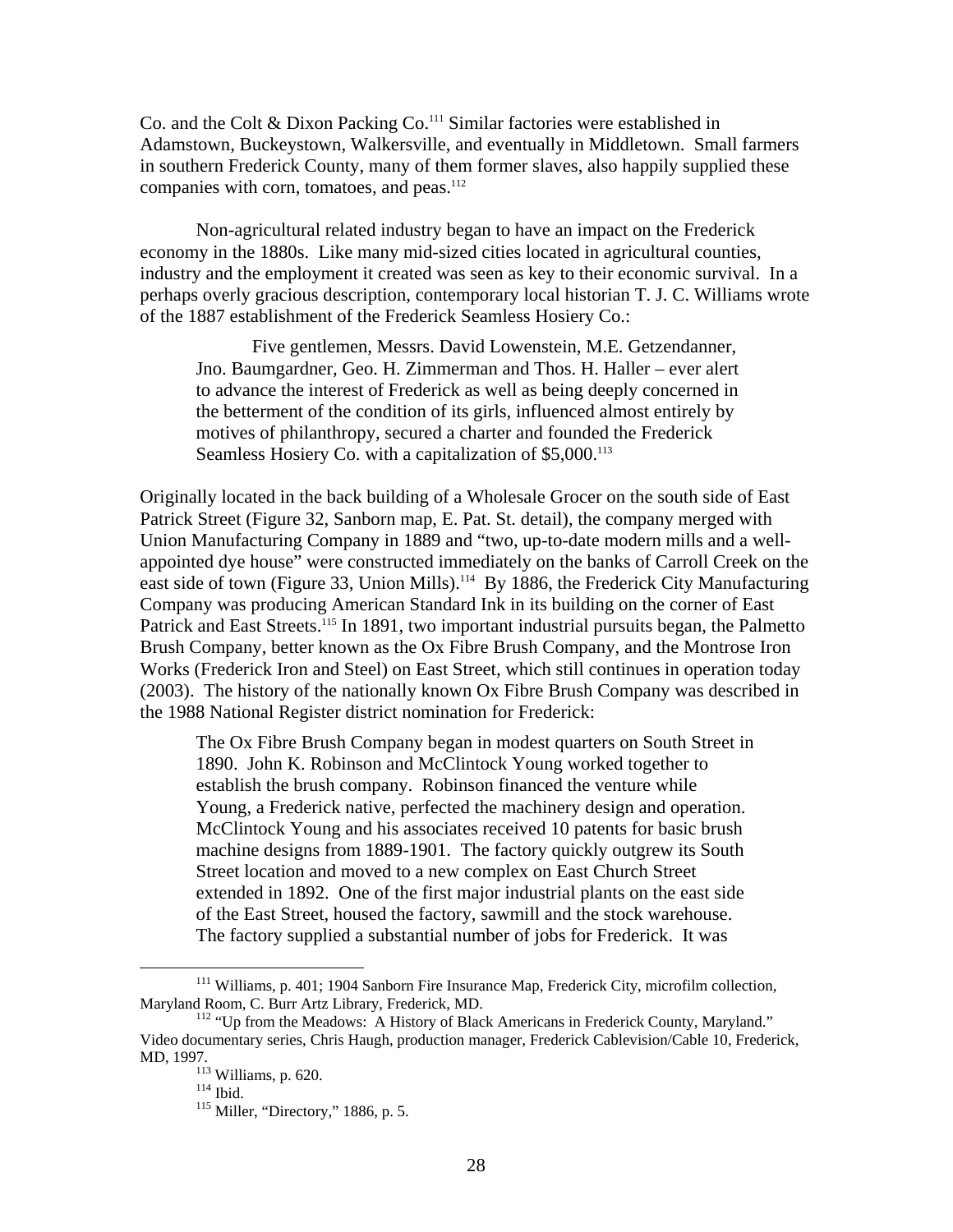also one of the earliest industries to provide an employee welfare and insurance plan to its workers in 1917. The company maintained operation until 1968; Goodwill Industries currently occupies the space  $(1987)$ .<sup>[116](#page-30-0)</sup>

A fire destroyed part of the old factory building in 1990s (Figure 34, Ox Fibre print). Also among the non-agricultural industries, and continuing the tradition of brick making in the city, the B. F. Winchester Brick Works (the Frederick Brick Works by 1904 and still in operation today) located on East South Street prior to 1873. Although none of these industries approached the employment numbers cited for the McMurray canning factory, their advantage was in steady, non-seasonal, employment.

Technological advances that promoted the dairy industry, developed through the late nineteenth century, began to appear in Frederick industry closer to the turn of the twentieth century. The first American silo was constructed in 1873, facilitating yearround feeding of dairy livestock and the centrifugal separator, which parted cream from milk was first used in the United States in 1882.<sup>117</sup> In Frederick, the Economy Silo and Tank Company was established before 1910, and the Excelsior Sanitary Dairy was in operation by 1897 on East Seventh Street.<sup>118</sup>

The slowed but steady growth of the population and economic base of Frederick city during the second half of the nineteenth century encouraged city authorities to look toward expansion and development of municipal facilities. In 1870, the taxable limits of Frederick were extended (Figure 35, 1870 Plat). The expansion encompassed a number of outlying farms, although all of the additional acreage, plus a great deal more, had been included within the original 1817 corporation boundaries (Figure 36, 1873 Atlas Dist. Map).

The State of Maryland, Frederick County, and the city all began new construction in Frederick during the 1870s. Beginning in 1870, the county almshouse/hospital known as Montevue Hospital was constructed on the almshouse farm, on what is now Rosemont Avenue, just west of the city limits. The impressive brick building was four stories in height with two Second Empire style towers.<sup>119</sup> A second, smaller "Colored" hospital building was located to the rear of the main hospital.<sup>120</sup> In 1867, the Hessian Barracks and grounds were acquired by the State of Maryland on which they began construction of the "Asylum of the Deaf & Dumb" in 1870.<sup>121</sup> Designed in an elaborate Victorian style, Engelbrecht described the plans for the building in May 1871:

<span id="page-30-1"></span><span id="page-30-0"></span>

<sup>&</sup>lt;sup>116</sup> "Frederick Historic District (expanded)," National Register documentation, 1988.<br><sup>117</sup> Wayne D. Rasmussen, ed., <u>Readings In The History of American Agriculture</u>, (Urbana, IL: University of Illinois Press, 1960), p. 152.<br><sup>118</sup> Williams, p. 401; Cannon, Gorsline, and Whitmore, p. 123.<br><sup>119</sup> Engelbrecht, CD-ROM, p. 1075; Cannon, Gorsline, and Whitmore, p. 109.

<span id="page-30-2"></span>

<span id="page-30-4"></span><span id="page-30-3"></span>

<sup>&</sup>lt;sup>120</sup> The Montevue property is first included on the 1897 Sanborn Map, at which time the "Colored Hospital" is shown.<br><sup>121</sup> Engelbrecht, CD-ROM, p. 1080.

<span id="page-30-5"></span>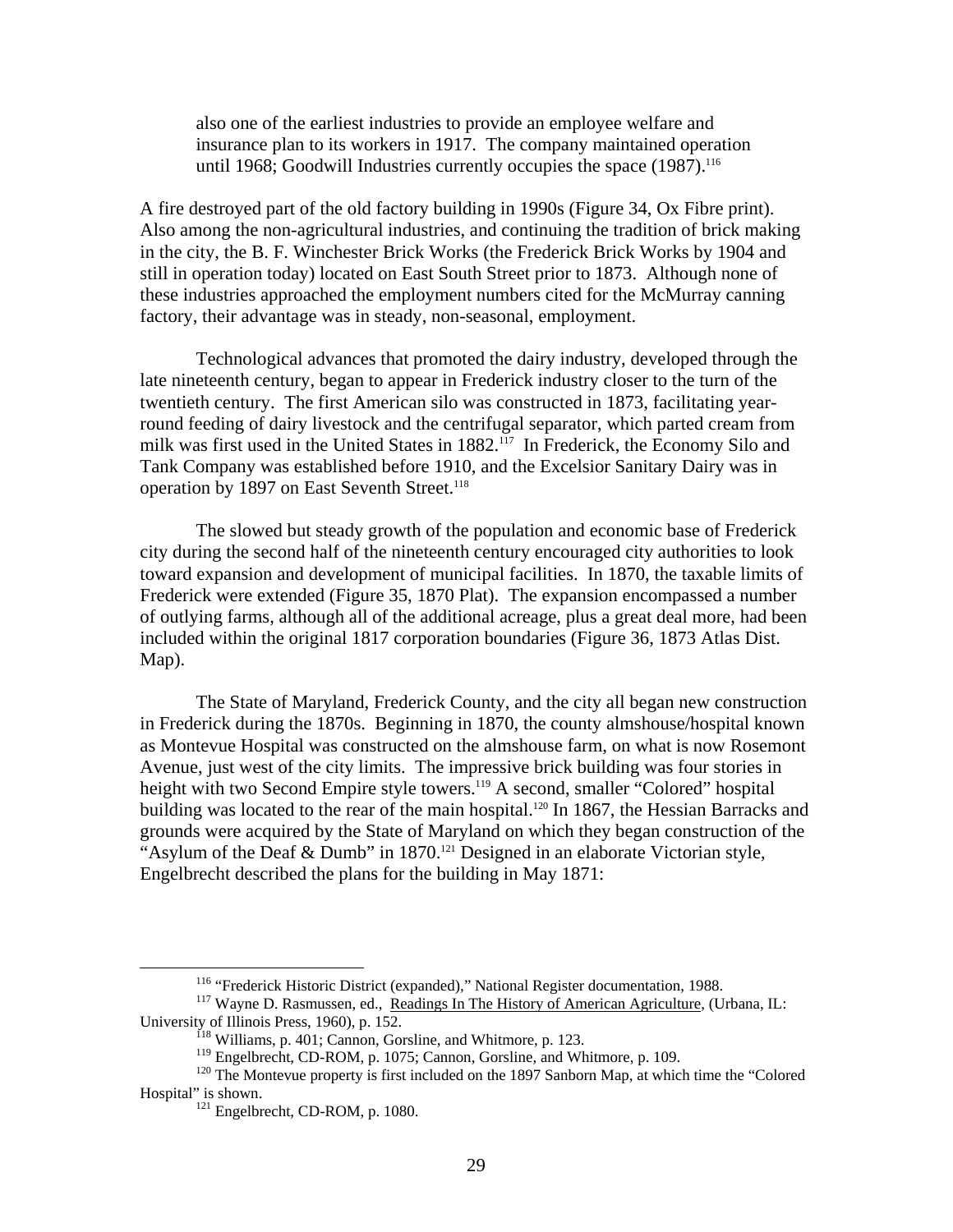The dimensions are 268 feet front, 200 feet deep in center, & 124 feet deep in the wings. The main building 100 feet wide & four stories high with a tower 136 feet high from the ground.<sup>[122](#page-31-0)</sup>

Construction of the massive building caused great excitement throughout the city of just over 8,500; Engelbrecht described the June  $1^{\overline{st}}$ , 1871 cornerstone ceremony in detail saying, "I would estimate the number of people at 5 or 6,000 or more." Two years later, in 1873, the city of Frederick demolished the old Market House and five adjoining houses in order to build a new City Hall & Market House; and in 1875, the new county jail was constructed on West South Street. Jacob Engelbrecht noted each of these buildings at the time of their construction, noting in 1875:

I asked Mr. Benjamin F. Winchester, yesterday, the number of brick the City Hall & Market House took. He said about eight hundred thousand (800,000) and he told me also that the Deaf & Dumb Asylum (as now finished) took about two and a half millions (2,500,000) and the jail and sheriffs house about eight hundred thousand (800,000). He furnished the whole of the brick. $123$ 

Commercial and domestic buildings were also in the process of change during this period. Up until the middle of the century, shops were located within dwellings, indistinguishable except by their signs hung over doors. In 1871, Engelbrecht pointedly remarked in his diary about property owners putting in "an open front" for a store or office.[124 H](#page-31-2)e also commented on a number of buildings being raised to three stories. In the 1880s, the banks began building larger, more elaborate buildings, several located on the "square corner.["125 T](#page-31-3)he decade saw the rise of the commercial furniture business, the East Patrick and South Market Street area became a "furniture alley," hosting as many as five furniture dealers by the end of the nineteenth century, including C. C. Carty's, C. E. Cline's, and Obenderfer  $\&$  Son.<sup>126</sup> These businesses grew out of the artisan workshops that had long been a part of Frederick's streetscape. Much of that traditional business remained in the form of milliners, tin shops, carriage and wagon makers, and the grocers and dry goods shops located on nearly every corner.

Despite a changing agricultural climate with the growth of mid-Western production, Frederick remained a thriving market town with a large new Market House and numerous specialty shops catering to the needs of rural as well as city customers. Entertainment in Frederick was still centered on the Agricultural Fair and traveling theater and circuses. But the growing urbanization of the city would justify the

<span id="page-31-1"></span><span id="page-31-0"></span>

<sup>&</sup>lt;sup>122</sup> Ibid.<br><sup>123</sup> Ibid, p. 1116; a north wing and second tower were added to the Deaf & Dumb Asylum building in 1874, which necessitated the demolition of one of the two Hessian Barracks buildings. The remaining Barracks building stands today (2003) as a museum. Reimer, p. 36<br><sup>124</sup> Engelbrecht, CD-ROM, p. 1080.<br><sup>125</sup> Cannon, Gorsline, and Whitmore, p. 116.<br><sup>126</sup> 1904 Sanborn Insurance Co. map of Frederick City, microfilm collectio

<span id="page-31-2"></span>

<span id="page-31-4"></span><span id="page-31-3"></span>

Burr Artz Library, Frederick, MD.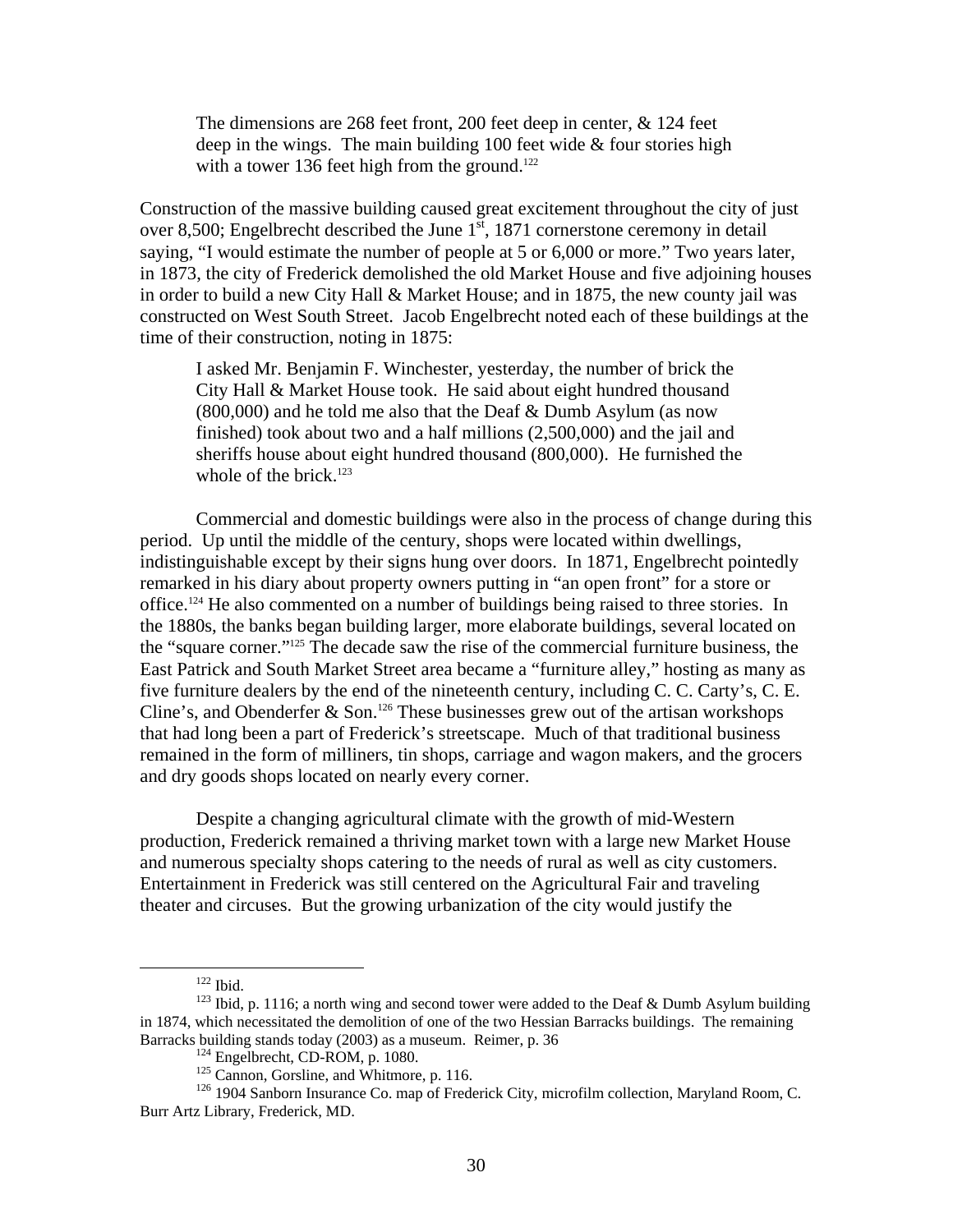establishment of the "Opera House" in the Market House building by the 1890s, providing theater and film entertainment.<sup>127</sup>

Plans for residential development beyond the established city grid began with the platting of Clarke Place on the south end of town in 1894.<sup>128</sup> The plan for Clarke Place was a sign of the suburban development that would take hold in the early twentieth century, with large single houses on lots with deep setbacks from the street. Adopting the Late Victorian and Colonial Revival architectural styles, which emphasized larger individualized building forms, these houses signaled a distinctive new appearance in Frederick architecture. West of the city grid, street extensions shown on the 1897 Sanborn Fire Insurance Company map (Figure 37, Sanborn, city map) reveal significant plans for future subdivision.

The end of the nineteenth century saw a renewed energy in Frederick's development. The city was well established with thriving agricultural markets, particularly the emerging dairy market, as well as a diversified light industrial base, and a growing number of wealthy citizens associated with the railroads, business, and legal community. City streets were paved and lit with electric lights, and telephone service was available to city residents.<sup>129</sup> The century's end was punctuated with the formation of a hospital organization, dedicated to the construction of a state-of-the-art hospital on the north end of town, and the establishment of an inter-urban railway system that eventually connected with Emmitsburg to the north, Jefferson to the south, and most importantly, the railroad hub city of Hagerstown to the west.<sup>130</sup>

#### *The Era of Suburban Expansion (1900-1950s)*

Since the middle of the nineteenth century, Maryland was shifting from an agricultural based economy to one based on manufacturing and factory-produced goods. In Maryland, by 1914, more people were working in industry than in agriculture, and more were living in urban areas than in the country.<sup>131</sup> This trend away from agriculture and into the urban industrial sector happened nationally, not just in Maryland. Nationwide, according to the 1790 census over 90% of employed individuals were engaged in agriculture, but by 1930 only 21% of the employed population engaged in agriculture.<sup>132</sup> In Frederick County, as many remaining farms converted to dairy and orchards a decrease of traditional local agricultural industries particularly milling and attendant businesses and industries occurred.<sup>133</sup> At the same time the dairy and produce related industries rose in importance within the local economy. Meanwhile suburban residential

<span id="page-32-0"></span>

<span id="page-32-3"></span><span id="page-32-2"></span><span id="page-32-1"></span>

<sup>&</sup>lt;sup>127</sup> Cannon, Gorsline, and Whitmore, p. 131.<br><sup>128</sup> Williams, p. 403; Cannon, Gorsline, and Whitmore, p. 174.<br><sup>129</sup> "Frederick Historic District (expanded)," National Register documentation, 1988.

<sup>&</sup>lt;sup>130</sup> Herbert H. Harwood, Jr., *Blue Ridge Trolley, The Hagerstown & Frederick Railway*, (San

Marino, CA: Golden West Books, 1970).<br><sup>131</sup> Bruchey, p. 396, citing U.S. Department of Commerce, Bureau of the Census, <u>Census of</u> Manufactures: 1914, I, 553.

<span id="page-32-6"></span><span id="page-32-5"></span>

<span id="page-32-4"></span><sup>&</sup>lt;sup>132</sup> Rasmussen, <u>Readings</u>, p. 297, ff.<br><sup>133</sup> Paula S. Reed & Assoc., "Mid Maryland Agriculture Context Report," Chapter 6.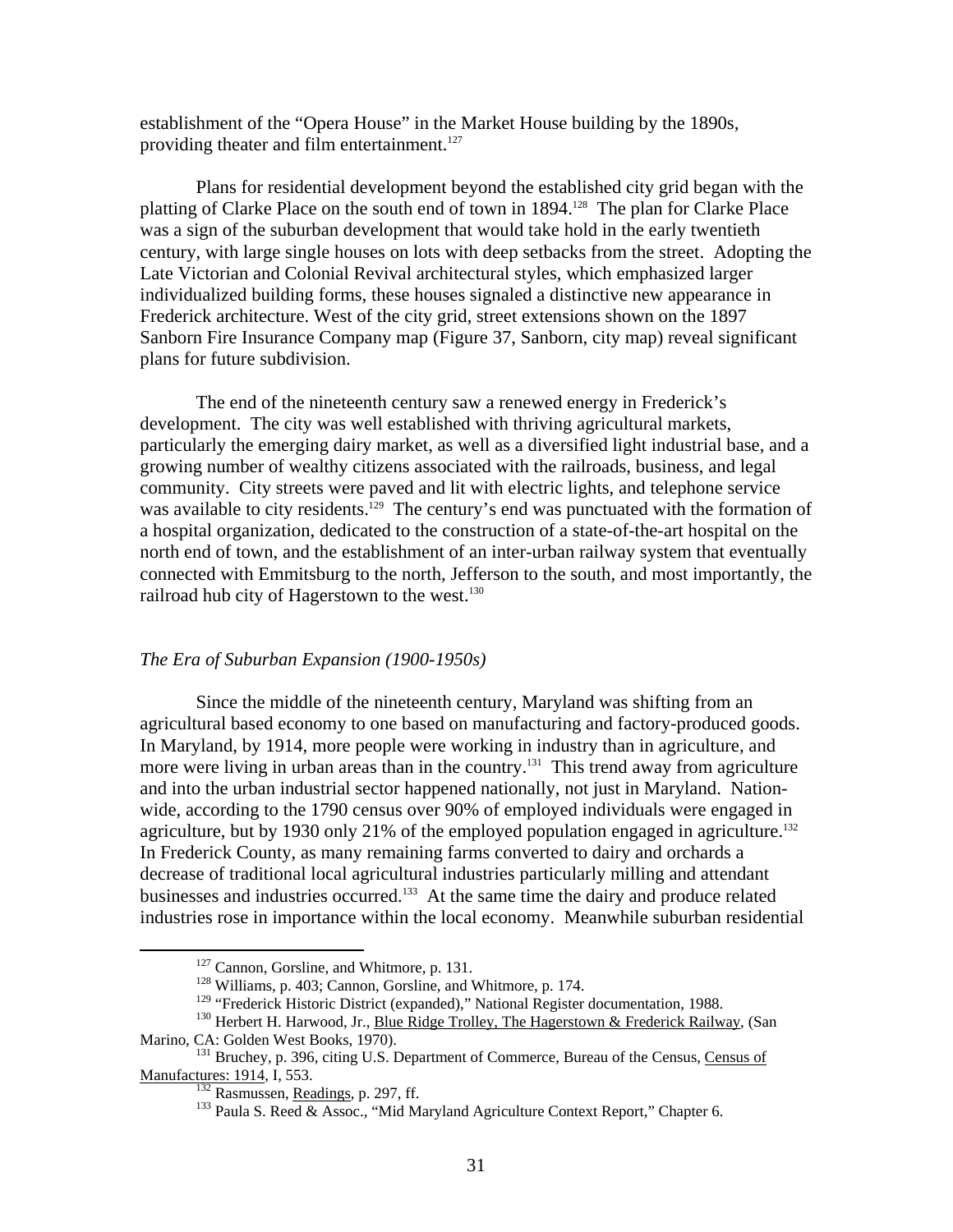districts and recreational areas spread outward from Washington D.C. and Baltimore into surrounding counties, approaching Frederick County.

As the population shift from rural to urban took affect in Frederick County during the first decade of the twentieth century, building on Frederick's newly platted subdivisions began in earnest. Connected with the city grid by extensions of West Fifth, Sixth, and Seventh Streets, the "Manufacturing and Development Co.'s North-West Addition to Frederick City" was elegantly platted but altered somewhat in its execution with the construction of the Frederick City Hospital on Block 8 (Figure 38, NW Add. Plan). The relatively modest houses constructed ranged from single dwellings to duplexes to a few row houses, but differed from the older city core houses in their setbacks from the street and Colonial Revival, American Four Square, and bungalow designs. They also stood in stark contrast to the frame vernacular rowhouses and "Negro Tenements" located just a block away on the alleys east of Bentz Street.<sup>134</sup>

Two blocks to the south, the Rockwell estate was subdivided along the western extension of West Third Street in 1905 (Figure 39, 1908 Topo Map). Large lots with deep setbacks and a remarkable variety of interpretations of the Colonial Revival architectural style identified Rockwell Terrace as an address of wealth and prestige much like the historic Courthouse Square. Even more distinctive were the curving streets of College Terrace, a western extension of Rockwell Terrace (Figure 40, 1922 Sanborn, College Terr.) Housing constructed during these first decades appeared on West Fourth Street extended (Dill or Montevue Avenue), East Third Street extended, Seventh Street, North Market Street extended, and the new northern cross-streets, Eighth, Ninth, etc., all identifiable by their setbacks and design.

The park-like settings of the new residential subdivisions on the west side of Frederick were further enhanced by the development of the expansive Hood College campus around 1913 on Rosemont Avenue (Fourth Street extended) and Baker Park along Carroll Creek in 1928. Around these open areas grew block after block of single houses for middle class families. Similar development was occurring along East Patrick Street extended (Baltimore Pike) across from the Agricultural Society Fair Grounds.

Middle and upper middle class residential development was not the only growth occurring in Frederick during this period. In addition to the smaller traditional houses and "Negro tenements" along the alleys of Frederick, a number of small subdivisions created specifically as housing for employees of local industries began to appear. Of particular note were those located along Water Street between East South and B&O Streets, which may have been associated with the nearby packing companies or the with the B&O Railroad. The Nicodemus Ice Cream Company constructed an enclave of ten bungalows on Pennsylvania Avenue, south of East Patrick Street extended, in 1924.<sup>[135](#page-33-1)</sup> Originally platted to include fifty-six lots, the subdivision was never completed beyond

<sup>&</sup>lt;sup>134</sup> The "Negro Dwellings" and "Negro Tenements" show on West Alley (later Kleinhart's Alley) and an alley between W.  $5<sup>th</sup>$  and W.  $6<sup>th</sup>$  Sts beginning with the 1887 Sanborn Map of Frederick City. 135 Frederick Co. Land Record, Deed Book 368, page 240.

<span id="page-33-1"></span><span id="page-33-0"></span>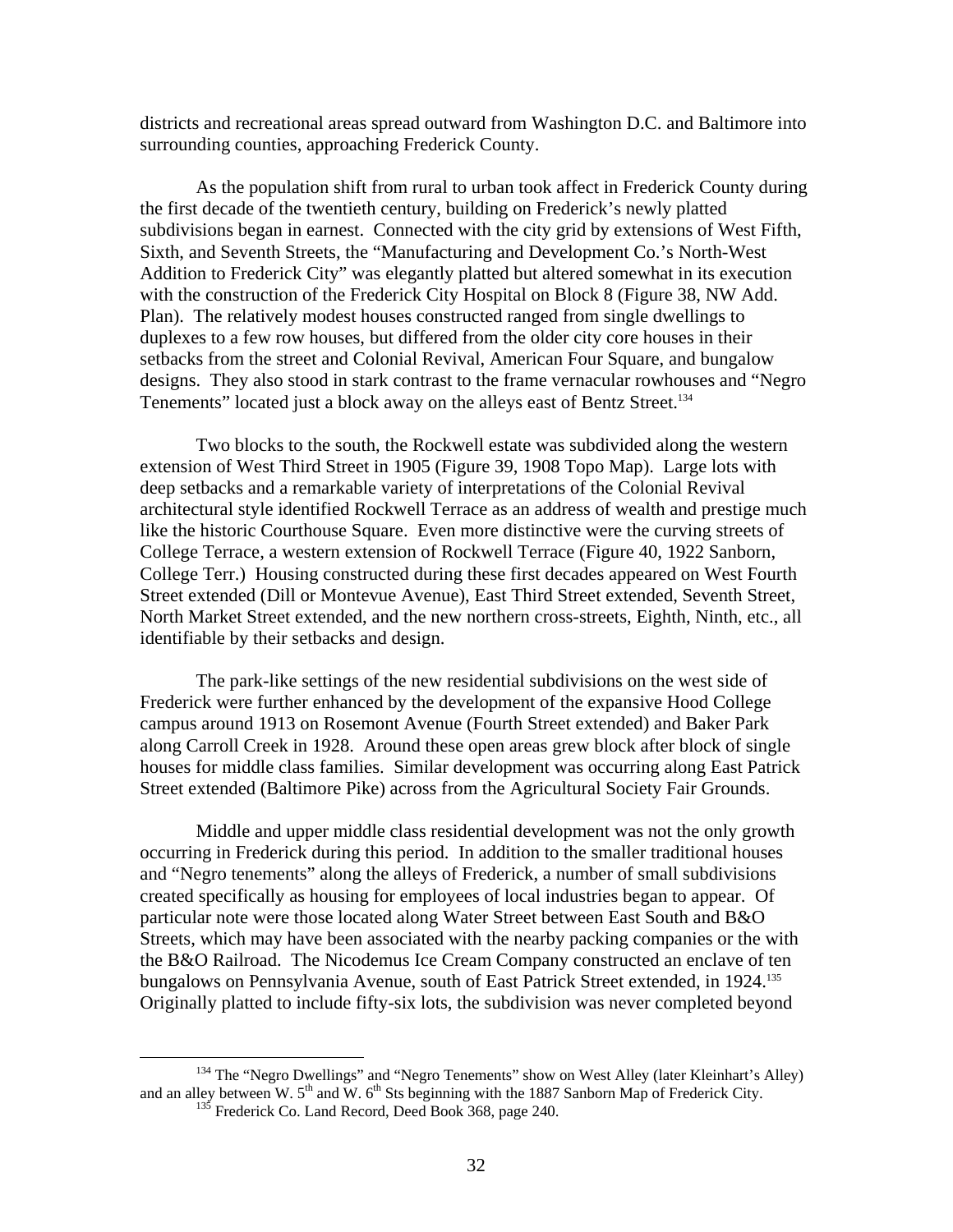the ten original dwellings and was sold to Southern Dairies, Inc. in 1928 (Figure 41, Nicodemus plan).

The now nearly two hundred-year old historic core of the city was fully developed and remained relatively unchanged after the turn of the twentieth century. However, a few buildings were added that helped define the Frederick streetscape of the twentieth century. Prior to the, in some cases, devastating effect of the Depression of the 1930s on local banks, a number of bank buildings in Frederick were thoroughly updated or rebuilt in the first decades of the new century. The Citizen's National Bank, which did not survive the Depression, built a heavily columned Classical Revival façade on the southeast corner of Patrick and Market Streets 1908, as did the Frederick County Bank on the northwest corner.<sup>136</sup> The Francis Scott Key Hotel was built in 1922; at five stories high, it was the tallest building in town for many years.<sup>137</sup> The growing popularity of the automobile also altered the downtown streetscape with the addition of auto garages, primarily along Market and Patrick Streets; the Ideal Garage began selling autos in 1911.[138](#page-34-2) 

New public schools indicated the pressure of the increasing population in Frederick. As the older school buildings on North Market Street (No. 71 and 72), the Jail Street School, and the Bentz Street Colored School, became inadequate new buildings replaced them. Not only did black and white students remain segregated during this period, but also white girls and boys continued to attend separate schools for several more decades. The Female High School on East Church Street replaced an older building in 1906.<sup>139</sup> However, through the 1930s and 40s, public elementary schools appeared on all the points of the compass around Frederick, and Frederick High School was constructed adjoining Baker Park on the west end. While these buildings served the boys and girls of the white community together, African-American students remained in segregated schools until after the 1956 Supreme Court decision declaring the practice unconstitutional. Lincoln High School (Colored) was built on Madison Street (south of West South Street) in 1925, and the Lincoln Elementary School added to it in 1939.<sup>140</sup> Presumably the Lincoln School buildings replaced the old Bentz Street School, which was located facing the intersection with All Saints Street, appearing as early as the 1887 Sanborn Fire Insurance Map.

The outer edge of Frederick city expanded with additional light industry as well as residential subdivisions. Industrial development was primarily concentrated now on the eastern edge of town, along the B&O and Pennsylvania Railroad right-of-ways. By 1908 McMurray's West South Street canning facility was gone and Frederick's industrial focus shifted to the three packing plants on East South Street (see discussion in previous

<span id="page-34-0"></span>

<span id="page-34-2"></span><span id="page-34-1"></span>

<sup>&</sup>lt;sup>136</sup> Williams, p. 528.<br><sup>137</sup> No buildings were allowed to be higher than the famous spires however.<br><sup>138</sup> Cannon, Gorsline, and Whitmore, p. 188. The 1911 Sanborn Map shows an "Auto & Wagon Shed" located behind the D.C. Kemp Coach Factory on S. Market St. at Carroll Creek, the former site of tannery.  $\frac{139}{139}$  Ibid, p.168.

<span id="page-34-4"></span><span id="page-34-3"></span>

<sup>&</sup>lt;sup>140</sup> 1930/1948 (paste) Sanborn Fire Insurance Co. map of Frederick City, microfilm copy, Maryland Room, C. Burr Artz Library, Frederick, MD.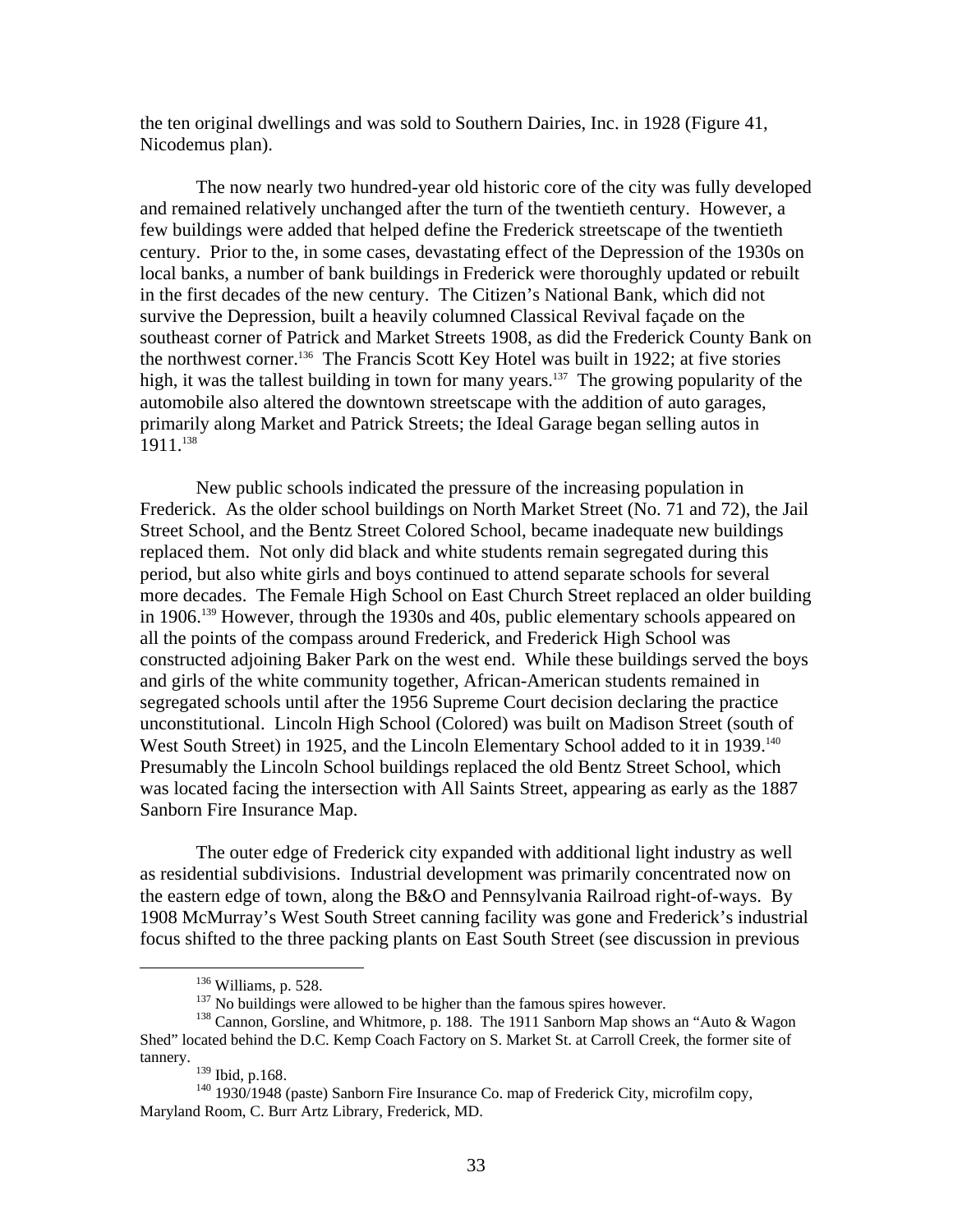section), several brick works, and a number of emerging dairy companies. Primary among the diary operations was the White Cross Milk Company, established in 1909 on the west bank of Carroll Creek, East Patrick Street extended.<sup>141</sup> Another emerging industry that provided significant employment was the Everedy Company,

Beginning with a factory building on East Street in 1922, the company expanded through the 1930s and 1940s until a much larger complex for their bottling and kitchen utensil manufacturing business became necessary. This larger complex was completed in 1942 and connected the East Street buildings to the new warehouses on East Church Street Extended. The total complex had nearly doubled in size and took advantage of this space by securing numerous World War II manufacturing contracts.<sup>142</sup>

The changing face of "downtown Frederick" in the early decades of the twentieth century was indicative of the changing city economy. With each passing decade agricultural production and distribution became more peripheral and the business of retail sales of manufactured goods, based on a growing urban and suburban population, more the focus of the city. The automobile and trucking industry changed the way people lived, shopped, and delivered products. More and more, Frederick's lack of back alleys, a result of Dulaney's original plat of block-length lots, would have an impact on business deliveries and street traffic. The growth of the trucking industry through the 1930s also resulted in the decline of the inter-urban railway.<sup>[143](#page-35-2)</sup>

The two world wars of the first half of the twentieth century impacted Frederick with both loss and gain. The loss of local young men in World War I resulted in the development of Memorial Park. Located on the grounds of the former German Reformed Cemetery on Bentz Street, the park has served to memorialize the dead from World War II, the Korean War, and Vietnam as well. The park adjoined the Maryland National Guard Armory on West Second Street, constructed in 1914. Memorial Park and the armory, a combination found in towns across the United States, were indicators of the developing new world order. Despite attempts to remain isolated from international affairs following World War I, the United States was again drawn into war in 1941. Frederick would again feel the impact of war. Established as Detrick Field in 1929, Frederick's former municipal airfield had been operating as a U.S. government emergency airfield and training camp until the troops and aircraft were transferred out for service during World War II.<sup>144</sup> By 1943, Camp Detrick was being used for research in biological warfare. After the war, it continued as a military installation and was renamed Fort Detrick in 1956. Although mourning the loss of more local lives due to war, Frederick had gained an important new source of employment.

<sup>&</sup>lt;sup>141</sup> Williams, p. 617. The factory building has changed ownership a number of times over nearly 100 years but continues to produce dairy products to this day  $(2003)$ .

<span id="page-35-3"></span><span id="page-35-2"></span><span id="page-35-1"></span><span id="page-35-0"></span>

<sup>&</sup>lt;sup>142</sup> "Frederick Historic District (expanded)," National Register documentation, 1988.<br><sup>143</sup> Herbert H. Harwood, Jr., <u>Blue Ridge Trolley, The Hagerstown & Frederick Railway</u>, (San Marino, CA: Golden West Books, 1970), p.

<sup>&</sup>lt;sup>144</sup> Norman M. Covert, "Cutting Edge: The History of Fort Detrick," Chapter 1, www.detrick.army.mil/detrick/cutting\_edge/chapter1.cfm, Fourth Edition, October 2000.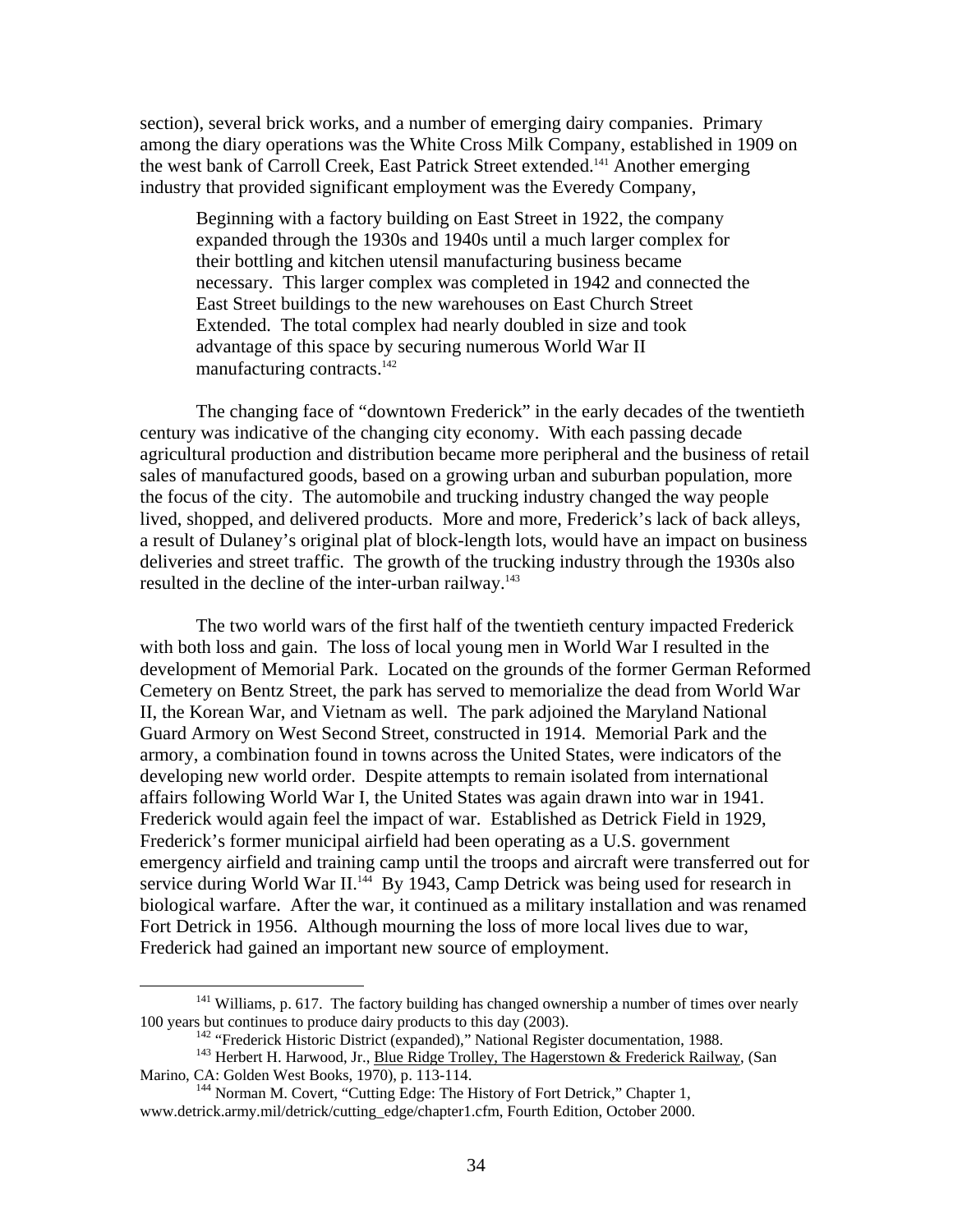Post-war development of the Washington, D.C. and Baltimore metropolitan area with government research and administrative facilities, as well as a number of corporate headquarters, became a significant employment source in the region. Construction of the Eisenhower Defense Highway (Interstate Route 70 and 270), beginning in 1956, provided high-speed transportation corridors between Frederick and the two cities as well. The impact on Frederick County and Frederick city was phenomenal and continues today as a large segment of the population now works outside of the city and even the county (Figure 42, 1956 map). This new era of expansion in Frederick focused on the outer boundaries of the city and the historic downtown suffered dramatic declines as commercial businesses moved to shopping centers and eventually malls, artifacts of the automobile age. Continued residential and commercial expansion outward engulfed surrounding farmland, however, despite this painful period of decline much of the historic landscape of the city center was preserved.

#### *Conclusion*

Historically subject to periodic flooding of Carroll Creek, Frederick was again hit with a devastating flood in 1976. Perhaps it was the flood that inspired a commitment to reviving the downtown area. Through the 1980s, Frederick city officials and residents worked to restore interest in downtown Frederick and rehabilitate its collection of historic buildings, once again making it a destination for visitors and shoppers. With the resurfacing of Market Street, the continued construction of the Carroll Creek Flood Control Project, and the reinvigorated business and residential communities within Frederick, the history of this 258-year old town continues.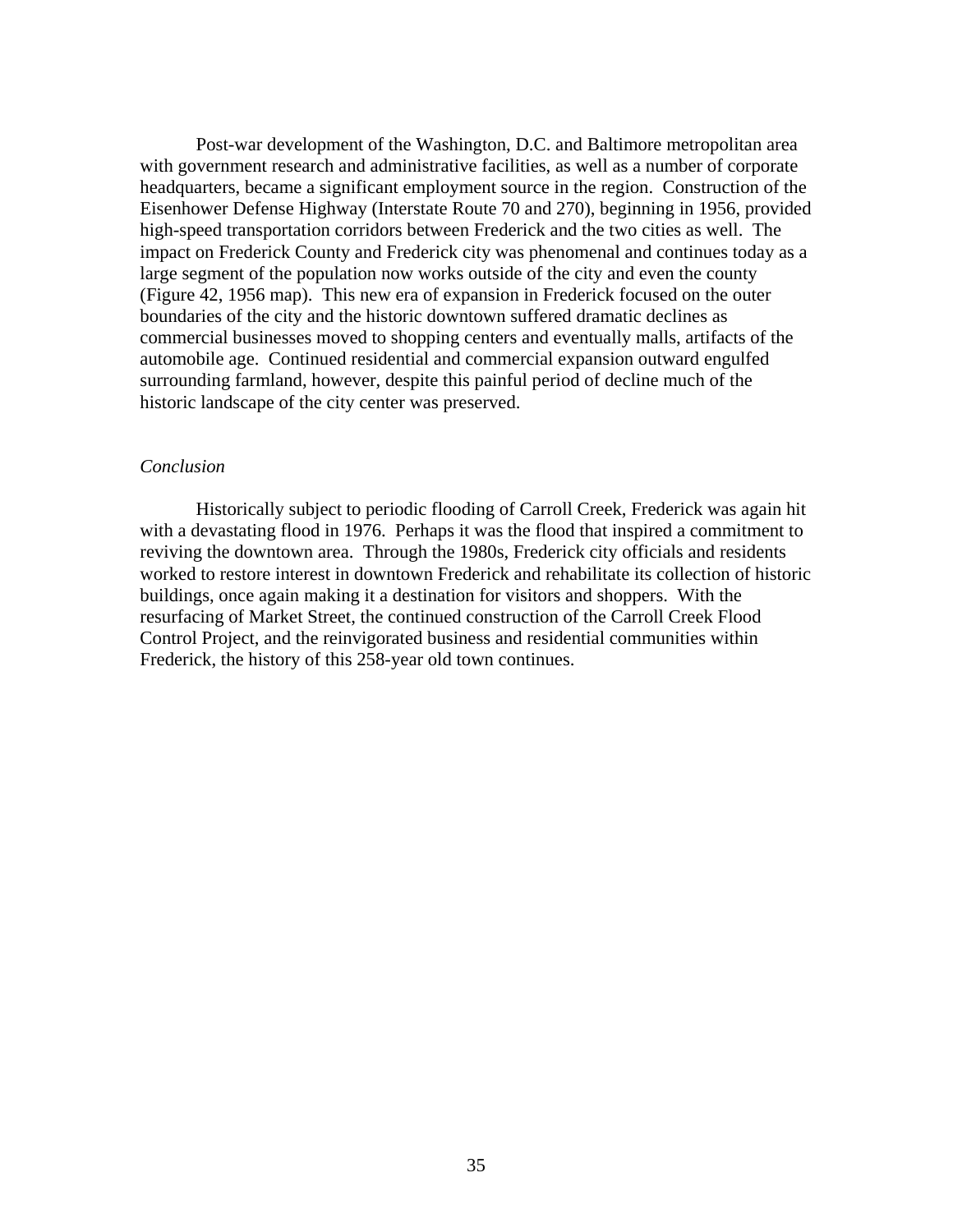# **Bibliography**

## *References Cited*

- "A Brush with History: Diamond Anniversary of the Ox Fibre Brush Co., 1884-1959," Catalogue, (Ox Fibre Brush Company, 1959), Maryland Room, C. Burr Artz Library, Frederick, MD.
- A Century of Population Growth. Baltimore, MD: Genealogical Publishing Co., 1970.
- "Book of Field Notes." original manuscript, Engineering Office, Frederick City Hall, Frederick, MD.
- Cannon, Timothy L., Tom Gorsline, and Nancy F. Whitmore. Pictorial History of Frederick Maryland: The First 250 Years 1745-1995. Frederick, MD: Key Publishing Group, 1995.
- Covert, Norman M. "Cutting Edge: The History of Fort Detrick." www.detrick.army.mil/detrick/cutting\_edge/, Fourth Edition, October 2000.
- Cunz, Dieter. The Maryland Germans: A History. Princeton, NJ: Princeton University Press, 1948.
- Engelbrecht, Jacob. The Diary of Jacob Engelbrecht. CD-ROM version, Historical Society of Frederick County, Inc., 2001.
- Frederick County Land Records, Frederick County Courthouse, Frederick, MD.
- "Frederick Historic District (expanded)." Addendum to National Register District documentation, 1988.
- Hanley, Thomas O'Brien. Charles Carroll of Carrollton. Washington, DC: Catholic University Press, 1970.
- Harwood, Herbert H., Jr. Blue Ridge Trolley, The Hagerstown & Frederick Railway. San Marino, CA: Golden West Books, 1970.
- "Hearing before a subcommittee of the Committee on the Judiciary United States Senate."  $92<sup>nd</sup>$  Congress,  $2<sup>nd</sup>$  Session on S. 1842, August 2, 1972. Washington, D.C.: U.S. Gov. Printing Office, 1972. Maryland Room, C. Burr Artz Library, Frederick, MD.
- Helferstein, Ernest. History of All Saints Parish, Frederick County, Maryland. Frederick, MD: All Saints Parish Church, 1991.
- Johnson, Charles F. The Long Roll. Originally published, 1911; reprint, Shepherdstown, WV: Carabelle Books, 1986.
- Kavanagh, Maureen. "Archeological Resources of the Monocacy River Region." Report prepared for: MHT, Frederick Co. Planning Commission, Carroll Co. Planning and Zoning, 1982.
- McGrain, John W. "'Good Bye Old Burr': The Roller Mill Revolution in Maryland, 1882. " Maryland Historical Magazine, Vol. 77, No.2 Summer, 1982.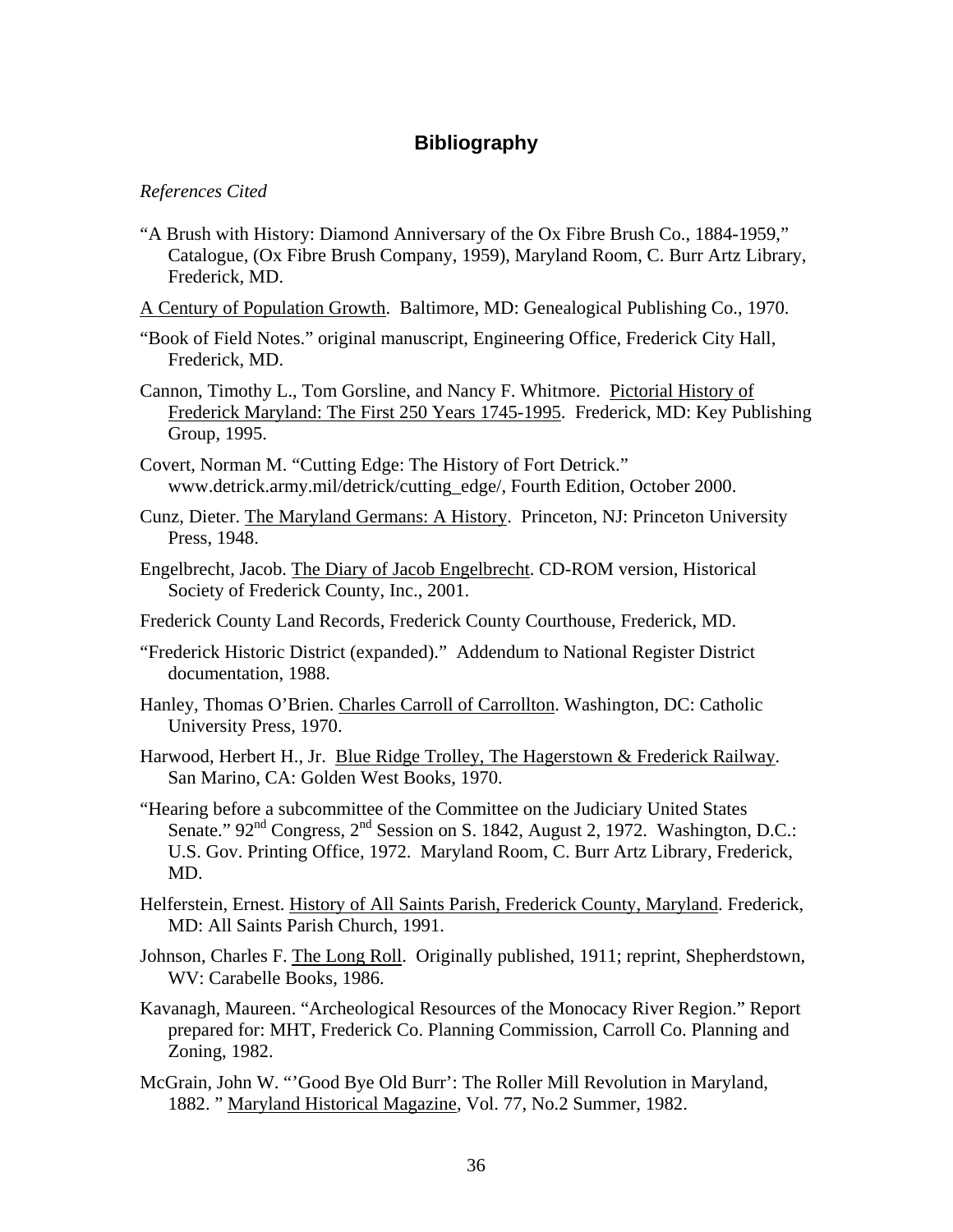- Miller, Charles W. "General Directory of Frederick City." Frederick, MD: W. T. Delaplaine & Co., 1886. Maryland Room, C. Burr Artz Library, Frederick, MD.
- Pendleton, Philip E. Oley Valley Heritage: The Colonial years 1700-1775. Birdsboro, PA: the Pennsylvania German Society and the Oley Heritage Association, 1994.
- Quynn, Dorothy Mackay. "Lafayette's Visit In Frederick, 1824." Reprinted from Maryland Historical Magazine, XLIX, No. 4, Dec., 1954. Historical Society of Frederick County, Frederick, MD.
- Rasmussen, Wayne D., ed. Readings In The History of American Agriculture. Urbana, IL: University of Illinois Press, 1960.
- Reed, Amy Lee Huffman, and Marie LaForge Burns. In and Out of Frederick Town: Colonial Occupations. Frederick, MD: self-published, 1985.
- Reed, Paula S., & Assoc. "Mid Maryland Agriculture Context Report." Draft, Catoctin Center for Regional Studies, Frederick Community College, Frederick, MD, 2003.
- Reimer, Terry. One Vast Hospital. Frederick, MD: The National Museum of Civil War Medicine, 2001.
- Rice, James Douglas. Crime and Punishment in Frederick County and Maryland, 1748- 1837: A Study in Culture, Society, and Law. Ph.D. dissertation, University of Maryland, College Park, 1994. Maryland Room, C. Burr Artz Library, Frederick, MD.
- Rice, Millard Milburn. This Was the Life: Excerpts from the Judgement Records of Frederick County, Maryland 1748-1765. Baltimore, MD: Genealogical Publications Co., 1984.
- Russell, George Ely. Moravian Families of Carroll's Manor, Frederick County, Maryland. New Market, MD: Catoctin Press, 1996.
- Sanborn Fire Insurance Co. maps of Frederick City, microfilm copy, Maryland Room, C. Burr Artz Library, Frederick, MD.
- Scharf, Thomas J. History of Western Maryland. CD-ROM, Vol. I, Bowie, MD: Heritage Books, Inc., 2002.
- Schwartz, Ernest Thomas, Jr. "Maryland in the Eyes of German Travelers from 1776 to 1864." Thesis, University of Maryland, 1959. Maryland Room, C. Burr Artz Library, Frederick, MD.
- Stiverson, Gregory A. Poverty in a Land of Plenty: Tenancy in Eighteenth-Century Maryland. Baltimore, MD: The Johns Hopkins University Press.
- The Citizen, July, 1864, microfilm newspaper collection, Maryland Room, C. Burr Artz Library, Frederick, MD.
- The Great Frederick Fair history files, Frederick Fair administrative office, Frederick, MD.
- Tracey, Grace L., and John P. Dern. Pioneers of Old Monocacy. Baltimore, MD: Genealogical Publishing Co.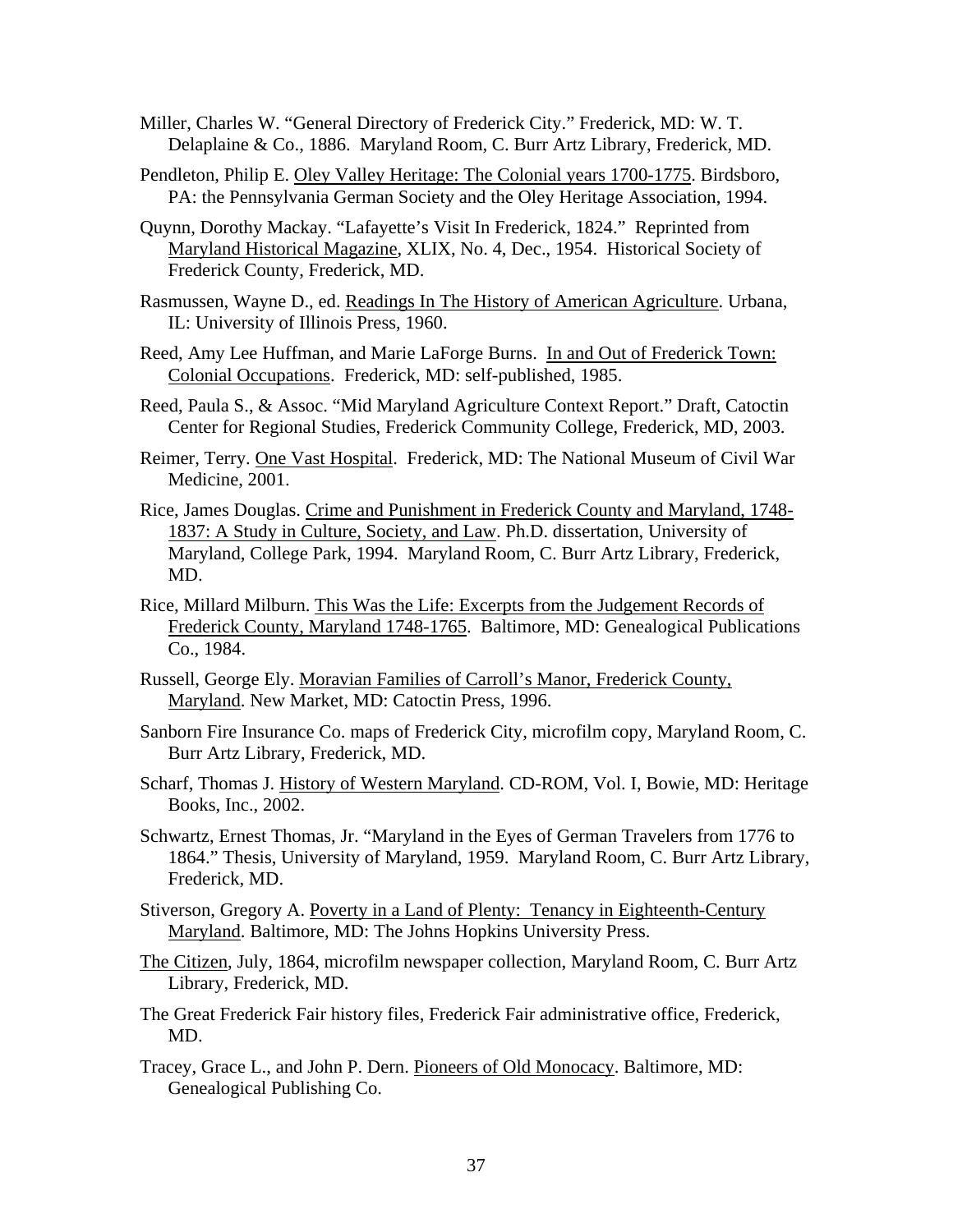- "Up from the Meadows: A History of Black Americans in Frederick County, Maryland." Video documentary series, Chris Haugh, production manager, Frederick Cablevision/Cable 10, Frederick, MD, 1997.
- Wallace, Paul A. W. Indian Paths of Pennsylvania. Harrisburg, PA: The Pennsylvania Historical and Museum Commission, 1965.
- Walsh, Richard, and William Lloyd Fox, eds. Maryland, A History. Baltimore, MD: Maryland Historical Society, 1974.
- Wasch, Diane Shaw. "City Building in Frederick, Maryland 1810-1860." Thesis, George Washington University, 1990. Maryland Room, C. Burr Artz Library, Frederick, MD.
- Weidman, Gregory R. Furniture in Maryland 1740-1940. Baltimore, MD: Maryland Historical Society, 1984.
- Williams' Frederick Directory City Guide, and Business Mirror. Vol. 1, 1859-'60. Reprint, Silver Spring, MD: Family Line Publications, 1985. Maryland Room, C. Burr Artz Library, Frederick, MD.
- Wood, Gregory A. The French Presence in Maryland 1524-1800. Baltimore, MD: Gateway Press, Inc., 1978.

## *Maps*

- 1707, Michel Map of the Potomac drainage. Maryland Room, C. Burr Artz Library, Frederick, MD.
- 1782, Samuel Duvall, Lots in Frederick Town. (1876 true copy) Engineering Office, Frederick City Hall, Frederick, MD.
- 1787, Lawrence Brengle, Lots in Frederick Town. Engineering Office, Frederick City Hall, Frederick, MD.
- 1808, Charles Varle, Map of Frederick and Washington Counties. Maryland. Reproduced by Ann Lebhertz, Frederick, MD.
- 1821, Lawrence Brengle, A Plan of Frederick Town. Engineering Office, Frederick City Hall, Frederick, MD.
- 1853, Henry Hamilton Pittar, Map of Frederick City. Maryland Room, C. Burr Artz Library, Frederick, MD.
- 1854, E. Sachse & Co., View of Frederick, Maryland. Reproduced by City of Frederick, Frederick City Hall, Frederick, MD.
- 1858, Isaac Bond, Map of Frederick County, Maryland. Reproduced by Ann Lebhertz, Frederick, MD.
- 1870, Thomas O'Neal, Plat of the Extended Taxable Limits of Frederick City. Engineering Office, Frederick City Hall, Frederick, MD.
- 1873, D.J. Lake (Titus & Co.), Atlas of Frederick County, Maryland. Maryland Room, C. Burr Artz Library, Frederick, MD.